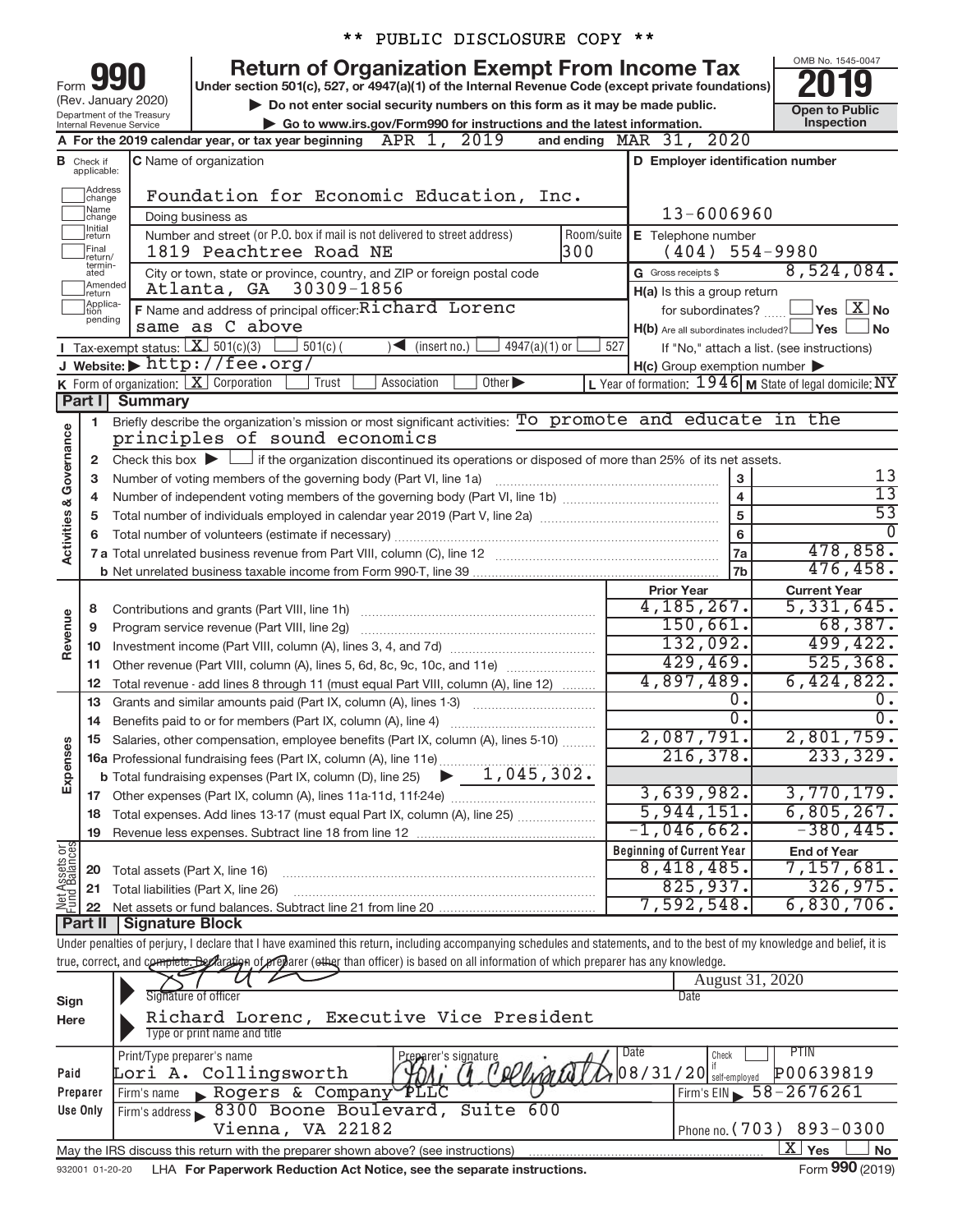| Briefly describe the organization's mission:<br>1<br>The organization's mission is to educate students about the personal<br>and social value of free-market economics, entrepreneurship,<br>individual freedoms, self-responsibility, and high moral character in<br>a free society.<br>Did the organization undertake any significant program services during the year which were not listed on the<br>$\mathbf{2}$<br>$\sqrt{\mathsf{Yes}\ \mathbb{X}}$ No<br>prior Form 990 or 990-EZ?<br>If "Yes," describe these new services on Schedule O.<br>$\overline{\mathsf{Yes} \ \mathbb{X}}$ No<br>Did the organization cease conducting, or make significant changes in how it conducts, any program services?<br>3<br>If "Yes," describe these changes on Schedule O.<br>Describe the organization's program service accomplishments for each of its three largest program services, as measured by expenses.<br>4<br>Section 501(c)(3) and 501(c)(4) organizations are required to report the amount of grants and allocations to others, the total expenses, and<br>revenue, if any, for each program service reported.<br>68,387.<br>3, 330, 472. including grants of \$<br>) (Expenses \$<br>4a<br>(Code:<br>) (Revenue \$<br>Seminars and Lectures - Promoting entrepreneurship,<br>self-responsibility, and a general understanding of economics and sound<br>public policy.<br>1, 264, 128. including grants of \$<br>) (Expenses \$<br>4b<br>) (Revenue \$<br>(Code:<br>Website Outreach - Promoting the study of free-market economics and the<br>philosophy of self-responsibility.<br>639, 558. including grants of \$<br>5,316.<br>4с<br>) (Revenue \$<br>(Code:<br>(Expenses \$<br>Books and Publications - The dissemination of the results of research<br>and study in the field of economics and the related branches<br>of the<br>social sciences.<br><b>4d</b> Other program services (Describe on Schedule O.)<br>(Expenses \$<br>(Revenue \$<br>including grants of \$<br>5, 234, 158.<br>Total program service expenses<br>4е<br>Form 990 (2019) | 13-6006960<br>Foundation for Economic Education, Inc.<br>Page 2<br>Form 990 (2019)<br><b>Part III   Statement of Program Service Accomplishments</b> |
|-------------------------------------------------------------------------------------------------------------------------------------------------------------------------------------------------------------------------------------------------------------------------------------------------------------------------------------------------------------------------------------------------------------------------------------------------------------------------------------------------------------------------------------------------------------------------------------------------------------------------------------------------------------------------------------------------------------------------------------------------------------------------------------------------------------------------------------------------------------------------------------------------------------------------------------------------------------------------------------------------------------------------------------------------------------------------------------------------------------------------------------------------------------------------------------------------------------------------------------------------------------------------------------------------------------------------------------------------------------------------------------------------------------------------------------------------------------------------------------------------------------------------------------------------------------------------------------------------------------------------------------------------------------------------------------------------------------------------------------------------------------------------------------------------------------------------------------------------------------------------------------------------------------------------------------------------------------------------------------------------------------------------------------------------------------------------|------------------------------------------------------------------------------------------------------------------------------------------------------|
|                                                                                                                                                                                                                                                                                                                                                                                                                                                                                                                                                                                                                                                                                                                                                                                                                                                                                                                                                                                                                                                                                                                                                                                                                                                                                                                                                                                                                                                                                                                                                                                                                                                                                                                                                                                                                                                                                                                                                                                                                                                                         |                                                                                                                                                      |
|                                                                                                                                                                                                                                                                                                                                                                                                                                                                                                                                                                                                                                                                                                                                                                                                                                                                                                                                                                                                                                                                                                                                                                                                                                                                                                                                                                                                                                                                                                                                                                                                                                                                                                                                                                                                                                                                                                                                                                                                                                                                         |                                                                                                                                                      |
|                                                                                                                                                                                                                                                                                                                                                                                                                                                                                                                                                                                                                                                                                                                                                                                                                                                                                                                                                                                                                                                                                                                                                                                                                                                                                                                                                                                                                                                                                                                                                                                                                                                                                                                                                                                                                                                                                                                                                                                                                                                                         |                                                                                                                                                      |
|                                                                                                                                                                                                                                                                                                                                                                                                                                                                                                                                                                                                                                                                                                                                                                                                                                                                                                                                                                                                                                                                                                                                                                                                                                                                                                                                                                                                                                                                                                                                                                                                                                                                                                                                                                                                                                                                                                                                                                                                                                                                         |                                                                                                                                                      |
|                                                                                                                                                                                                                                                                                                                                                                                                                                                                                                                                                                                                                                                                                                                                                                                                                                                                                                                                                                                                                                                                                                                                                                                                                                                                                                                                                                                                                                                                                                                                                                                                                                                                                                                                                                                                                                                                                                                                                                                                                                                                         |                                                                                                                                                      |
|                                                                                                                                                                                                                                                                                                                                                                                                                                                                                                                                                                                                                                                                                                                                                                                                                                                                                                                                                                                                                                                                                                                                                                                                                                                                                                                                                                                                                                                                                                                                                                                                                                                                                                                                                                                                                                                                                                                                                                                                                                                                         |                                                                                                                                                      |
|                                                                                                                                                                                                                                                                                                                                                                                                                                                                                                                                                                                                                                                                                                                                                                                                                                                                                                                                                                                                                                                                                                                                                                                                                                                                                                                                                                                                                                                                                                                                                                                                                                                                                                                                                                                                                                                                                                                                                                                                                                                                         |                                                                                                                                                      |
|                                                                                                                                                                                                                                                                                                                                                                                                                                                                                                                                                                                                                                                                                                                                                                                                                                                                                                                                                                                                                                                                                                                                                                                                                                                                                                                                                                                                                                                                                                                                                                                                                                                                                                                                                                                                                                                                                                                                                                                                                                                                         |                                                                                                                                                      |
|                                                                                                                                                                                                                                                                                                                                                                                                                                                                                                                                                                                                                                                                                                                                                                                                                                                                                                                                                                                                                                                                                                                                                                                                                                                                                                                                                                                                                                                                                                                                                                                                                                                                                                                                                                                                                                                                                                                                                                                                                                                                         |                                                                                                                                                      |
|                                                                                                                                                                                                                                                                                                                                                                                                                                                                                                                                                                                                                                                                                                                                                                                                                                                                                                                                                                                                                                                                                                                                                                                                                                                                                                                                                                                                                                                                                                                                                                                                                                                                                                                                                                                                                                                                                                                                                                                                                                                                         |                                                                                                                                                      |
|                                                                                                                                                                                                                                                                                                                                                                                                                                                                                                                                                                                                                                                                                                                                                                                                                                                                                                                                                                                                                                                                                                                                                                                                                                                                                                                                                                                                                                                                                                                                                                                                                                                                                                                                                                                                                                                                                                                                                                                                                                                                         |                                                                                                                                                      |
|                                                                                                                                                                                                                                                                                                                                                                                                                                                                                                                                                                                                                                                                                                                                                                                                                                                                                                                                                                                                                                                                                                                                                                                                                                                                                                                                                                                                                                                                                                                                                                                                                                                                                                                                                                                                                                                                                                                                                                                                                                                                         |                                                                                                                                                      |
|                                                                                                                                                                                                                                                                                                                                                                                                                                                                                                                                                                                                                                                                                                                                                                                                                                                                                                                                                                                                                                                                                                                                                                                                                                                                                                                                                                                                                                                                                                                                                                                                                                                                                                                                                                                                                                                                                                                                                                                                                                                                         |                                                                                                                                                      |
|                                                                                                                                                                                                                                                                                                                                                                                                                                                                                                                                                                                                                                                                                                                                                                                                                                                                                                                                                                                                                                                                                                                                                                                                                                                                                                                                                                                                                                                                                                                                                                                                                                                                                                                                                                                                                                                                                                                                                                                                                                                                         |                                                                                                                                                      |
|                                                                                                                                                                                                                                                                                                                                                                                                                                                                                                                                                                                                                                                                                                                                                                                                                                                                                                                                                                                                                                                                                                                                                                                                                                                                                                                                                                                                                                                                                                                                                                                                                                                                                                                                                                                                                                                                                                                                                                                                                                                                         |                                                                                                                                                      |
|                                                                                                                                                                                                                                                                                                                                                                                                                                                                                                                                                                                                                                                                                                                                                                                                                                                                                                                                                                                                                                                                                                                                                                                                                                                                                                                                                                                                                                                                                                                                                                                                                                                                                                                                                                                                                                                                                                                                                                                                                                                                         |                                                                                                                                                      |
|                                                                                                                                                                                                                                                                                                                                                                                                                                                                                                                                                                                                                                                                                                                                                                                                                                                                                                                                                                                                                                                                                                                                                                                                                                                                                                                                                                                                                                                                                                                                                                                                                                                                                                                                                                                                                                                                                                                                                                                                                                                                         |                                                                                                                                                      |
|                                                                                                                                                                                                                                                                                                                                                                                                                                                                                                                                                                                                                                                                                                                                                                                                                                                                                                                                                                                                                                                                                                                                                                                                                                                                                                                                                                                                                                                                                                                                                                                                                                                                                                                                                                                                                                                                                                                                                                                                                                                                         |                                                                                                                                                      |
|                                                                                                                                                                                                                                                                                                                                                                                                                                                                                                                                                                                                                                                                                                                                                                                                                                                                                                                                                                                                                                                                                                                                                                                                                                                                                                                                                                                                                                                                                                                                                                                                                                                                                                                                                                                                                                                                                                                                                                                                                                                                         |                                                                                                                                                      |
|                                                                                                                                                                                                                                                                                                                                                                                                                                                                                                                                                                                                                                                                                                                                                                                                                                                                                                                                                                                                                                                                                                                                                                                                                                                                                                                                                                                                                                                                                                                                                                                                                                                                                                                                                                                                                                                                                                                                                                                                                                                                         |                                                                                                                                                      |
|                                                                                                                                                                                                                                                                                                                                                                                                                                                                                                                                                                                                                                                                                                                                                                                                                                                                                                                                                                                                                                                                                                                                                                                                                                                                                                                                                                                                                                                                                                                                                                                                                                                                                                                                                                                                                                                                                                                                                                                                                                                                         |                                                                                                                                                      |
|                                                                                                                                                                                                                                                                                                                                                                                                                                                                                                                                                                                                                                                                                                                                                                                                                                                                                                                                                                                                                                                                                                                                                                                                                                                                                                                                                                                                                                                                                                                                                                                                                                                                                                                                                                                                                                                                                                                                                                                                                                                                         |                                                                                                                                                      |
|                                                                                                                                                                                                                                                                                                                                                                                                                                                                                                                                                                                                                                                                                                                                                                                                                                                                                                                                                                                                                                                                                                                                                                                                                                                                                                                                                                                                                                                                                                                                                                                                                                                                                                                                                                                                                                                                                                                                                                                                                                                                         |                                                                                                                                                      |
|                                                                                                                                                                                                                                                                                                                                                                                                                                                                                                                                                                                                                                                                                                                                                                                                                                                                                                                                                                                                                                                                                                                                                                                                                                                                                                                                                                                                                                                                                                                                                                                                                                                                                                                                                                                                                                                                                                                                                                                                                                                                         |                                                                                                                                                      |
|                                                                                                                                                                                                                                                                                                                                                                                                                                                                                                                                                                                                                                                                                                                                                                                                                                                                                                                                                                                                                                                                                                                                                                                                                                                                                                                                                                                                                                                                                                                                                                                                                                                                                                                                                                                                                                                                                                                                                                                                                                                                         |                                                                                                                                                      |
|                                                                                                                                                                                                                                                                                                                                                                                                                                                                                                                                                                                                                                                                                                                                                                                                                                                                                                                                                                                                                                                                                                                                                                                                                                                                                                                                                                                                                                                                                                                                                                                                                                                                                                                                                                                                                                                                                                                                                                                                                                                                         |                                                                                                                                                      |
|                                                                                                                                                                                                                                                                                                                                                                                                                                                                                                                                                                                                                                                                                                                                                                                                                                                                                                                                                                                                                                                                                                                                                                                                                                                                                                                                                                                                                                                                                                                                                                                                                                                                                                                                                                                                                                                                                                                                                                                                                                                                         |                                                                                                                                                      |
|                                                                                                                                                                                                                                                                                                                                                                                                                                                                                                                                                                                                                                                                                                                                                                                                                                                                                                                                                                                                                                                                                                                                                                                                                                                                                                                                                                                                                                                                                                                                                                                                                                                                                                                                                                                                                                                                                                                                                                                                                                                                         |                                                                                                                                                      |
|                                                                                                                                                                                                                                                                                                                                                                                                                                                                                                                                                                                                                                                                                                                                                                                                                                                                                                                                                                                                                                                                                                                                                                                                                                                                                                                                                                                                                                                                                                                                                                                                                                                                                                                                                                                                                                                                                                                                                                                                                                                                         |                                                                                                                                                      |
|                                                                                                                                                                                                                                                                                                                                                                                                                                                                                                                                                                                                                                                                                                                                                                                                                                                                                                                                                                                                                                                                                                                                                                                                                                                                                                                                                                                                                                                                                                                                                                                                                                                                                                                                                                                                                                                                                                                                                                                                                                                                         |                                                                                                                                                      |
|                                                                                                                                                                                                                                                                                                                                                                                                                                                                                                                                                                                                                                                                                                                                                                                                                                                                                                                                                                                                                                                                                                                                                                                                                                                                                                                                                                                                                                                                                                                                                                                                                                                                                                                                                                                                                                                                                                                                                                                                                                                                         |                                                                                                                                                      |
|                                                                                                                                                                                                                                                                                                                                                                                                                                                                                                                                                                                                                                                                                                                                                                                                                                                                                                                                                                                                                                                                                                                                                                                                                                                                                                                                                                                                                                                                                                                                                                                                                                                                                                                                                                                                                                                                                                                                                                                                                                                                         |                                                                                                                                                      |
|                                                                                                                                                                                                                                                                                                                                                                                                                                                                                                                                                                                                                                                                                                                                                                                                                                                                                                                                                                                                                                                                                                                                                                                                                                                                                                                                                                                                                                                                                                                                                                                                                                                                                                                                                                                                                                                                                                                                                                                                                                                                         |                                                                                                                                                      |
|                                                                                                                                                                                                                                                                                                                                                                                                                                                                                                                                                                                                                                                                                                                                                                                                                                                                                                                                                                                                                                                                                                                                                                                                                                                                                                                                                                                                                                                                                                                                                                                                                                                                                                                                                                                                                                                                                                                                                                                                                                                                         |                                                                                                                                                      |
|                                                                                                                                                                                                                                                                                                                                                                                                                                                                                                                                                                                                                                                                                                                                                                                                                                                                                                                                                                                                                                                                                                                                                                                                                                                                                                                                                                                                                                                                                                                                                                                                                                                                                                                                                                                                                                                                                                                                                                                                                                                                         |                                                                                                                                                      |
|                                                                                                                                                                                                                                                                                                                                                                                                                                                                                                                                                                                                                                                                                                                                                                                                                                                                                                                                                                                                                                                                                                                                                                                                                                                                                                                                                                                                                                                                                                                                                                                                                                                                                                                                                                                                                                                                                                                                                                                                                                                                         |                                                                                                                                                      |
|                                                                                                                                                                                                                                                                                                                                                                                                                                                                                                                                                                                                                                                                                                                                                                                                                                                                                                                                                                                                                                                                                                                                                                                                                                                                                                                                                                                                                                                                                                                                                                                                                                                                                                                                                                                                                                                                                                                                                                                                                                                                         |                                                                                                                                                      |
|                                                                                                                                                                                                                                                                                                                                                                                                                                                                                                                                                                                                                                                                                                                                                                                                                                                                                                                                                                                                                                                                                                                                                                                                                                                                                                                                                                                                                                                                                                                                                                                                                                                                                                                                                                                                                                                                                                                                                                                                                                                                         |                                                                                                                                                      |
|                                                                                                                                                                                                                                                                                                                                                                                                                                                                                                                                                                                                                                                                                                                                                                                                                                                                                                                                                                                                                                                                                                                                                                                                                                                                                                                                                                                                                                                                                                                                                                                                                                                                                                                                                                                                                                                                                                                                                                                                                                                                         |                                                                                                                                                      |
|                                                                                                                                                                                                                                                                                                                                                                                                                                                                                                                                                                                                                                                                                                                                                                                                                                                                                                                                                                                                                                                                                                                                                                                                                                                                                                                                                                                                                                                                                                                                                                                                                                                                                                                                                                                                                                                                                                                                                                                                                                                                         |                                                                                                                                                      |
|                                                                                                                                                                                                                                                                                                                                                                                                                                                                                                                                                                                                                                                                                                                                                                                                                                                                                                                                                                                                                                                                                                                                                                                                                                                                                                                                                                                                                                                                                                                                                                                                                                                                                                                                                                                                                                                                                                                                                                                                                                                                         |                                                                                                                                                      |
|                                                                                                                                                                                                                                                                                                                                                                                                                                                                                                                                                                                                                                                                                                                                                                                                                                                                                                                                                                                                                                                                                                                                                                                                                                                                                                                                                                                                                                                                                                                                                                                                                                                                                                                                                                                                                                                                                                                                                                                                                                                                         |                                                                                                                                                      |
|                                                                                                                                                                                                                                                                                                                                                                                                                                                                                                                                                                                                                                                                                                                                                                                                                                                                                                                                                                                                                                                                                                                                                                                                                                                                                                                                                                                                                                                                                                                                                                                                                                                                                                                                                                                                                                                                                                                                                                                                                                                                         |                                                                                                                                                      |
|                                                                                                                                                                                                                                                                                                                                                                                                                                                                                                                                                                                                                                                                                                                                                                                                                                                                                                                                                                                                                                                                                                                                                                                                                                                                                                                                                                                                                                                                                                                                                                                                                                                                                                                                                                                                                                                                                                                                                                                                                                                                         |                                                                                                                                                      |
|                                                                                                                                                                                                                                                                                                                                                                                                                                                                                                                                                                                                                                                                                                                                                                                                                                                                                                                                                                                                                                                                                                                                                                                                                                                                                                                                                                                                                                                                                                                                                                                                                                                                                                                                                                                                                                                                                                                                                                                                                                                                         |                                                                                                                                                      |
|                                                                                                                                                                                                                                                                                                                                                                                                                                                                                                                                                                                                                                                                                                                                                                                                                                                                                                                                                                                                                                                                                                                                                                                                                                                                                                                                                                                                                                                                                                                                                                                                                                                                                                                                                                                                                                                                                                                                                                                                                                                                         |                                                                                                                                                      |
|                                                                                                                                                                                                                                                                                                                                                                                                                                                                                                                                                                                                                                                                                                                                                                                                                                                                                                                                                                                                                                                                                                                                                                                                                                                                                                                                                                                                                                                                                                                                                                                                                                                                                                                                                                                                                                                                                                                                                                                                                                                                         |                                                                                                                                                      |
|                                                                                                                                                                                                                                                                                                                                                                                                                                                                                                                                                                                                                                                                                                                                                                                                                                                                                                                                                                                                                                                                                                                                                                                                                                                                                                                                                                                                                                                                                                                                                                                                                                                                                                                                                                                                                                                                                                                                                                                                                                                                         |                                                                                                                                                      |
|                                                                                                                                                                                                                                                                                                                                                                                                                                                                                                                                                                                                                                                                                                                                                                                                                                                                                                                                                                                                                                                                                                                                                                                                                                                                                                                                                                                                                                                                                                                                                                                                                                                                                                                                                                                                                                                                                                                                                                                                                                                                         |                                                                                                                                                      |
|                                                                                                                                                                                                                                                                                                                                                                                                                                                                                                                                                                                                                                                                                                                                                                                                                                                                                                                                                                                                                                                                                                                                                                                                                                                                                                                                                                                                                                                                                                                                                                                                                                                                                                                                                                                                                                                                                                                                                                                                                                                                         |                                                                                                                                                      |
|                                                                                                                                                                                                                                                                                                                                                                                                                                                                                                                                                                                                                                                                                                                                                                                                                                                                                                                                                                                                                                                                                                                                                                                                                                                                                                                                                                                                                                                                                                                                                                                                                                                                                                                                                                                                                                                                                                                                                                                                                                                                         |                                                                                                                                                      |
|                                                                                                                                                                                                                                                                                                                                                                                                                                                                                                                                                                                                                                                                                                                                                                                                                                                                                                                                                                                                                                                                                                                                                                                                                                                                                                                                                                                                                                                                                                                                                                                                                                                                                                                                                                                                                                                                                                                                                                                                                                                                         |                                                                                                                                                      |
|                                                                                                                                                                                                                                                                                                                                                                                                                                                                                                                                                                                                                                                                                                                                                                                                                                                                                                                                                                                                                                                                                                                                                                                                                                                                                                                                                                                                                                                                                                                                                                                                                                                                                                                                                                                                                                                                                                                                                                                                                                                                         |                                                                                                                                                      |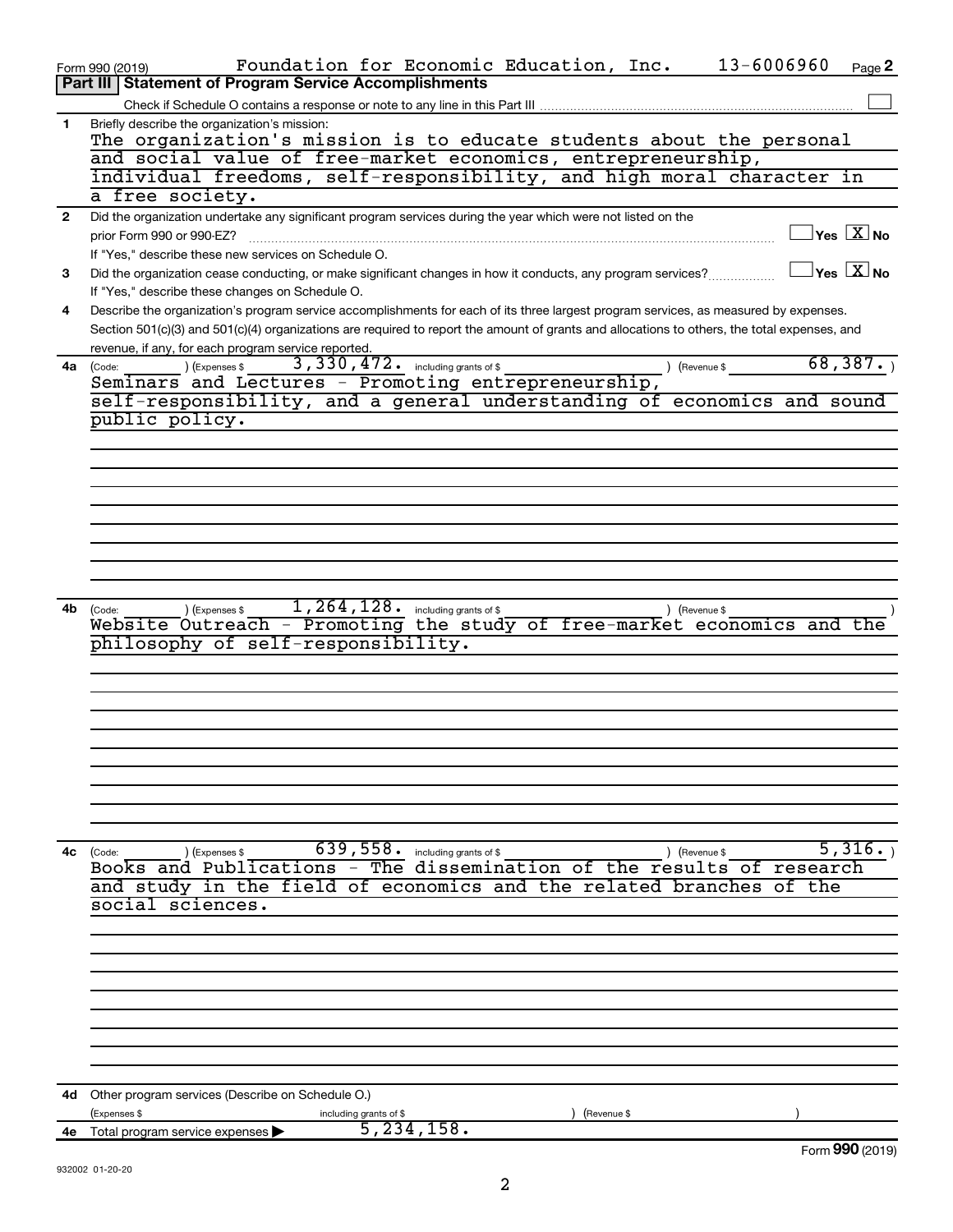|  | Form 990 (2019) |
|--|-----------------|
|  |                 |

|           |                                                                                                                                                                 |                 | Yes                   | No                            |
|-----------|-----------------------------------------------------------------------------------------------------------------------------------------------------------------|-----------------|-----------------------|-------------------------------|
| 1.        | Is the organization described in section $501(c)(3)$ or $4947(a)(1)$ (other than a private foundation)?                                                         |                 |                       |                               |
|           | If "Yes," complete Schedule A                                                                                                                                   | 1               | х                     |                               |
| 2         | Is the organization required to complete Schedule B, Schedule of Contributors? [11] the organization required to complete Schedule B, Schedule of Contributors? | $\overline{2}$  | $\overline{\text{x}}$ |                               |
| 3         | Did the organization engage in direct or indirect political campaign activities on behalf of or in opposition to candidates for                                 |                 |                       |                               |
|           | public office? If "Yes," complete Schedule C, Part I                                                                                                            | З               |                       | x                             |
| 4         | Section 501(c)(3) organizations. Did the organization engage in lobbying activities, or have a section 501(h) election in effect                                |                 |                       | X                             |
|           |                                                                                                                                                                 | 4               |                       |                               |
| 5         | Is the organization a section 501(c)(4), 501(c)(5), or 501(c)(6) organization that receives membership dues, assessments, or                                    | 5               |                       | х                             |
| 6         | Did the organization maintain any donor advised funds or any similar funds or accounts for which donors have the right to                                       |                 |                       |                               |
|           | provide advice on the distribution or investment of amounts in such funds or accounts? If "Yes," complete Schedule D, Part I                                    | 6               |                       | х                             |
| 7         | Did the organization receive or hold a conservation easement, including easements to preserve open space,                                                       |                 |                       |                               |
|           | the environment, historic land areas, or historic structures? If "Yes," complete Schedule D, Part II<br>.                                                       | $\overline{7}$  |                       | х                             |
| 8         | Did the organization maintain collections of works of art, historical treasures, or other similar assets? If "Yes," complete                                    |                 |                       |                               |
|           |                                                                                                                                                                 | 8               |                       | х                             |
| 9         | Did the organization report an amount in Part X, line 21, for escrow or custodial account liability, serve as a custodian for                                   |                 |                       |                               |
|           | amounts not listed in Part X; or provide credit counseling, debt management, credit repair, or debt negotiation services?                                       |                 |                       |                               |
|           | If "Yes," complete Schedule D, Part IV                                                                                                                          | 9               | х                     |                               |
| 10        | Did the organization, directly or through a related organization, hold assets in donor-restricted endowments                                                    |                 |                       |                               |
|           |                                                                                                                                                                 | 10              | х                     |                               |
| 11        | If the organization's answer to any of the following questions is "Yes," then complete Schedule D, Parts VI, VII, VIII, IX, or X                                |                 |                       |                               |
|           | as applicable.                                                                                                                                                  |                 |                       |                               |
|           | a Did the organization report an amount for land, buildings, and equipment in Part X, line 10? If "Yes," complete Schedule D,                                   |                 | х                     |                               |
|           | Part VI<br><b>b</b> Did the organization report an amount for investments - other securities in Part X, line 12, that is 5% or more of its total                | 11a             |                       |                               |
|           |                                                                                                                                                                 | 11b             | х                     |                               |
|           | c Did the organization report an amount for investments - program related in Part X, line 13, that is 5% or more of its total                                   |                 |                       |                               |
|           |                                                                                                                                                                 | 11c             |                       | х                             |
|           | d Did the organization report an amount for other assets in Part X, line 15, that is 5% or more of its total assets reported in                                 |                 |                       |                               |
|           |                                                                                                                                                                 | 11d             | х                     |                               |
|           |                                                                                                                                                                 | 11e             |                       | х                             |
| f         | Did the organization's separate or consolidated financial statements for the tax year include a footnote that addresses                                         |                 |                       |                               |
|           | the organization's liability for uncertain tax positions under FIN 48 (ASC 740)? If "Yes," complete Schedule D, Part X                                          | 11f             | х                     |                               |
|           | 12a Did the organization obtain separate, independent audited financial statements for the tax year? If "Yes," complete                                         |                 |                       |                               |
|           | Schedule D, Parts XI and XII                                                                                                                                    | 12a             | x                     |                               |
|           | <b>b</b> Was the organization included in consolidated, independent audited financial statements for the tax year?                                              |                 |                       |                               |
|           | If "Yes," and if the organization answered "No" to line 12a, then completing Schedule D, Parts XI and XII is optional www.                                      | 12b<br>13       |                       | ∡⊾<br>$\overline{\mathbf{X}}$ |
| 13<br>14a | Did the organization maintain an office, employees, or agents outside of the United States?                                                                     | 14a             |                       | X                             |
|           | <b>b</b> Did the organization have aggregate revenues or expenses of more than \$10,000 from grantmaking, fundraising, business,                                |                 |                       |                               |
|           | investment, and program service activities outside the United States, or aggregate foreign investments valued at \$100,000                                      |                 |                       |                               |
|           |                                                                                                                                                                 | 14b             |                       | x                             |
| 15        | Did the organization report on Part IX, column (A), line 3, more than \$5,000 of grants or other assistance to or for any                                       |                 |                       |                               |
|           |                                                                                                                                                                 | 15              |                       | x                             |
| 16        | Did the organization report on Part IX, column (A), line 3, more than \$5,000 of aggregate grants or other assistance to                                        |                 |                       |                               |
|           |                                                                                                                                                                 | 16              |                       | x                             |
| 17        | Did the organization report a total of more than \$15,000 of expenses for professional fundraising services on Part IX,                                         |                 |                       |                               |
|           |                                                                                                                                                                 | 17              | х                     |                               |
| 18        | Did the organization report more than \$15,000 total of fundraising event gross income and contributions on Part VIII, lines                                    |                 |                       | x                             |
| 19        | Did the organization report more than \$15,000 of gross income from gaming activities on Part VIII, line 9a? If "Yes,"                                          | 18              |                       |                               |
|           |                                                                                                                                                                 | 19              |                       | х                             |
| 20a       |                                                                                                                                                                 | 20a             |                       | $\overline{\textbf{x}}$       |
|           |                                                                                                                                                                 | 20 <sub>b</sub> |                       |                               |
| 21        | Did the organization report more than \$5,000 of grants or other assistance to any domestic organization or                                                     |                 |                       |                               |
|           |                                                                                                                                                                 | 21              |                       | x                             |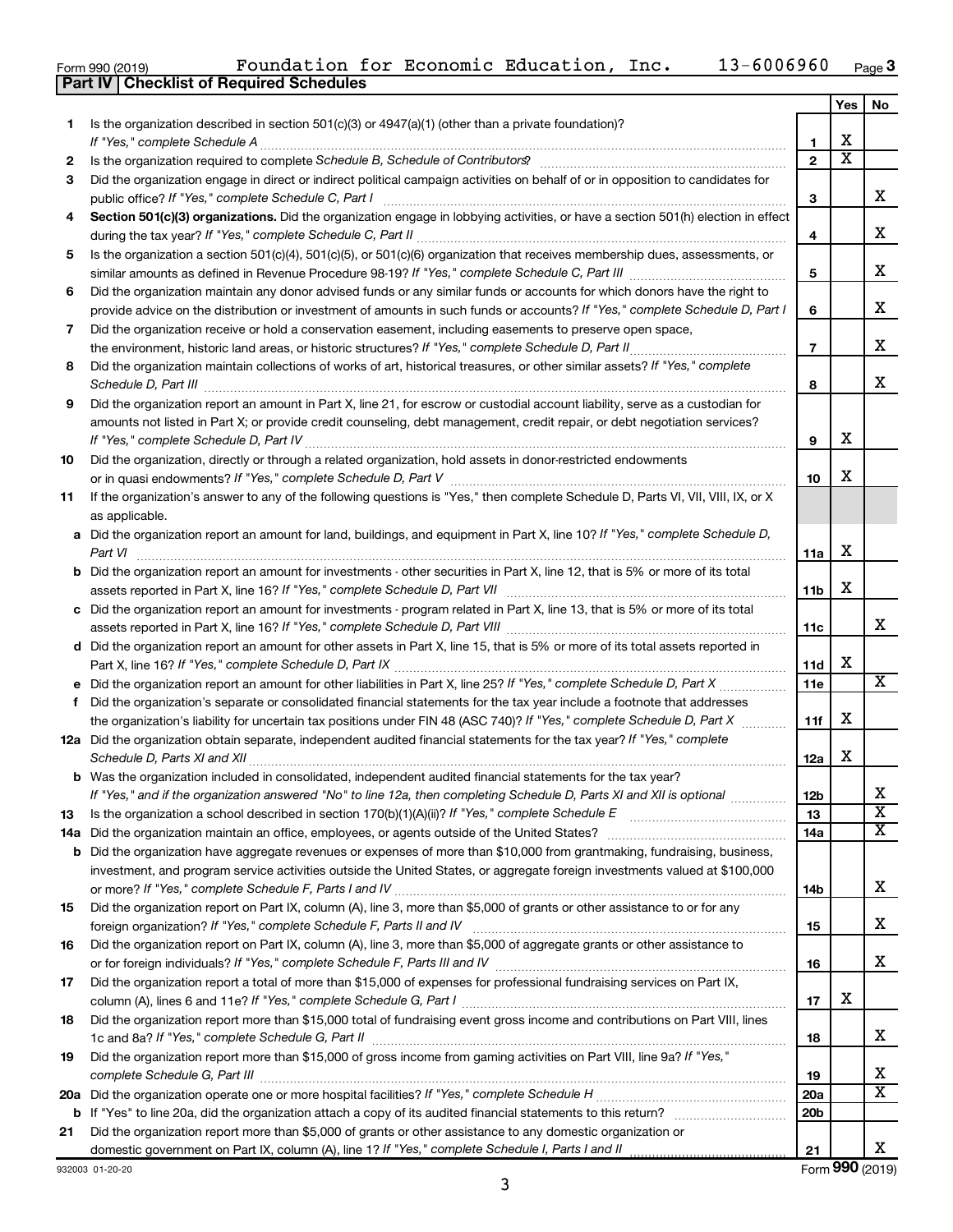| Form 990 (2019) | Foundation for Economic Education, |  | Inc. | $13 - 6006960$ | Page 4 |
|-----------------|------------------------------------|--|------|----------------|--------|
|                 |                                    |  |      |                |        |

*(continued)*

**Part IV Checklist of Required Schedules**

|               |                                                                                                                              |     | Yes | No                      |
|---------------|------------------------------------------------------------------------------------------------------------------------------|-----|-----|-------------------------|
| 22            | Did the organization report more than \$5,000 of grants or other assistance to or for domestic individuals on                |     |     |                         |
|               |                                                                                                                              | 22  |     | x                       |
| 23            | Did the organization answer "Yes" to Part VII, Section A, line 3, 4, or 5 about compensation of the organization's current   |     |     |                         |
|               | and former officers, directors, trustees, key employees, and highest compensated employees? If "Yes," complete               |     |     |                         |
|               | Schedule J <b>Production Construction Construction Construction Construction Construction</b>                                | 23  | x   |                         |
|               | 24a Did the organization have a tax-exempt bond issue with an outstanding principal amount of more than \$100,000 as of the  |     |     |                         |
|               | last day of the year, that was issued after December 31, 2002? If "Yes," answer lines 24b through 24d and complete           |     |     |                         |
|               | Schedule K. If "No," go to line 25a                                                                                          | 24a |     | x                       |
|               | <b>b</b> Did the organization invest any proceeds of tax-exempt bonds beyond a temporary period exception?                   | 24b |     |                         |
|               | c Did the organization maintain an escrow account other than a refunding escrow at any time during the year to defease       |     |     |                         |
|               |                                                                                                                              | 24c |     |                         |
|               |                                                                                                                              | 24d |     |                         |
|               | 25a Section 501(c)(3), 501(c)(4), and 501(c)(29) organizations. Did the organization engage in an excess benefit             |     |     |                         |
|               |                                                                                                                              | 25a |     | x                       |
|               | b Is the organization aware that it engaged in an excess benefit transaction with a disqualified person in a prior year, and |     |     |                         |
|               | that the transaction has not been reported on any of the organization's prior Forms 990 or 990-EZ? If "Yes," complete        |     |     | x                       |
|               | Schedule L, Part I                                                                                                           | 25b |     |                         |
| 26            | Did the organization report any amount on Part X, line 5 or 22, for receivables from or payables to any current              |     |     |                         |
|               | or former officer, director, trustee, key employee, creator or founder, substantial contributor, or 35%                      | 26  |     | x                       |
| 27            | Did the organization provide a grant or other assistance to any current or former officer, director, trustee, key employee,  |     |     |                         |
|               | creator or founder, substantial contributor or employee thereof, a grant selection committee member, or to a 35% controlled  |     |     |                         |
|               | entity (including an employee thereof) or family member of any of these persons? If "Yes," complete Schedule L, Part III.    | 27  |     | x                       |
| 28            | Was the organization a party to a business transaction with one of the following parties (see Schedule L, Part IV            |     |     |                         |
|               | instructions, for applicable filing thresholds, conditions, and exceptions):                                                 |     |     |                         |
|               | a A current or former officer, director, trustee, key employee, creator or founder, or substantial contributor? If           |     |     |                         |
|               |                                                                                                                              | 28a |     | х                       |
|               | b A family member of any individual described in line 28a? If "Yes," complete Schedule L, Part IV.                           | 28b |     | $\overline{\textbf{X}}$ |
|               | c A 35% controlled entity of one or more individuals and/or organizations described in lines 28a or 28b?If                   |     |     |                         |
|               |                                                                                                                              | 28c |     | x                       |
| 29            |                                                                                                                              | 29  | х   |                         |
| 30            | Did the organization receive contributions of art, historical treasures, or other similar assets, or qualified conservation  |     |     |                         |
|               |                                                                                                                              | 30  |     | x                       |
| 31            | Did the organization liquidate, terminate, or dissolve and cease operations? If "Yes," complete Schedule N, Part I           | 31  |     | X                       |
| 32            | Did the organization sell, exchange, dispose of, or transfer more than 25% of its net assets? If "Yes," complete             |     |     |                         |
|               |                                                                                                                              | 32  |     | x                       |
| 33            | Did the organization own 100% of an entity disregarded as separate from the organization under Regulations                   |     |     |                         |
|               | sections 301.7701-2 and 301.7701-3? If "Yes," complete Schedule R, Part I                                                    | 33  |     | x                       |
| 34            | Was the organization related to any tax-exempt or taxable entity? If "Yes," complete Schedule R, Part II, III, or IV, and    |     |     |                         |
|               | Part V, line 1                                                                                                               | 34  | х   |                         |
|               |                                                                                                                              | 35a |     | x                       |
|               | b If "Yes" to line 35a, did the organization receive any payment from or engage in any transaction with a controlled entity  |     |     |                         |
|               |                                                                                                                              | 35b |     |                         |
| 36            | Section 501(c)(3) organizations. Did the organization make any transfers to an exempt non-charitable related organization?   |     |     |                         |
|               | If "Yes," complete Schedule R, Part V, line 2                                                                                | 36  |     | X.                      |
| 37            | Did the organization conduct more than 5% of its activities through an entity that is not a related organization             |     |     |                         |
|               |                                                                                                                              | 37  |     | x                       |
| 38            | Did the organization complete Schedule O and provide explanations in Schedule O for Part VI, lines 11b and 19?               |     | х   |                         |
| <b>Part V</b> | <b>Statements Regarding Other IRS Filings and Tax Compliance</b>                                                             | 38  |     |                         |
|               |                                                                                                                              |     |     |                         |
|               |                                                                                                                              |     | Yes | No                      |
|               | 68<br>1a                                                                                                                     |     |     |                         |
|               | 0<br>1b                                                                                                                      |     |     |                         |
|               | c Did the organization comply with backup withholding rules for reportable payments to vendors and reportable gaming         |     |     |                         |
|               |                                                                                                                              | 1c  | x   |                         |
|               | 932004 01-20-20                                                                                                              |     |     | Form 990 (2019)         |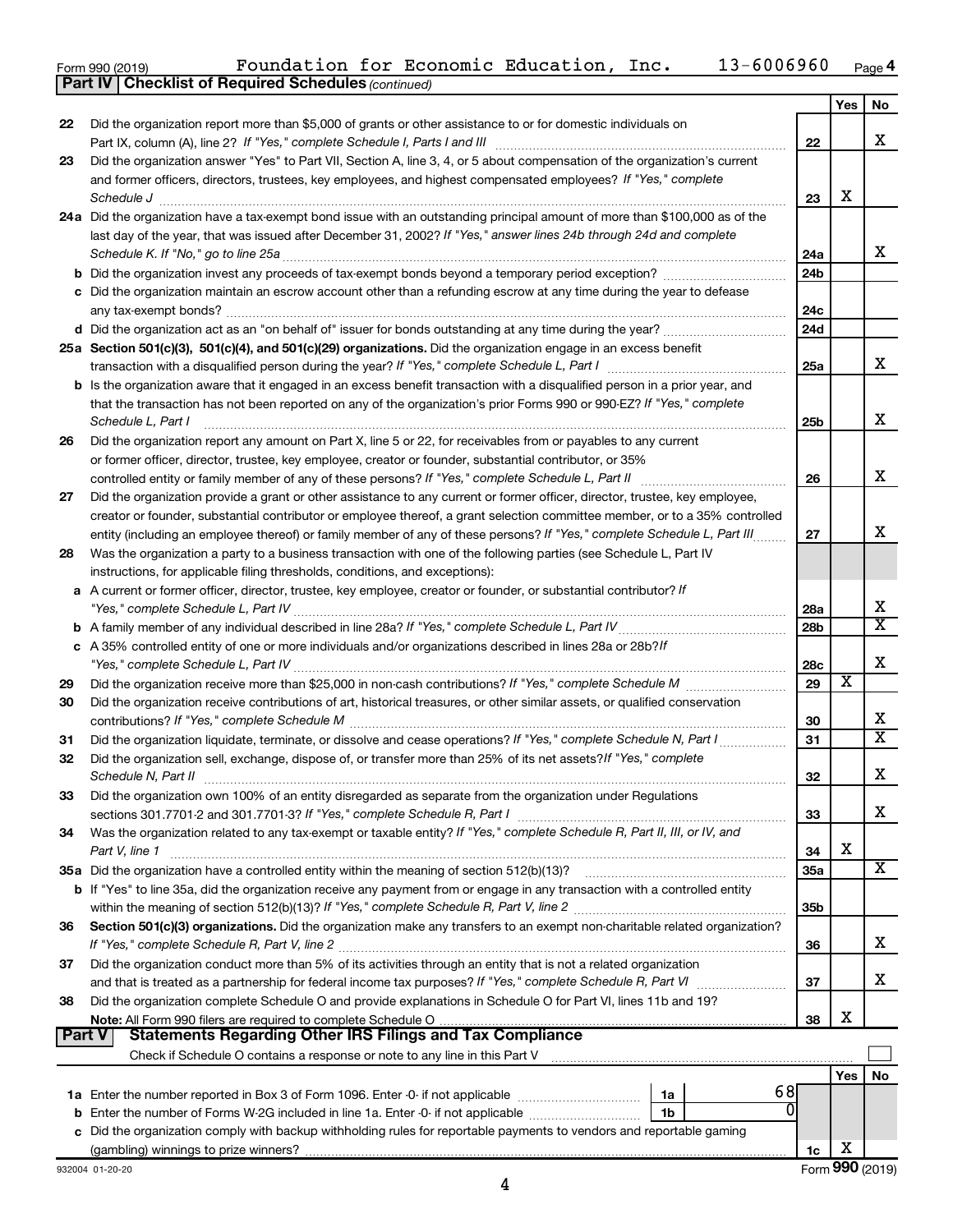| Form 990 (2019) | Foundation for Economic Education, Inc.                                             |  |  | $13 - 6006960$ Page 5 |  |
|-----------------|-------------------------------------------------------------------------------------|--|--|-----------------------|--|
|                 | <b>Part V</b> Statements Regarding Other IRS Filings and Tax Compliance (continued) |  |  |                       |  |

|        |                                                                                                                                                                               |                 |    |                 | Yes | No                           |
|--------|-------------------------------------------------------------------------------------------------------------------------------------------------------------------------------|-----------------|----|-----------------|-----|------------------------------|
|        | 2a Enter the number of employees reported on Form W-3, Transmittal of Wage and Tax Statements,                                                                                |                 |    |                 |     |                              |
|        | filed for the calendar year ending with or within the year covered by this return <i>manumumumum</i>                                                                          | 2a              | 53 |                 |     |                              |
|        |                                                                                                                                                                               |                 |    | 2 <sub>b</sub>  | х   |                              |
|        |                                                                                                                                                                               |                 |    |                 |     |                              |
|        | 3a Did the organization have unrelated business gross income of \$1,000 or more during the year?                                                                              |                 |    | 3a              | х   |                              |
|        |                                                                                                                                                                               |                 |    | 3 <sub>b</sub>  | x   |                              |
|        | 4a At any time during the calendar year, did the organization have an interest in, or a signature or other authority over, a                                                  |                 |    |                 |     |                              |
|        | financial account in a foreign country (such as a bank account, securities account, or other financial account)?                                                              |                 |    | 4a              |     | X                            |
|        | <b>b</b> If "Yes," enter the name of the foreign country $\blacktriangleright$                                                                                                |                 |    |                 |     |                              |
|        | See instructions for filing requirements for FinCEN Form 114, Report of Foreign Bank and Financial Accounts (FBAR).                                                           |                 |    |                 |     |                              |
|        |                                                                                                                                                                               |                 |    | 5a              |     | x<br>$\overline{\mathbf{X}}$ |
|        |                                                                                                                                                                               |                 |    | 5b              |     |                              |
|        |                                                                                                                                                                               |                 |    | 5c              |     |                              |
|        | 6a Does the organization have annual gross receipts that are normally greater than \$100,000, and did the organization solicit                                                |                 |    |                 |     | x                            |
|        | <b>b</b> If "Yes," did the organization include with every solicitation an express statement that such contributions or gifts                                                 |                 |    | 6a              |     |                              |
|        | were not tax deductible?                                                                                                                                                      |                 |    |                 |     |                              |
|        | Organizations that may receive deductible contributions under section 170(c).                                                                                                 |                 |    | 6b              |     |                              |
| 7<br>a | Did the organization receive a payment in excess of \$75 made partly as a contribution and partly for goods and services provided to the payor?                               |                 |    | 7a              |     | x                            |
|        |                                                                                                                                                                               |                 |    | 7b              |     |                              |
|        | c Did the organization sell, exchange, or otherwise dispose of tangible personal property for which it was required                                                           |                 |    |                 |     |                              |
|        |                                                                                                                                                                               |                 |    | 7с              |     | x                            |
|        |                                                                                                                                                                               |                 |    |                 |     |                              |
|        |                                                                                                                                                                               |                 |    | 7e              |     | x                            |
| f      | Did the organization, during the year, pay premiums, directly or indirectly, on a personal benefit contract?                                                                  |                 |    | 7f              |     | $\overline{\mathbf{X}}$      |
| g      | If the organization received a contribution of qualified intellectual property, did the organization file Form 8899 as required?                                              |                 |    | 7g              |     |                              |
|        | h If the organization received a contribution of cars, boats, airplanes, or other vehicles, did the organization file a Form 1098-C?                                          |                 |    | 7h              |     |                              |
| 8      | Sponsoring organizations maintaining donor advised funds. Did a donor advised fund maintained by the                                                                          |                 |    |                 |     |                              |
|        |                                                                                                                                                                               |                 |    | 8               |     |                              |
| 9      | Sponsoring organizations maintaining donor advised funds.                                                                                                                     |                 |    |                 |     |                              |
| a      | Did the sponsoring organization make any taxable distributions under section 4966?                                                                                            |                 |    | 9a              |     |                              |
|        |                                                                                                                                                                               |                 |    | 9b              |     |                              |
| 10     | Section 501(c)(7) organizations. Enter:                                                                                                                                       |                 |    |                 |     |                              |
|        |                                                                                                                                                                               | 10a             |    |                 |     |                              |
|        | <b>b</b> Gross receipts, included on Form 990, Part VIII, line 12, for public use of club facilities                                                                          | 10 <sub>b</sub> |    |                 |     |                              |
| 11.    | Section 501(c)(12) organizations. Enter:                                                                                                                                      |                 |    |                 |     |                              |
|        |                                                                                                                                                                               | 11a             |    |                 |     |                              |
|        | <b>b</b> Gross income from other sources (Do not net amounts due or paid to other sources against                                                                             |                 |    |                 |     |                              |
|        |                                                                                                                                                                               | 11 <sub>b</sub> |    |                 |     |                              |
|        | 12a Section 4947(a)(1) non-exempt charitable trusts. Is the organization filing Form 990 in lieu of Form 1041?                                                                |                 |    | 12a             |     |                              |
|        |                                                                                                                                                                               |                 |    |                 |     |                              |
| 13     | Section 501(c)(29) qualified nonprofit health insurance issuers.                                                                                                              |                 |    |                 |     |                              |
|        | a Is the organization licensed to issue qualified health plans in more than one state?                                                                                        |                 |    | 13a             |     |                              |
|        | Note: See the instructions for additional information the organization must report on Schedule O.                                                                             |                 |    |                 |     |                              |
|        | <b>b</b> Enter the amount of reserves the organization is required to maintain by the states in which the                                                                     |                 |    |                 |     |                              |
|        |                                                                                                                                                                               | 13b             |    |                 |     |                              |
|        |                                                                                                                                                                               | 13 <sub>c</sub> |    |                 |     | X                            |
|        | 14a Did the organization receive any payments for indoor tanning services during the tax year?                                                                                |                 |    | 14a             |     |                              |
|        | <b>b</b> If "Yes," has it filed a Form 720 to report these payments? If "No," provide an explanation on Schedule O                                                            |                 |    | 14 <sub>b</sub> |     |                              |
| 15     | Is the organization subject to the section 4960 tax on payment(s) of more than \$1,000,000 in remuneration or                                                                 |                 |    |                 |     | x                            |
|        |                                                                                                                                                                               |                 |    | 15              |     |                              |
| 16     | If "Yes," see instructions and file Form 4720, Schedule N.<br>Is the organization an educational institution subject to the section 4968 excise tax on net investment income? |                 |    | 16              |     | x                            |
|        | If "Yes," complete Form 4720, Schedule O.                                                                                                                                     |                 |    |                 |     |                              |
|        |                                                                                                                                                                               |                 |    |                 |     |                              |

| Form 990 (2019) |
|-----------------|
|-----------------|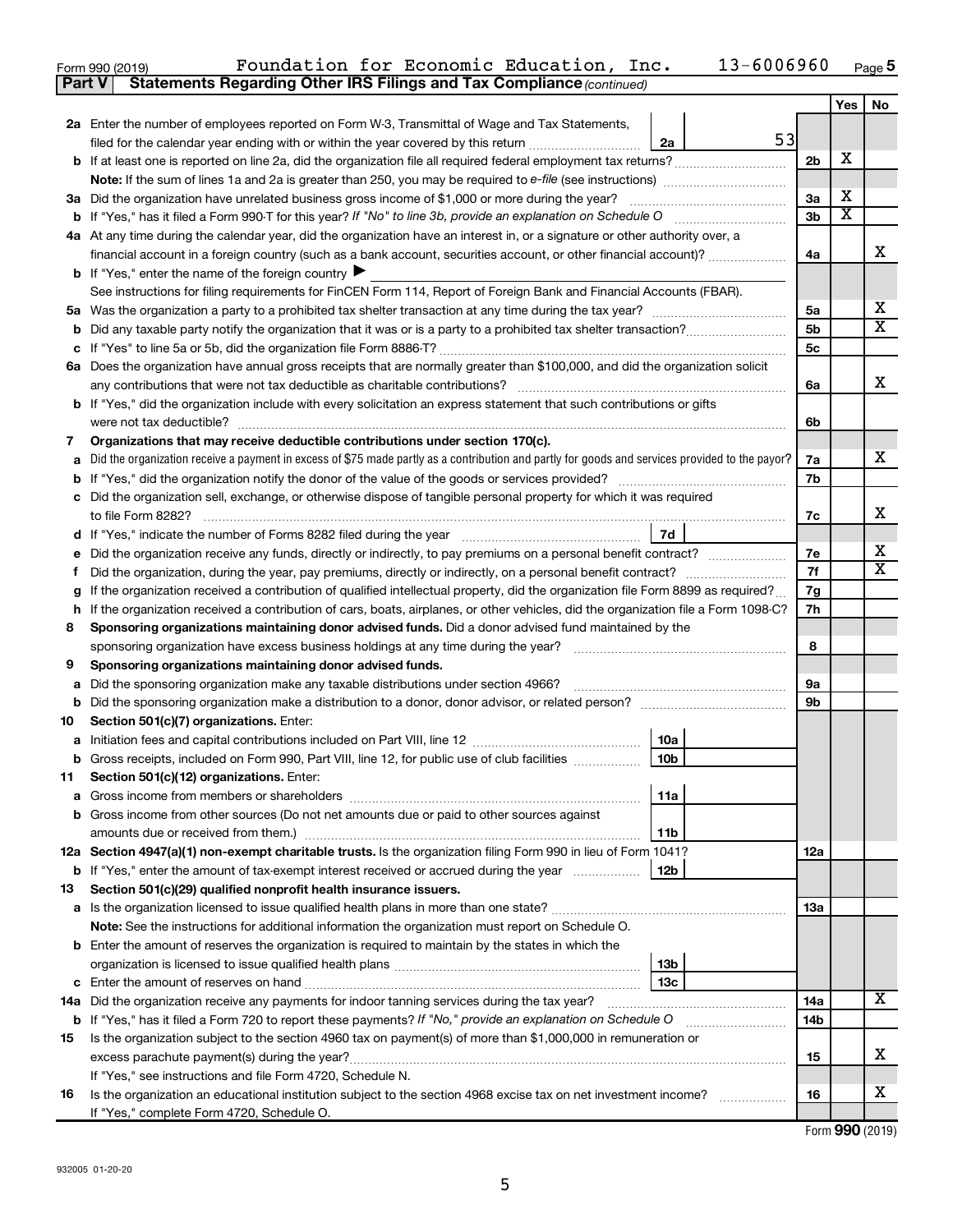| Form 990 (2019) |  |
|-----------------|--|
|-----------------|--|

### Form 990 (2019)  $\,$  Foundation for Economic Education, Inc.  $\,$  13-6006960  $\,$   $_{\rm Page}$

**6**

| Part VI   Governance, Management, and Disclosure For each "Yes" response to lines 2 through 7b below, and for a "No" response |
|-------------------------------------------------------------------------------------------------------------------------------|
| to line 8a, 8b, or 10b below, describe the circumstances, processes, or changes on Schedule O. See instructions.              |

|                                                                                                                                        |                                                                                                                                                                                                                                |    |                 |                         | $\overline{\mathbf{X}}$ |  |  |  |
|----------------------------------------------------------------------------------------------------------------------------------------|--------------------------------------------------------------------------------------------------------------------------------------------------------------------------------------------------------------------------------|----|-----------------|-------------------------|-------------------------|--|--|--|
|                                                                                                                                        | <b>Section A. Governing Body and Management</b>                                                                                                                                                                                |    |                 |                         |                         |  |  |  |
|                                                                                                                                        |                                                                                                                                                                                                                                |    |                 | Yes                     | No                      |  |  |  |
|                                                                                                                                        | <b>1a</b> Enter the number of voting members of the governing body at the end of the tax year<br>1a                                                                                                                            | 13 |                 |                         |                         |  |  |  |
|                                                                                                                                        | If there are material differences in voting rights among members of the governing body, or if the governing                                                                                                                    |    |                 |                         |                         |  |  |  |
|                                                                                                                                        | body delegated broad authority to an executive committee or similar committee, explain on Schedule O.                                                                                                                          |    |                 |                         |                         |  |  |  |
| b                                                                                                                                      | Enter the number of voting members included on line 1a, above, who are independent<br>1b                                                                                                                                       | 13 |                 |                         |                         |  |  |  |
| 2                                                                                                                                      | Did any officer, director, trustee, or key employee have a family relationship or a business relationship with any other                                                                                                       |    |                 |                         |                         |  |  |  |
|                                                                                                                                        | officer, director, trustee, or key employee?                                                                                                                                                                                   |    | $\mathbf{2}$    |                         | х                       |  |  |  |
| 3                                                                                                                                      | Did the organization delegate control over management duties customarily performed by or under the direct supervision                                                                                                          |    |                 |                         |                         |  |  |  |
|                                                                                                                                        |                                                                                                                                                                                                                                |    | 3               |                         | х                       |  |  |  |
| 4                                                                                                                                      | Did the organization make any significant changes to its governing documents since the prior Form 990 was filed?                                                                                                               |    | 4               |                         | $\overline{\mathbf{x}}$ |  |  |  |
| 5                                                                                                                                      |                                                                                                                                                                                                                                |    | 5               |                         | $\overline{\mathbf{x}}$ |  |  |  |
| 6                                                                                                                                      |                                                                                                                                                                                                                                |    | 6               |                         | $\overline{\mathbf{x}}$ |  |  |  |
|                                                                                                                                        | 7a Did the organization have members, stockholders, or other persons who had the power to elect or appoint one or                                                                                                              |    |                 |                         | х                       |  |  |  |
|                                                                                                                                        |                                                                                                                                                                                                                                |    |                 |                         |                         |  |  |  |
| <b>b</b> Are any governance decisions of the organization reserved to (or subject to approval by) members, stockholders, or            |                                                                                                                                                                                                                                |    |                 |                         |                         |  |  |  |
|                                                                                                                                        |                                                                                                                                                                                                                                |    |                 |                         |                         |  |  |  |
| Did the organization contemporaneously document the meetings held or written actions undertaken during the year by the following:<br>8 |                                                                                                                                                                                                                                |    |                 |                         |                         |  |  |  |
| a                                                                                                                                      | The governing body? [[11] notice is a construction of the construction of the construction of the construction of the construction of the construction of the construction of the construction of the construction of the cons |    | 8а              | х                       |                         |  |  |  |
| b                                                                                                                                      |                                                                                                                                                                                                                                |    | 8b              | $\overline{\textbf{x}}$ |                         |  |  |  |
| 9                                                                                                                                      | Is there any officer, director, trustee, or key employee listed in Part VII, Section A, who cannot be reached at the                                                                                                           |    |                 |                         |                         |  |  |  |
|                                                                                                                                        |                                                                                                                                                                                                                                |    | 9               |                         | x                       |  |  |  |
|                                                                                                                                        | <b>Section B. Policies</b> (This Section B requests information about policies not required by the Internal Revenue Code.)                                                                                                     |    |                 |                         |                         |  |  |  |
|                                                                                                                                        |                                                                                                                                                                                                                                |    |                 | Yes                     | No<br>x                 |  |  |  |
|                                                                                                                                        |                                                                                                                                                                                                                                |    | 10a             |                         |                         |  |  |  |
|                                                                                                                                        | b If "Yes," did the organization have written policies and procedures governing the activities of such chapters, affiliates,                                                                                                   |    |                 |                         |                         |  |  |  |
|                                                                                                                                        |                                                                                                                                                                                                                                |    | 10 <sub>b</sub> | $\overline{\textbf{x}}$ |                         |  |  |  |
|                                                                                                                                        | 11a Has the organization provided a complete copy of this Form 990 to all members of its governing body before filing the form?                                                                                                |    | 11a             |                         |                         |  |  |  |
|                                                                                                                                        | <b>b</b> Describe in Schedule O the process, if any, used by the organization to review this Form 990.                                                                                                                         |    | 12a             | х                       |                         |  |  |  |
| 12a                                                                                                                                    | Were officers, directors, or trustees, and key employees required to disclose annually interests that could give rise to conflicts?                                                                                            |    | 12 <sub>b</sub> | $\overline{\textbf{x}}$ |                         |  |  |  |
| b                                                                                                                                      | Did the organization regularly and consistently monitor and enforce compliance with the policy? If "Yes," describe                                                                                                             |    |                 |                         |                         |  |  |  |
| с                                                                                                                                      | in Schedule O how this was done                                                                                                                                                                                                |    | 12c             | X                       |                         |  |  |  |
| 13                                                                                                                                     |                                                                                                                                                                                                                                |    | 13              | $\overline{\textbf{x}}$ |                         |  |  |  |
| 14                                                                                                                                     |                                                                                                                                                                                                                                |    | 14              | $\overline{\textbf{x}}$ |                         |  |  |  |
| 15                                                                                                                                     | Did the process for determining compensation of the following persons include a review and approval by independent                                                                                                             |    |                 |                         |                         |  |  |  |
|                                                                                                                                        | persons, comparability data, and contemporaneous substantiation of the deliberation and decision?                                                                                                                              |    |                 |                         |                         |  |  |  |
| a                                                                                                                                      | The organization's CEO, Executive Director, or top management official manufactured content of the organization's CEO, Executive Director, or top management official manufactured content of the organization's CEO, Executiv |    | <b>15a</b>      | х                       |                         |  |  |  |
|                                                                                                                                        |                                                                                                                                                                                                                                |    | <b>15b</b>      |                         | х                       |  |  |  |
|                                                                                                                                        | If "Yes" to line 15a or 15b, describe the process in Schedule O (see instructions).                                                                                                                                            |    |                 |                         |                         |  |  |  |
|                                                                                                                                        | 16a Did the organization invest in, contribute assets to, or participate in a joint venture or similar arrangement with a                                                                                                      |    |                 |                         |                         |  |  |  |
|                                                                                                                                        | taxable entity during the year?                                                                                                                                                                                                |    | <b>16a</b>      |                         | х                       |  |  |  |
|                                                                                                                                        | b If "Yes," did the organization follow a written policy or procedure requiring the organization to evaluate its participation                                                                                                 |    |                 |                         |                         |  |  |  |
|                                                                                                                                        | in joint venture arrangements under applicable federal tax law, and take steps to safeguard the organization's                                                                                                                 |    |                 |                         |                         |  |  |  |
|                                                                                                                                        | exempt status with respect to such arrangements?                                                                                                                                                                               |    | 16b             |                         |                         |  |  |  |
|                                                                                                                                        | <b>Section C. Disclosure</b>                                                                                                                                                                                                   |    |                 |                         |                         |  |  |  |
| 17                                                                                                                                     | List the states with which a copy of this Form 990 is required to be filed AL, AK, AZ, AR, CA, CO, CT, DE, FL, GA, HI, ID                                                                                                      |    |                 |                         |                         |  |  |  |
| 18                                                                                                                                     | Section 6104 requires an organization to make its Forms 1023 (1024 or 1024-A, if applicable), 990, and 990-T (Section 501(c)(3)s only) available                                                                               |    |                 |                         |                         |  |  |  |
|                                                                                                                                        | for public inspection. Indicate how you made these available. Check all that apply.                                                                                                                                            |    |                 |                         |                         |  |  |  |
|                                                                                                                                        | <b>X</b> Own website<br>$\lfloor x \rfloor$ Upon request<br>Another's website<br>Other (explain on Schedule O)                                                                                                                 |    |                 |                         |                         |  |  |  |
| 19                                                                                                                                     | Describe on Schedule O whether (and if so, how) the organization made its governing documents, conflict of interest policy, and financial                                                                                      |    |                 |                         |                         |  |  |  |
|                                                                                                                                        | statements available to the public during the tax year.                                                                                                                                                                        |    |                 |                         |                         |  |  |  |
| 20                                                                                                                                     | State the name, address, and telephone number of the person who possesses the organization's books and records                                                                                                                 |    |                 |                         |                         |  |  |  |
|                                                                                                                                        | Richard Lorenc, Executive VP - $(404)$ 554-9980                                                                                                                                                                                |    |                 |                         |                         |  |  |  |
|                                                                                                                                        | 1819 Peachtree Road NE, No. 300, Atlanta, GA<br>30309-1856                                                                                                                                                                     |    |                 |                         |                         |  |  |  |
|                                                                                                                                        | See Schedule O for full list of states<br>932006 01-20-20                                                                                                                                                                      |    |                 |                         | Form 990 (2019)         |  |  |  |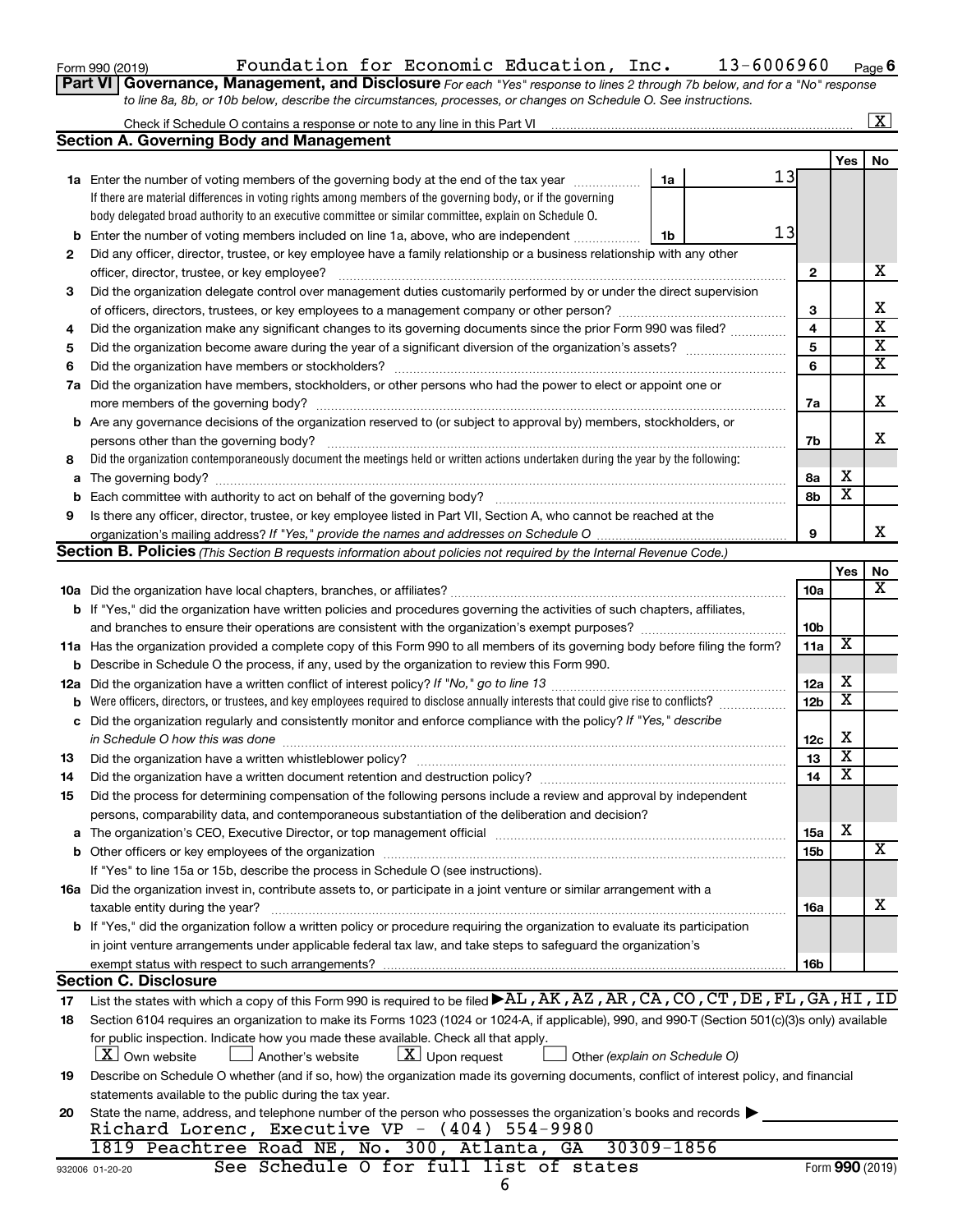**Section A. Officers, Directors, Trustees, Key Employees, and Highest Compensated Employees**

**1a**  Complete this table for all persons required to be listed. Report compensation for the calendar year ending with or within the organization's tax year.  $\bullet$  List all of the organization's current officers, directors, trustees (whether individuals or organizations), regardless of amount of compensation.

Enter -0- in columns (D), (E), and (F) if no compensation was paid.

**•** List all of the organization's current key employees, if any. See instructions for definition of "key employee."

• List the organization's five *current* highest compensated employees (other than an officer, director, trustee, or key employee) who received reportable compensation (Box 5 of Form W-2 and/or Box 7 of Form 1099-MISC) of more than \$100,000 from the organization and any related organizations.

 $\bullet$  List all of the organization's former officers, key employees, and highest compensated employees who received more than \$100,000 of reportable compensation from the organization and any related organizations.

**•** List all of the organization's former directors or trustees that received, in the capacity as a former director or trustee of the organization, more than \$10,000 of reportable compensation from the organization and any related organizations.

See instructions for the order in which to list the persons above.

Check this box if neither the organization nor any related organization compensated any current officer, director, or trustee.  $\Box$ 

| (A)                                  | (B)                    |                                                                          |                                 | (C)         |              |                                 |        | (D)                 | (E)                              | (F)                      |
|--------------------------------------|------------------------|--------------------------------------------------------------------------|---------------------------------|-------------|--------------|---------------------------------|--------|---------------------|----------------------------------|--------------------------|
| Name and title                       | Average                | Position<br>(do not check more than one<br>box, unless person is both an |                                 | Reportable  | Reportable   | Estimated                       |        |                     |                                  |                          |
|                                      | hours per              |                                                                          | officer and a director/trustee) |             |              |                                 |        | compensation        | compensation                     | amount of                |
|                                      | week                   |                                                                          |                                 |             |              |                                 |        | from                | from related                     | other                    |
|                                      | (list any<br>hours for |                                                                          |                                 |             |              |                                 |        | the<br>organization | organizations<br>(W-2/1099-MISC) | compensation<br>from the |
|                                      | related                |                                                                          |                                 |             |              |                                 |        | (W-2/1099-MISC)     |                                  | organization             |
|                                      | organizations          |                                                                          |                                 |             |              |                                 |        |                     |                                  | and related              |
|                                      | below                  | Individual trustee or director                                           | Institutional trustee           |             | Key employee | Highest compensated<br>employee |        |                     |                                  | organizations            |
|                                      | line)                  |                                                                          |                                 | Officer     |              |                                 | Former |                     |                                  |                          |
| Roger R. Ream<br>(1)                 | 4.00                   |                                                                          |                                 |             |              |                                 |        |                     |                                  |                          |
| Chair, Trustee                       |                        | X                                                                        |                                 | х           |              |                                 |        | $\mathbf 0$ .       | $\mathbf 0$ .                    | $0$ .                    |
| (2)<br>Thomas Armstrong, Jr.         | 1.00                   |                                                                          |                                 |             |              |                                 |        |                     |                                  |                          |
| Vice-Chair, Trustee                  |                        | X                                                                        |                                 | $\mathbf X$ |              |                                 |        | 0                   | $\mathbf 0$ .                    | 0.                       |
| Dan Grossman<br>(3)                  | 2.00                   |                                                                          |                                 |             |              |                                 |        |                     |                                  |                          |
| Treasurer, Trustee                   |                        | X                                                                        |                                 | $\mathbf X$ |              |                                 |        | $\mathbf 0$ .       | 0.                               | $\mathbf 0$ .            |
| Frederic J. Fransen<br>(4)           | 1.00                   |                                                                          |                                 |             |              |                                 |        |                     |                                  |                          |
| Secretary, Trustee                   |                        | $\mathbf X$                                                              |                                 | $\mathbf X$ |              |                                 |        | $\mathbf 0$ .       | $\mathbf 0$ .                    | $\mathbf 0$ .            |
| (5) Wayne Olson                      | 4.00                   |                                                                          |                                 |             |              |                                 |        |                     |                                  |                          |
| Chair, Trustee                       |                        | $\mathbf X$                                                              |                                 | $\mathbf X$ |              |                                 |        | $\mathbf 0$ .       | $\mathbf 0$ .                    | $\mathbf 0$ .            |
| Chris Talley<br>(6)                  | 1.00                   |                                                                          |                                 |             |              |                                 |        |                     |                                  |                          |
| Trustee                              |                        | $\mathbf X$                                                              |                                 |             |              |                                 |        | 0.                  | $\mathbf 0$ .                    | $\mathbf 0$ .            |
| (7) Martin Gallun                    | 1.00                   |                                                                          |                                 |             |              |                                 |        |                     |                                  |                          |
| Trustee                              |                        | X                                                                        |                                 |             |              |                                 |        | $\mathbf 0$         | $\mathbf 0$ .                    | $\mathbf 0$ .            |
| (8)<br>Sarah Atkins                  | 1.00                   |                                                                          |                                 |             |              |                                 |        |                     |                                  |                          |
| Trustee                              |                        | $\mathbf X$                                                              |                                 |             |              |                                 |        | $\mathbf 0$ .       | 0.                               | $\mathbf 0$ .            |
| Ingrid A. Gregg<br>(9)               | 1.00                   |                                                                          |                                 |             |              |                                 |        |                     |                                  |                          |
| Trustee                              |                        | X                                                                        |                                 |             |              |                                 |        | $\mathbf 0$         | $\mathbf 0$ .                    | $\boldsymbol{0}$ .       |
| (10) Michael S. Yashko               | 1.00                   |                                                                          |                                 |             |              |                                 |        |                     |                                  |                          |
| Trustee                              |                        | $\mathbf X$                                                              |                                 |             |              |                                 |        | 0                   | $\mathbf 0$ .                    | $\mathbf 0$ .            |
| (11) Harold (Jay) Bowen, III         | 1.00                   |                                                                          |                                 |             |              |                                 |        |                     |                                  |                          |
| Trustee                              |                        | X                                                                        |                                 |             |              |                                 |        | 0.                  | $\mathbf 0$ .                    | 0.                       |
| (12) John Westerfield                | 1.00                   |                                                                          |                                 |             |              |                                 |        |                     |                                  |                          |
| Trustee                              |                        | X                                                                        |                                 |             |              |                                 |        | $\mathbf 0$         | $\mathbf 0$ .                    | 0.                       |
| (13) Fred Reams                      | 1.00                   |                                                                          |                                 |             |              |                                 |        |                     |                                  |                          |
| Trustee                              |                        | $\mathbf X$                                                              |                                 |             |              |                                 |        | 0.                  | 0.                               | 0.                       |
| (14) Zilvinas Silenas                | 40.00                  |                                                                          |                                 |             |              |                                 |        |                     |                                  |                          |
| President                            |                        |                                                                          |                                 | $\mathbf X$ |              |                                 |        | 97,489.             | 0.                               | 4,011.                   |
| (15) Lawrence W. Reed                | 40.00                  |                                                                          |                                 |             |              |                                 |        |                     |                                  |                          |
| Former President/ President Emeritus |                        |                                                                          |                                 | $\mathbf X$ |              |                                 |        | 177,500.            | 0.                               | 7,622.                   |
| (16) Richard Lorenc                  | 40.00                  |                                                                          |                                 |             |              |                                 |        |                     |                                  |                          |
| Executive Vice President             |                        |                                                                          |                                 | $\mathbf X$ |              |                                 |        | 136,294.            | 0.                               | 10,098.                  |
| (17) Jason Riddle                    | 40.00                  |                                                                          |                                 |             |              |                                 |        |                     |                                  |                          |
| VP of Programs & Strategic Operation |                        |                                                                          |                                 | $\mathbf X$ |              |                                 |        | 143,333.            | $\mathbf 0$ .                    | 4,000.                   |

932007 01-20-20

Form (2019) **990**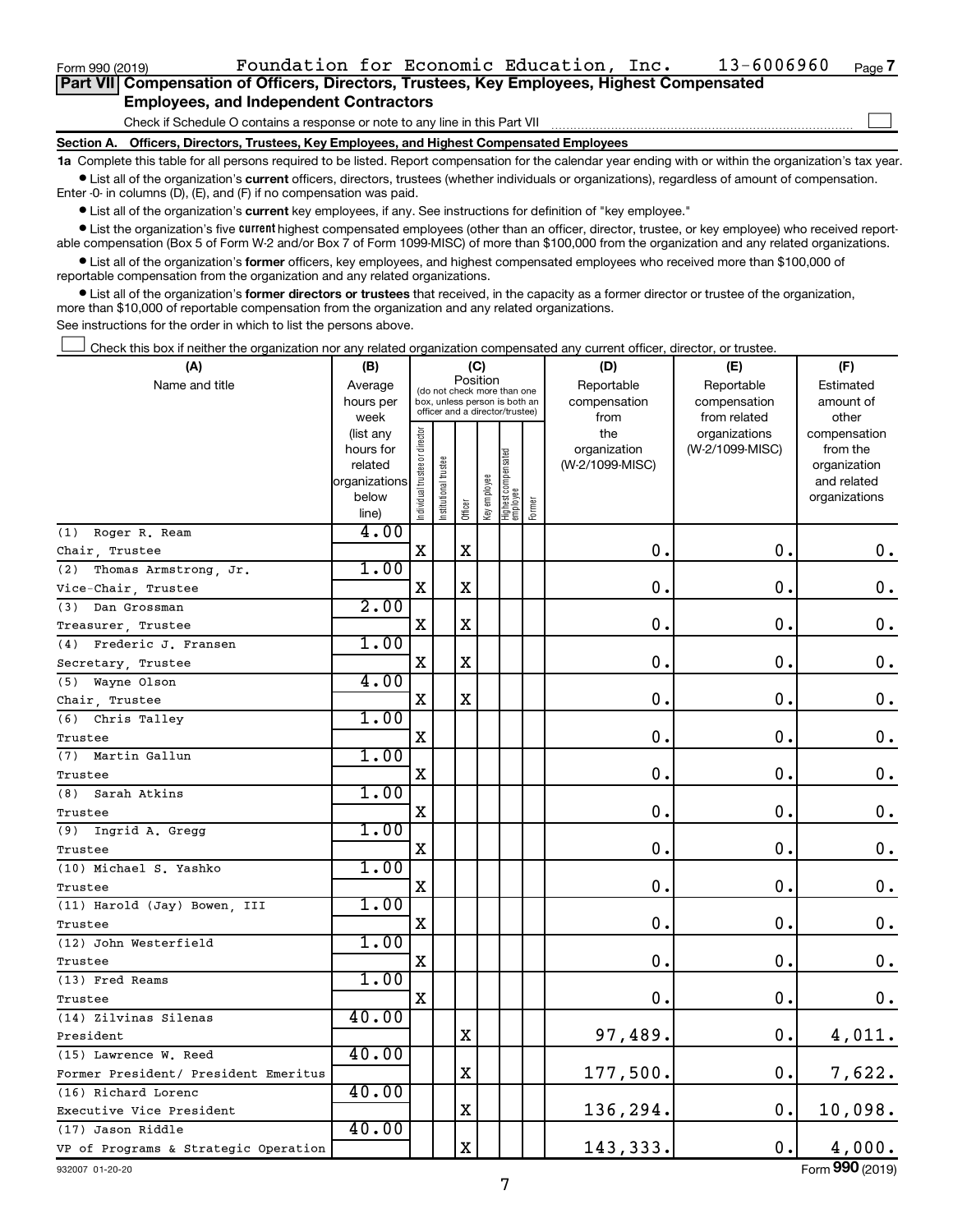| Form 990 (2019)                                                                                                                            |                        |                                                                  |                       |          |              |                                   |        | Foundation for Economic Education, Inc. | 13-6006960      |                  |              |                          | Page 8           |
|--------------------------------------------------------------------------------------------------------------------------------------------|------------------------|------------------------------------------------------------------|-----------------------|----------|--------------|-----------------------------------|--------|-----------------------------------------|-----------------|------------------|--------------|--------------------------|------------------|
| <b>Part VII</b><br>Section A. Officers, Directors, Trustees, Key Employees, and Highest Compensated Employees (continued)                  |                        |                                                                  |                       |          |              |                                   |        |                                         |                 |                  |              |                          |                  |
| (A)                                                                                                                                        | (B)                    |                                                                  |                       | (C)      |              |                                   |        | (D)                                     | (E)             |                  |              | (F)                      |                  |
| Name and title                                                                                                                             | Average                |                                                                  |                       | Position |              | (do not check more than one       |        | Reportable                              | Reportable      |                  |              | Estimated                |                  |
|                                                                                                                                            | hours per              | box, unless person is both an<br>officer and a director/trustee) |                       |          |              |                                   |        | compensation                            | compensation    |                  |              | amount of                |                  |
|                                                                                                                                            | week                   |                                                                  |                       |          |              |                                   | from   | from related                            |                 |                  | other        |                          |                  |
|                                                                                                                                            | (list any<br>hours for |                                                                  |                       |          |              |                                   |        | the                                     | organizations   |                  |              | compensation             |                  |
|                                                                                                                                            | related                |                                                                  |                       |          |              |                                   |        | organization<br>(W-2/1099-MISC)         | (W-2/1099-MISC) |                  |              | from the<br>organization |                  |
|                                                                                                                                            | organizations          |                                                                  |                       |          |              |                                   |        |                                         |                 |                  |              | and related              |                  |
|                                                                                                                                            | below                  | Individual trustee or director                                   | Institutional trustee |          |              |                                   |        |                                         |                 |                  |              | organizations            |                  |
|                                                                                                                                            | line)                  |                                                                  |                       | Officer  | Key employee | Highest compensated<br>  employee | Former |                                         |                 |                  |              |                          |                  |
| (18) David Veksler                                                                                                                         | 40.00                  |                                                                  |                       |          |              |                                   |        |                                         |                 |                  |              |                          |                  |
| Director of Technology                                                                                                                     |                        |                                                                  |                       |          |              | X                                 |        | 155,009.                                |                 | 0.               |              | 13,205.                  |                  |
|                                                                                                                                            |                        |                                                                  |                       |          |              |                                   |        |                                         |                 |                  |              |                          |                  |
|                                                                                                                                            |                        |                                                                  |                       |          |              |                                   |        |                                         |                 |                  |              |                          |                  |
|                                                                                                                                            |                        |                                                                  |                       |          |              |                                   |        |                                         |                 |                  |              |                          |                  |
|                                                                                                                                            |                        |                                                                  |                       |          |              |                                   |        |                                         |                 |                  |              |                          |                  |
|                                                                                                                                            |                        |                                                                  |                       |          |              |                                   |        |                                         |                 |                  |              |                          |                  |
|                                                                                                                                            |                        |                                                                  |                       |          |              |                                   |        |                                         |                 |                  |              |                          |                  |
|                                                                                                                                            |                        |                                                                  |                       |          |              |                                   |        |                                         |                 |                  |              |                          |                  |
|                                                                                                                                            |                        |                                                                  |                       |          |              |                                   |        |                                         |                 |                  |              |                          |                  |
|                                                                                                                                            |                        |                                                                  |                       |          |              |                                   |        |                                         |                 |                  |              |                          |                  |
|                                                                                                                                            |                        |                                                                  |                       |          |              |                                   |        |                                         |                 |                  |              |                          |                  |
|                                                                                                                                            |                        |                                                                  |                       |          |              |                                   |        |                                         |                 |                  |              |                          |                  |
|                                                                                                                                            |                        |                                                                  |                       |          |              |                                   |        |                                         |                 |                  |              |                          |                  |
|                                                                                                                                            |                        |                                                                  |                       |          |              |                                   |        |                                         |                 |                  |              |                          |                  |
|                                                                                                                                            |                        |                                                                  |                       |          |              |                                   |        |                                         |                 |                  |              |                          |                  |
|                                                                                                                                            |                        |                                                                  |                       |          |              |                                   |        | 709,625.                                |                 | σ.               |              | 38,936.                  |                  |
| c Total from continuation sheets to Part VII, Section A manuscreen continuum                                                               |                        |                                                                  |                       |          |              |                                   |        | $\overline{0}$                          |                 | $\overline{0}$ . |              |                          | $\overline{0}$ . |
|                                                                                                                                            |                        |                                                                  |                       |          |              |                                   |        | 709,625.                                |                 | 0.               |              | 38,936.                  |                  |
| Total number of individuals (including but not limited to those listed above) who received more than \$100,000 of reportable<br>2          |                        |                                                                  |                       |          |              |                                   |        |                                         |                 |                  |              |                          |                  |
| compensation from the organization $\blacktriangleright$                                                                                   |                        |                                                                  |                       |          |              |                                   |        |                                         |                 |                  |              |                          | 4                |
|                                                                                                                                            |                        |                                                                  |                       |          |              |                                   |        |                                         |                 |                  |              | Yes                      | No               |
| Did the organization list any former officer, director, trustee, key employee, or highest compensated employee on<br>3                     |                        |                                                                  |                       |          |              |                                   |        |                                         |                 |                  |              |                          |                  |
| line 1a? If "Yes," complete Schedule J for such individual                                                                                 |                        |                                                                  |                       |          |              |                                   |        |                                         |                 |                  | 3            |                          | х                |
| For any individual listed on line 1a, is the sum of reportable compensation and other compensation from the organization                   |                        |                                                                  |                       |          |              |                                   |        |                                         |                 |                  |              |                          |                  |
| and related organizations greater than \$150,000? If "Yes," complete Schedule J for such individual                                        |                        |                                                                  |                       |          |              |                                   |        |                                         |                 |                  | 4            | х                        |                  |
| Did any person listed on line 1a receive or accrue compensation from any unrelated organization or individual for services<br>5            |                        |                                                                  |                       |          |              |                                   |        |                                         |                 |                  |              |                          |                  |
| rendered to the organization? If "Yes," complete Schedule J for such person                                                                |                        |                                                                  |                       |          |              |                                   |        |                                         |                 |                  | 5            |                          | X                |
| <b>Section B. Independent Contractors</b>                                                                                                  |                        |                                                                  |                       |          |              |                                   |        |                                         |                 |                  |              |                          |                  |
| Complete this table for your five highest compensated independent contractors that received more than \$100,000 of compensation from<br>1. |                        |                                                                  |                       |          |              |                                   |        |                                         |                 |                  |              |                          |                  |
| the organization. Report compensation for the calendar year ending with or within the organization's tax year.<br>(A)                      |                        |                                                                  |                       |          |              |                                   |        | (B)                                     |                 |                  | (C)          |                          |                  |
| Name and business address                                                                                                                  |                        |                                                                  |                       |          |              |                                   |        | Description of services                 |                 |                  | Compensation |                          |                  |
| Hyatt Regency, Atlanta                                                                                                                     |                        |                                                                  |                       |          |              |                                   |        |                                         |                 |                  |              |                          |                  |
| 265 Peachtree St NE, Atlanta, GA 30303                                                                                                     |                        |                                                                  |                       |          |              |                                   |        | Event Venue                             |                 |                  |              | 312,722.                 |                  |
| American Philanthropic LLC                                                                                                                 |                        |                                                                  |                       |          |              |                                   |        |                                         |                 |                  |              |                          |                  |
| 119 N High St, West Chester, PA 19380                                                                                                      |                        |                                                                  |                       |          |              | Fundraising Counsel               |        |                                         |                 | 233,329.         |              |                          |                  |
| Brad Ketchum, III                                                                                                                          |                        |                                                                  |                       |          |              |                                   |        |                                         |                 |                  |              |                          |                  |
| 7 Iowaland Farm Rd, Essex, MA 01929                                                                                                        |                        |                                                                  |                       |          |              |                                   |        | Printing Services                       |                 |                  |              | 198,833.                 |                  |
| On Services                                                                                                                                |                        |                                                                  |                       |          |              |                                   |        |                                         |                 |                  |              |                          |                  |
| 6779 Crescent Drive, Norcross, GA 30071                                                                                                    |                        |                                                                  |                       |          |              |                                   |        | Event AV Services                       |                 |                  |              | 159,083.                 |                  |
|                                                                                                                                            |                        |                                                                  |                       |          |              |                                   |        |                                         |                 |                  |              |                          |                  |
| Total number of independent contractors (including but not limited to those listed above) who received more than<br>2                      |                        |                                                                  |                       |          |              |                                   |        |                                         |                 |                  |              |                          |                  |
| \$100,000 of compensation from the organization                                                                                            |                        |                                                                  |                       |          |              | 4                                 |        |                                         |                 |                  |              |                          |                  |

Form (2019) **990**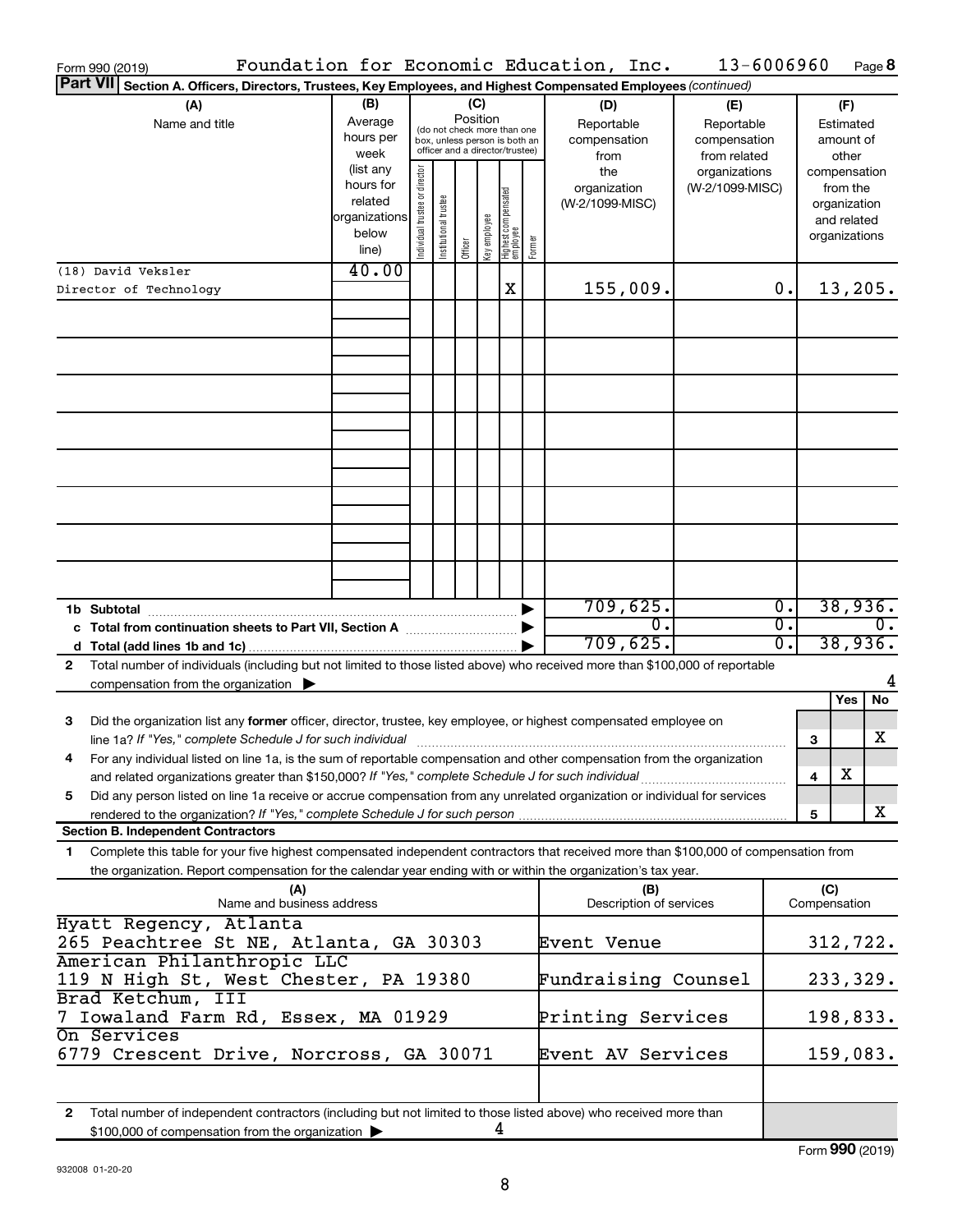|                                                           |                  |                                                                                 | Form 990 (2019)                                                                                                       |      |                |           |                      | Foundation for Economic Education, Inc. |                                              | 13-6006960                                      | Page 9                                                          |
|-----------------------------------------------------------|------------------|---------------------------------------------------------------------------------|-----------------------------------------------------------------------------------------------------------------------|------|----------------|-----------|----------------------|-----------------------------------------|----------------------------------------------|-------------------------------------------------|-----------------------------------------------------------------|
|                                                           | <b>Part VIII</b> |                                                                                 | <b>Statement of Revenue</b>                                                                                           |      |                |           |                      |                                         |                                              |                                                 |                                                                 |
|                                                           |                  |                                                                                 |                                                                                                                       |      |                |           |                      |                                         |                                              |                                                 |                                                                 |
|                                                           |                  |                                                                                 |                                                                                                                       |      |                |           |                      | (A)<br>Total revenue                    | (B)<br>Related or exempt<br>function revenue | $\overline{C}$<br>Unrelated<br>business revenue | (D)<br>Revenue excluded<br>from tax under<br>sections 512 - 514 |
|                                                           |                  |                                                                                 | 1 a Federated campaigns                                                                                               |      | 1a             |           |                      |                                         |                                              |                                                 |                                                                 |
| Contributions, Gifts, Grants<br>and Other Similar Amounts |                  |                                                                                 | <b>b</b> Membership dues                                                                                              |      | 1 <sub>b</sub> |           |                      |                                         |                                              |                                                 |                                                                 |
|                                                           |                  |                                                                                 | c Fundraising events                                                                                                  |      | 1c             |           |                      |                                         |                                              |                                                 |                                                                 |
|                                                           |                  |                                                                                 | d Related organizations                                                                                               |      | 1 <sub>d</sub> |           | 14,905.              |                                         |                                              |                                                 |                                                                 |
|                                                           |                  |                                                                                 | e Government grants (contributions)                                                                                   |      | 1e             |           |                      |                                         |                                              |                                                 |                                                                 |
|                                                           |                  |                                                                                 | f All other contributions, gifts, grants, and                                                                         |      |                |           |                      |                                         |                                              |                                                 |                                                                 |
|                                                           |                  |                                                                                 | similar amounts not included above                                                                                    |      | 1f             |           | 5, 316, 740.         |                                         |                                              |                                                 |                                                                 |
|                                                           |                  |                                                                                 | Noncash contributions included in lines 1a-1f                                                                         |      | $1g$ \$        |           | 124,287.             |                                         |                                              |                                                 |                                                                 |
|                                                           |                  | h.                                                                              |                                                                                                                       |      |                |           |                      | 5, 331, 645.                            |                                              |                                                 |                                                                 |
|                                                           |                  |                                                                                 |                                                                                                                       |      |                |           | <b>Business Code</b> |                                         |                                              |                                                 |                                                                 |
| Program Service<br>Revenue                                |                  | 2 a                                                                             | Student seminars                                                                                                      |      |                |           | 611710               | 68,387.                                 | 68,387.                                      |                                                 |                                                                 |
|                                                           |                  | b                                                                               |                                                                                                                       |      |                |           |                      |                                         |                                              |                                                 |                                                                 |
|                                                           |                  | с                                                                               | <u> 1980 - Johann Barbara, martin amerikan basal dan berasal dan berasal dalam basal dalam basal dan berasal dala</u> |      |                |           |                      |                                         |                                              |                                                 |                                                                 |
|                                                           |                  | d<br>the control of the control of the control of the control of the control of |                                                                                                                       |      |                |           |                      |                                         |                                              |                                                 |                                                                 |
|                                                           |                  | е                                                                               |                                                                                                                       |      |                |           |                      |                                         |                                              |                                                 |                                                                 |
|                                                           |                  | f.                                                                              | All other program service revenue                                                                                     |      |                |           |                      | 68,387.                                 |                                              |                                                 |                                                                 |
|                                                           | З                | a                                                                               | Investment income (including dividends, interest, and                                                                 |      |                |           |                      |                                         |                                              |                                                 |                                                                 |
|                                                           |                  |                                                                                 |                                                                                                                       |      |                |           |                      | 79,211.                                 |                                              |                                                 | 79,211.                                                         |
|                                                           | 4                |                                                                                 | Income from investment of tax-exempt bond proceeds                                                                    |      |                |           |                      |                                         |                                              |                                                 |                                                                 |
|                                                           | 5                |                                                                                 |                                                                                                                       |      |                |           |                      | 31,062.                                 |                                              |                                                 | 31,062.                                                         |
|                                                           |                  |                                                                                 |                                                                                                                       |      | (i) Real       |           | (ii) Personal        |                                         |                                              |                                                 |                                                                 |
|                                                           |                  |                                                                                 | <b>6 a</b> Gross rents                                                                                                | l 6a |                |           |                      |                                         |                                              |                                                 |                                                                 |
|                                                           |                  | b                                                                               | Less: rental expenses                                                                                                 | 6b   |                |           |                      |                                         |                                              |                                                 |                                                                 |
|                                                           |                  | c                                                                               | Rental income or (loss)                                                                                               | 6с   |                |           |                      |                                         |                                              |                                                 |                                                                 |
|                                                           |                  |                                                                                 | d Net rental income or (loss)                                                                                         |      |                |           |                      |                                         |                                              |                                                 |                                                                 |
|                                                           |                  |                                                                                 | 7 a Gross amount from sales of                                                                                        |      | (i) Securities |           | (ii) Other           |                                         |                                              |                                                 |                                                                 |
|                                                           |                  |                                                                                 | assets other than inventory                                                                                           | 7a   | 2,508,472.     |           |                      |                                         |                                              |                                                 |                                                                 |
|                                                           |                  |                                                                                 | <b>b</b> Less: cost or other basis                                                                                    |      |                |           |                      |                                         |                                              |                                                 |                                                                 |
|                                                           |                  |                                                                                 | and sales expenses                                                                                                    | 7b   | 2,088,261.     |           |                      |                                         |                                              |                                                 |                                                                 |
| evenue                                                    |                  |                                                                                 | c Gain or (loss)                                                                                                      | 7c   |                | 420, 211. |                      |                                         |                                              |                                                 |                                                                 |
|                                                           |                  |                                                                                 |                                                                                                                       |      |                |           |                      | 420, 211.                               |                                              |                                                 | 420, 211.                                                       |
| Other <sub>R</sub>                                        |                  |                                                                                 | 8 a Gross income from fundraising events (not                                                                         |      |                |           |                      |                                         |                                              |                                                 |                                                                 |
|                                                           |                  |                                                                                 | including \$                                                                                                          |      | of             |           |                      |                                         |                                              |                                                 |                                                                 |
|                                                           |                  |                                                                                 | contributions reported on line 1c). See                                                                               |      |                |           |                      |                                         |                                              |                                                 |                                                                 |
|                                                           |                  |                                                                                 |                                                                                                                       |      |                | 8a        |                      |                                         |                                              |                                                 |                                                                 |
|                                                           |                  |                                                                                 | b Less: direct expenses                                                                                               |      |                | 8b        |                      |                                         |                                              |                                                 |                                                                 |
|                                                           |                  |                                                                                 | c Net income or (loss) from fundraising events                                                                        |      |                |           |                      |                                         |                                              |                                                 |                                                                 |
|                                                           |                  |                                                                                 | 9 a Gross income from gaming activities. See                                                                          |      |                |           |                      |                                         |                                              |                                                 |                                                                 |
|                                                           |                  |                                                                                 |                                                                                                                       |      |                | 9a<br>9b  |                      |                                         |                                              |                                                 |                                                                 |
|                                                           |                  |                                                                                 | <b>b</b> Less: direct expenses <b>manually</b><br>c Net income or (loss) from gaming activities                       |      |                |           |                      |                                         |                                              |                                                 |                                                                 |
|                                                           |                  |                                                                                 | 10 a Gross sales of inventory, less returns                                                                           |      |                |           |                      |                                         |                                              |                                                 |                                                                 |
|                                                           |                  |                                                                                 |                                                                                                                       |      |                | 10a       | 16,317.              |                                         |                                              |                                                 |                                                                 |
|                                                           |                  |                                                                                 | <b>b</b> Less: cost of goods sold                                                                                     |      |                | l10bl     | 11,001               |                                         |                                              |                                                 |                                                                 |
|                                                           |                  |                                                                                 | c Net income or (loss) from sales of inventory                                                                        |      |                |           | ▶                    | 5,316.                                  | 5,316.                                       |                                                 |                                                                 |
|                                                           |                  |                                                                                 |                                                                                                                       |      |                |           | <b>Business Code</b> |                                         |                                              |                                                 |                                                                 |
|                                                           |                  |                                                                                 | 11 a S-Corporation net $K-1$                                                                                          |      |                |           | 310000               | 478,858.                                |                                              | 478,858.                                        |                                                                 |
| Miscellaneous<br>Revenue                                  |                  |                                                                                 | <b>b</b> Other revenue                                                                                                |      |                |           | 900099               | 10,132.                                 |                                              |                                                 | 10,132.                                                         |
|                                                           |                  | c                                                                               |                                                                                                                       |      |                |           |                      |                                         |                                              |                                                 |                                                                 |
|                                                           |                  |                                                                                 |                                                                                                                       |      |                |           |                      |                                         |                                              |                                                 |                                                                 |
|                                                           |                  |                                                                                 |                                                                                                                       |      |                |           |                      | 488,990.                                |                                              |                                                 |                                                                 |
|                                                           | 12               |                                                                                 |                                                                                                                       |      |                |           |                      | 6,424,822.                              | 73,703.                                      | 478,858.                                        | 540,616.                                                        |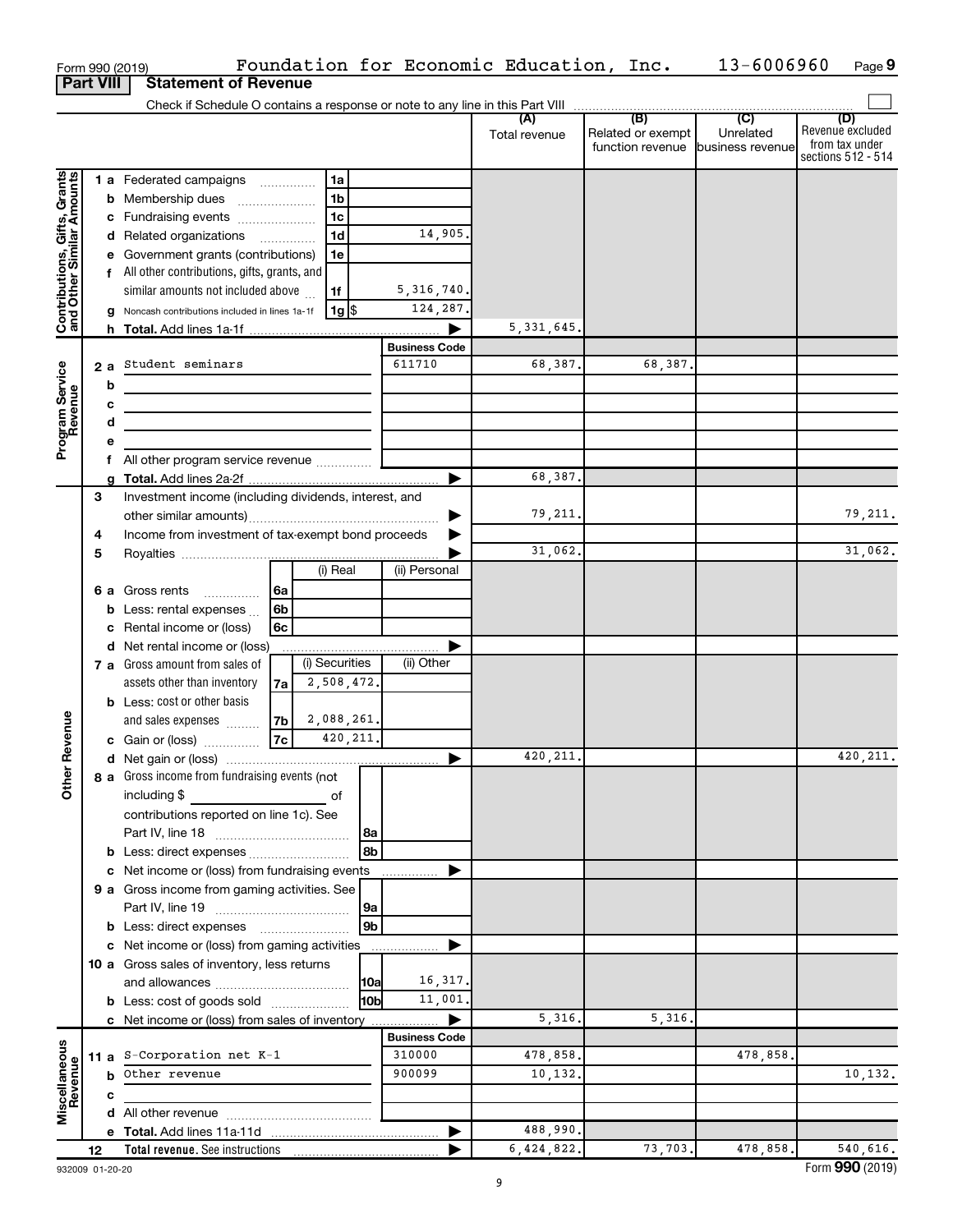|              | <b>Part IX   Statement of Functional Expenses</b>                                                                          |                       |                                    |                                           |                                |
|--------------|----------------------------------------------------------------------------------------------------------------------------|-----------------------|------------------------------------|-------------------------------------------|--------------------------------|
|              | Section 501(c)(3) and 501(c)(4) organizations must complete all columns. All other organizations must complete column (A). |                       |                                    |                                           |                                |
|              | Check if Schedule O contains a response or note to any line in this Part IX                                                |                       |                                    |                                           |                                |
|              | Do not include amounts reported on lines 6b,<br>7b, 8b, 9b, and 10b of Part VIII.                                          | (A)<br>Total expenses | (B)<br>Program service<br>expenses | (C)<br>Management and<br>general expenses | (D)<br>Fundraising<br>expenses |
| 1            | Grants and other assistance to domestic organizations                                                                      |                       |                                    |                                           |                                |
|              | and domestic governments. See Part IV, line 21                                                                             |                       |                                    |                                           |                                |
| $\mathbf{2}$ | Grants and other assistance to domestic                                                                                    |                       |                                    |                                           |                                |
|              | individuals. See Part IV, line 22                                                                                          |                       |                                    |                                           |                                |
| 3            | Grants and other assistance to foreign                                                                                     |                       |                                    |                                           |                                |
|              | organizations, foreign governments, and foreign                                                                            |                       |                                    |                                           |                                |
|              | individuals. See Part IV, lines 15 and 16                                                                                  |                       |                                    |                                           |                                |
| 4            | Benefits paid to or for members                                                                                            |                       |                                    |                                           |                                |
| 5            | Compensation of current officers, directors,                                                                               |                       |                                    |                                           |                                |
|              | trustees, and key employees                                                                                                | 596,197.              | 467,715.                           | 32,791.                                   | 95,691.                        |
| 6            | Compensation not included above to disqualified                                                                            |                       |                                    |                                           |                                |
|              | persons (as defined under section 4958(f)(1)) and                                                                          |                       |                                    |                                           |                                |
|              | persons described in section 4958(c)(3)(B)                                                                                 | 1,809,179.            | 1,419,302.                         | 99,505.                                   | 290, 372.                      |
| 7            | Other salaries and wages                                                                                                   |                       |                                    |                                           |                                |
| 8            | Pension plan accruals and contributions (include<br>section 401(k) and 403(b) employer contributions)                      | 33,199.               | 26,046.                            | 1,825.                                    | 5,328.                         |
| 9            |                                                                                                                            | 180,470.              | 141,579.                           | 9,926.                                    | 28,965.                        |
| 10           |                                                                                                                            | 182, 714.             | 143,339.                           | 10,049.                                   | 29,326.                        |
| 11           | Fees for services (nonemployees):                                                                                          |                       |                                    |                                           |                                |
| а            |                                                                                                                            |                       |                                    |                                           |                                |
| b            |                                                                                                                            | 11,395.               |                                    | 11,395.                                   |                                |
| с            |                                                                                                                            | 63,078.               |                                    | 63,078.                                   |                                |
| d            | Lobbying                                                                                                                   |                       |                                    |                                           |                                |
|              | Professional fundraising services. See Part IV, line 17                                                                    | 233, 329.             |                                    |                                           | 233, 329.                      |
|              | Investment management fees                                                                                                 |                       |                                    |                                           |                                |
| g            | Other. (If line 11g amount exceeds 10% of line 25,                                                                         |                       |                                    |                                           |                                |
|              | column (A) amount, list line 11g expenses on Sch O.)                                                                       | 342,473.              | 186,815.                           | 95,371.                                   | 60, 287.                       |
| 12           |                                                                                                                            | 264, 555.             | 225,989.                           | 8,579.                                    | 29,987.                        |
| 13           |                                                                                                                            | 539,680.              | 382,285.                           | 31,991.                                   | 125,404.                       |
| 14           |                                                                                                                            | 95, 255.              | 74,728.                            | 5,239.                                    | 15,288.                        |
| 15           |                                                                                                                            |                       |                                    |                                           |                                |
| 16           |                                                                                                                            | 187,589.              | 93,613.                            | 75,036.                                   | 18,940.                        |
| 17           | Travel                                                                                                                     | 413,552.              | 335,170.                           | 6,735.                                    | 71,647.                        |
| 18           | Payments of travel or entertainment expenses                                                                               |                       |                                    |                                           |                                |
|              | for any federal, state, or local public officials                                                                          | 1,663,237.            | 1,628,932.                         | 15,662.                                   | 18,643.                        |
| 19           | Conferences, conventions, and meetings                                                                                     |                       |                                    |                                           |                                |
| 20           | Interest                                                                                                                   |                       |                                    |                                           |                                |
| 21<br>22     | Depreciation, depletion, and amortization                                                                                  | 83,412.               | 41,625.                            | 33,365.                                   | 8,422.                         |
| 23           | Insurance                                                                                                                  | 20, 352.              | 10, 156.                           | 8,141.                                    | 2,055.                         |
| 24           | Other expenses. Itemize expenses not covered                                                                               |                       |                                    |                                           |                                |
|              | above (List miscellaneous expenses on line 24e. If                                                                         |                       |                                    |                                           |                                |
|              | line 24e amount exceeds 10% of line 25, column (A)<br>amount, list line 24e expenses on Schedule O.)                       |                       |                                    |                                           |                                |
| a            | <b>UBI Taxes</b>                                                                                                           | 63,751.               | 50,013.                            | 3,506.                                    | 10, 232.                       |
| b            | Dues and subscriptions                                                                                                     | 13,728.               | 6,851.                             | 5,491.                                    | 1,386.                         |
|              | Licenses and permits                                                                                                       | 8,122.                |                                    | 8,122.                                    |                                |
| d            |                                                                                                                            |                       |                                    |                                           |                                |
|              | e All other expenses                                                                                                       |                       |                                    |                                           |                                |
| 25           | Total functional expenses. Add lines 1 through 24e                                                                         | 6,805,267.            | 5, 234, 158.                       | 525, 807.                                 | 1,045,302.                     |
| 26           | Joint costs. Complete this line only if the organization                                                                   |                       |                                    |                                           |                                |
|              | reported in column (B) joint costs from a combined                                                                         |                       |                                    |                                           |                                |
|              | educational campaign and fundraising solicitation.                                                                         |                       |                                    |                                           |                                |
|              | Check here $\blacktriangleright$<br>if following SOP 98-2 (ASC 958-720)                                                    |                       |                                    |                                           |                                |

 $_{\rm Form}$ 990(2019) Poundation for Economic Education, Inc.  $_{\rm I3-60008960~Page}$ 

Foundation for Economic Education, Inc. 13-6006960

13-6006960 Page 10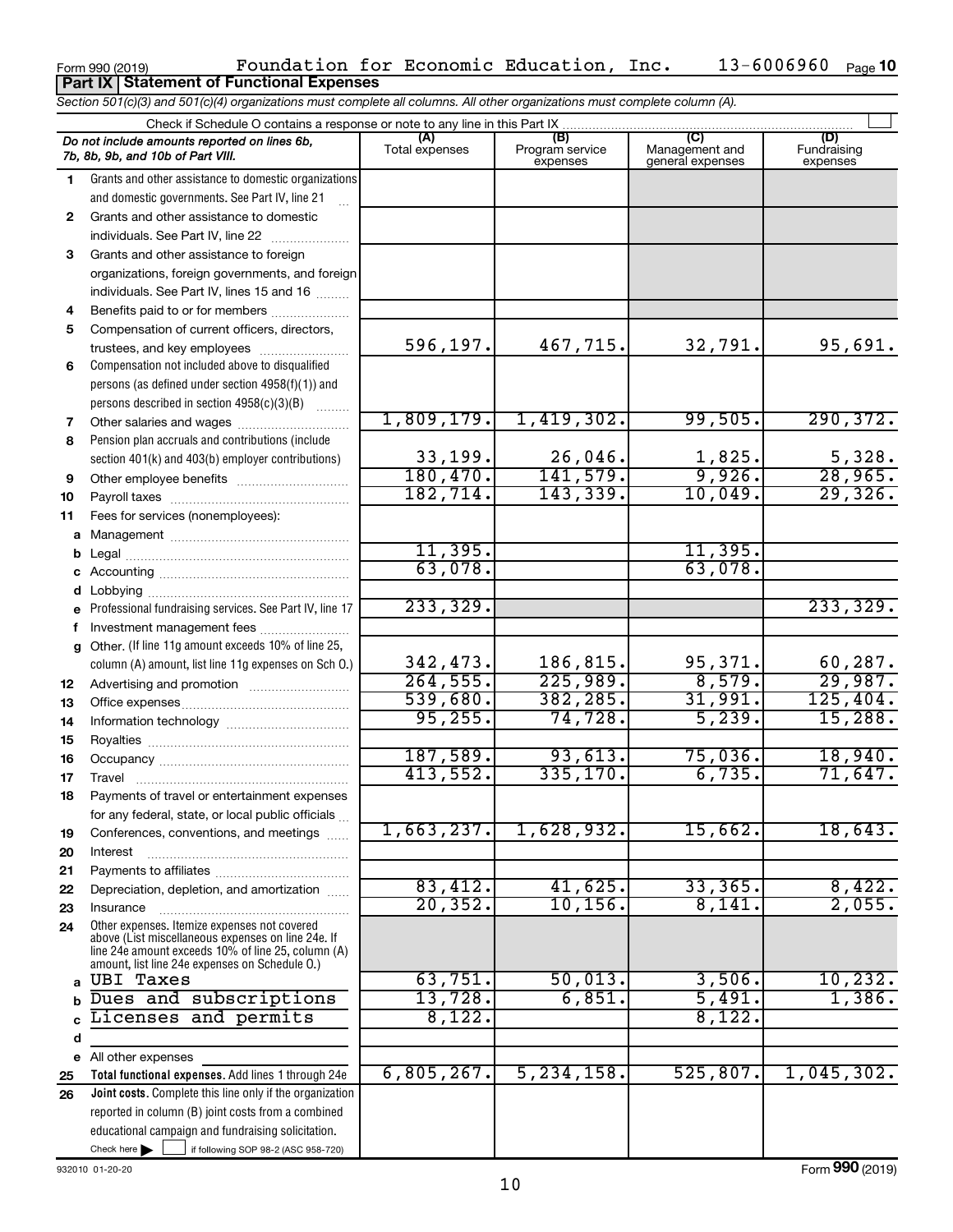| Form 990 (2019) |                               |
|-----------------|-------------------------------|
|                 | <b>Part X   Balance Sheet</b> |

|                             |    |                                                                                                        |                          |                | (A)<br>Beginning of year |              | (B)<br>End of year       |
|-----------------------------|----|--------------------------------------------------------------------------------------------------------|--------------------------|----------------|--------------------------|--------------|--------------------------|
|                             | 1  |                                                                                                        |                          |                | 567,440.                 | $\mathbf{1}$ | 34, 170.                 |
|                             | 2  |                                                                                                        |                          |                | 239,332.                 | $\mathbf{2}$ | 137,892.                 |
|                             | З  |                                                                                                        |                          |                | 25,000.                  | 3            | 297,789.                 |
|                             | 4  |                                                                                                        |                          |                |                          | 4            |                          |
|                             | 5  | Loans and other receivables from any current or former officer, director,                              |                          |                |                          |              |                          |
|                             |    | trustee, key employee, creator or founder, substantial contributor, or 35%                             |                          |                |                          |              |                          |
|                             |    | controlled entity or family member of any of these persons                                             |                          |                |                          | 5            |                          |
|                             | 6  | Loans and other receivables from other disqualified persons (as defined                                |                          |                |                          |              |                          |
| Assets                      |    | under section 4958(f)(1)), and persons described in section 4958(c)(3)(B)                              |                          |                |                          | 6            |                          |
|                             | 7  |                                                                                                        |                          |                | $\overline{7}$           |              |                          |
|                             | 8  |                                                                                                        |                          | 145,893.       | 8                        | 239,476.     |                          |
|                             | 9  |                                                                                                        | 26,860.                  | 9              | 27,483.                  |              |                          |
|                             |    | 10a Land, buildings, and equipment: cost or other                                                      |                          |                |                          |              |                          |
|                             |    | basis. Complete Part VI of Schedule D                                                                  | 10a  <br>10 <sub>b</sub> | 983,841.       |                          |              |                          |
|                             |    | <b>b</b> Less: accumulated depreciation                                                                | 822,171.                 | $195,990.$ 10c |                          | 161,670.     |                          |
|                             | 11 |                                                                                                        |                          | 4, 293, 074.   | 11                       | 3, 112, 780. |                          |
|                             | 12 |                                                                                                        | 2,418,000.               | 12             | 2,704,767.               |              |                          |
|                             | 13 |                                                                                                        |                          | 13             |                          |              |                          |
|                             | 14 |                                                                                                        |                          |                |                          | 14           |                          |
|                             | 15 |                                                                                                        |                          |                | 506,896.                 | 15           | 441,654.                 |
|                             | 16 |                                                                                                        |                          |                | 8,418,485.               | 16           | 7, 157, 681.             |
|                             | 17 |                                                                                                        |                          |                | 336,520.                 | 17           | 163,920.                 |
|                             | 18 |                                                                                                        |                          | 18             |                          |              |                          |
|                             | 19 |                                                                                                        | 273, 199.                | 19             | 474.                     |              |                          |
|                             | 20 |                                                                                                        |                          | 20             |                          |              |                          |
|                             | 21 | Escrow or custodial account liability. Complete Part IV of Schedule D                                  |                          |                | 187,427.                 | 21           | 162,581.                 |
|                             | 22 | Loans and other payables to any current or former officer, director,                                   |                          |                |                          |              |                          |
| Liabilities                 |    | trustee, key employee, creator or founder, substantial contributor, or 35%                             |                          |                |                          |              |                          |
|                             |    |                                                                                                        |                          |                |                          | 22           |                          |
|                             | 23 | Secured mortgages and notes payable to unrelated third parties                                         |                          |                |                          | 23           |                          |
|                             | 24 |                                                                                                        |                          |                |                          | 24           |                          |
|                             | 25 | Other liabilities (including federal income tax, payables to related third                             |                          |                |                          |              |                          |
|                             |    | parties, and other liabilities not included on lines 17-24). Complete Part X                           |                          |                |                          |              |                          |
|                             |    |                                                                                                        |                          |                | 28, 791.                 | 25           | 0.                       |
|                             | 26 |                                                                                                        |                          |                | 825,937.                 | 26           | 326,975 <b>.</b>         |
|                             |    | Organizations that follow FASB ASC 958, check here $\blacktriangleright \lfloor \underline{X} \rfloor$ |                          |                |                          |              |                          |
|                             |    | and complete lines 27, 28, 32, and 33.                                                                 |                          |                |                          |              |                          |
|                             | 27 |                                                                                                        |                          |                | 5,063,605.<br>2,528,943. | 27           | 4,678,267.<br>2,152,439. |
|                             | 28 |                                                                                                        |                          |                |                          | 28           |                          |
|                             |    | Organizations that do not follow FASB ASC 958, check here $\blacktriangleright$                        |                          |                |                          |              |                          |
|                             |    | and complete lines 29 through 33.                                                                      |                          |                |                          |              |                          |
|                             | 29 |                                                                                                        |                          |                |                          | 29           |                          |
|                             | 30 | Paid-in or capital surplus, or land, building, or equipment fund                                       |                          |                |                          | 30           |                          |
| Net Assets or Fund Balances | 31 | Retained earnings, endowment, accumulated income, or other funds                                       |                          |                | 7,592,548.               | 31           | 6,830,706.               |
|                             | 32 |                                                                                                        |                          |                | 8,418,485.               | 32           | 7, 157, 681.             |
|                             | 33 |                                                                                                        |                          |                | 33                       |              |                          |

Form (2019) **990**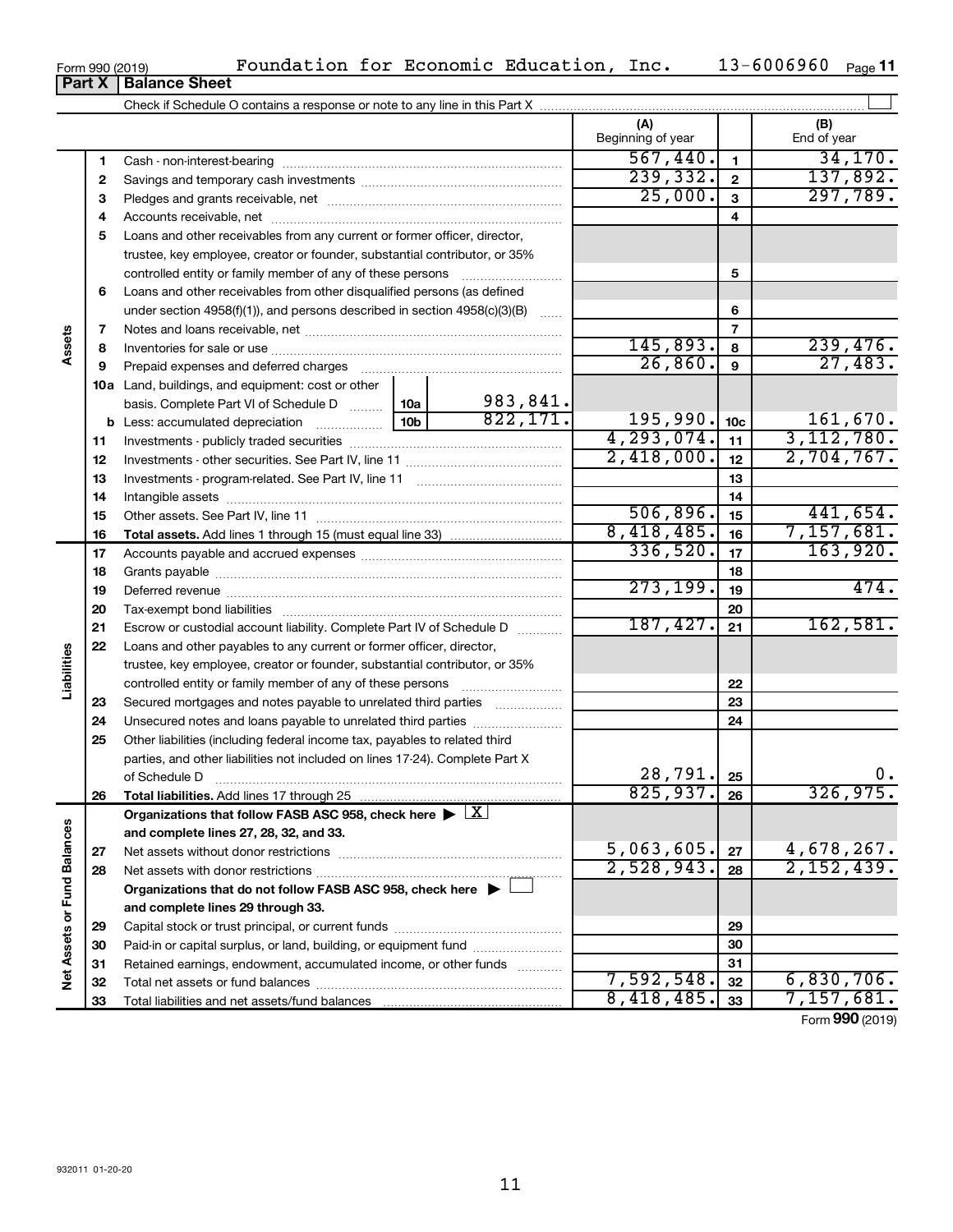|    | Foundation for Economic Education, Inc.<br>Form 990 (2019)                                                                                                                                                                     | 13-6006960              |                |     | Page 12                 |
|----|--------------------------------------------------------------------------------------------------------------------------------------------------------------------------------------------------------------------------------|-------------------------|----------------|-----|-------------------------|
|    | <b>Part XI</b><br><b>Reconciliation of Net Assets</b>                                                                                                                                                                          |                         |                |     |                         |
|    |                                                                                                                                                                                                                                |                         |                |     |                         |
|    |                                                                                                                                                                                                                                |                         |                |     |                         |
| 1  |                                                                                                                                                                                                                                | 1.                      | 6,424,822.     |     |                         |
| 2  |                                                                                                                                                                                                                                | $\mathbf{2}$            | 6,805,267.     |     |                         |
| 3  | Revenue less expenses. Subtract line 2 from line 1                                                                                                                                                                             | 3                       | $-380, 445.$   |     |                         |
| 4  |                                                                                                                                                                                                                                | $\overline{\mathbf{4}}$ | 7,592,548.     |     |                         |
| 5  |                                                                                                                                                                                                                                | 5                       | $-381, 397.$   |     |                         |
| 6  |                                                                                                                                                                                                                                | 6                       |                |     |                         |
| 7  | Investment expenses www.communication.com/www.communication.com/www.communication.com/www.com                                                                                                                                  | $\overline{7}$          |                |     |                         |
| 8  | Prior period adjustments material contents and content of the content of the content of the content of the content of the content of the content of the content of the content of the content of the content of the content of | 8                       |                |     |                         |
| 9  | Other changes in net assets or fund balances (explain on Schedule O)                                                                                                                                                           | 9                       |                |     | $\overline{0}$ .        |
| 10 | Net assets or fund balances at end of year. Combine lines 3 through 9 (must equal Part X, line 32,                                                                                                                             |                         |                |     |                         |
|    |                                                                                                                                                                                                                                | 10                      | 6,830,706.     |     |                         |
|    | Part XII Financial Statements and Reporting                                                                                                                                                                                    |                         |                |     |                         |
|    |                                                                                                                                                                                                                                |                         |                |     | $\overline{\mathbf{X}}$ |
|    |                                                                                                                                                                                                                                |                         |                | Yes | <b>No</b>               |
| 1  | $\lfloor x \rfloor$ Accrual<br>Accounting method used to prepare the Form 990: [130] Cash<br>$\vert$ $\vert$ Other                                                                                                             |                         |                |     |                         |
|    | If the organization changed its method of accounting from a prior year or checked "Other," explain in Schedule O.                                                                                                              |                         |                |     |                         |
|    | 2a Were the organization's financial statements compiled or reviewed by an independent accountant?                                                                                                                             |                         | 2a             |     | х                       |
|    | If "Yes," check a box below to indicate whether the financial statements for the year were compiled or reviewed on a                                                                                                           |                         |                |     |                         |
|    | separate basis, consolidated basis, or both:                                                                                                                                                                                   |                         |                |     |                         |
|    | Consolidated basis<br>Both consolidated and separate basis<br>Separate basis                                                                                                                                                   |                         |                |     |                         |
|    |                                                                                                                                                                                                                                |                         | 2 <sub>b</sub> | х   |                         |
|    | If "Yes," check a box below to indicate whether the financial statements for the year were audited on a separate basis,                                                                                                        |                         |                |     |                         |
|    | consolidated basis, or both:                                                                                                                                                                                                   |                         |                |     |                         |
|    | $\lfloor \underline{X} \rfloor$ Separate basis<br><b>Consolidated basis</b><br>Both consolidated and separate basis                                                                                                            |                         |                |     |                         |
|    | c If "Yes" to line 2a or 2b, does the organization have a committee that assumes responsibility for oversight of the audit,                                                                                                    |                         |                |     |                         |
|    | review, or compilation of its financial statements and selection of an independent accountant?                                                                                                                                 |                         | 2c             | х   |                         |
|    | If the organization changed either its oversight process or selection process during the tax year, explain on Schedule O.                                                                                                      |                         |                |     |                         |
|    | 3a As a result of a federal award, was the organization required to undergo an audit or audits as set forth in the Single Audit                                                                                                |                         |                |     |                         |
|    |                                                                                                                                                                                                                                |                         | За             |     | x                       |
|    | b If "Yes," did the organization undergo the required audit or audits? If the organization did not undergo the required audit                                                                                                  |                         |                |     |                         |
|    |                                                                                                                                                                                                                                |                         | 3b             |     |                         |

Form (2019) **990**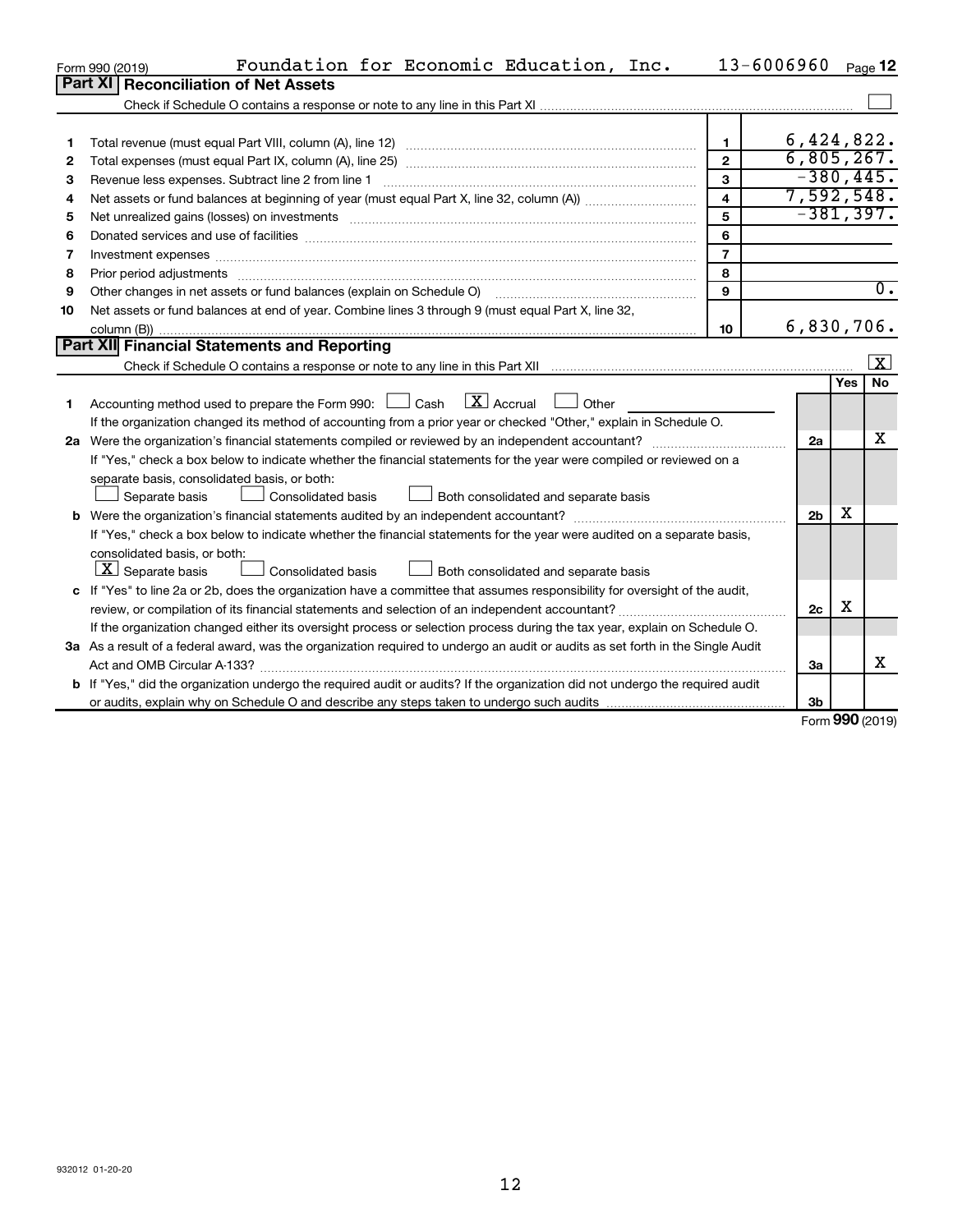| <b>SCHEDULE A</b> |  |
|-------------------|--|
|-------------------|--|

Department of the Treasury<br>Internal Revenue Service numo.<br>ol Pe

| (Form 990 or 990-EZ) |  |  |
|----------------------|--|--|
|                      |  |  |

Form 990 or 990-EZ) **Public Charity Status and Public Support**<br>
Complete if the organization is a section 501(c)(3) organization or a section<br> **2019 4947(a)(1) nonexempt charitable trust.**

**| Attach to Form 990 or Form 990-EZ.** 

**| Go to www.irs.gov/Form990 for instructions and the latest information.**

| OMB No 1545-0047                    |  |
|-------------------------------------|--|
| 2019                                |  |
| <b>Open to Public</b><br>Inspection |  |

|                |                                                                                                                                               |                                                                                                                                               |          | $\blacktriangleright$ Go to www.irs.gov/Form990 for instructions and the latest information. |                                                                |    |                            |  | mspection                                           |  |  |
|----------------|-----------------------------------------------------------------------------------------------------------------------------------------------|-----------------------------------------------------------------------------------------------------------------------------------------------|----------|----------------------------------------------------------------------------------------------|----------------------------------------------------------------|----|----------------------------|--|-----------------------------------------------------|--|--|
|                |                                                                                                                                               | Name of the organization                                                                                                                      |          | Foundation for Economic Education, Inc.                                                      |                                                                |    |                            |  | <b>Employer identification number</b><br>13-6006960 |  |  |
|                | Part I                                                                                                                                        | Reason for Public Charity Status (All organizations must complete this part.) See instructions.                                               |          |                                                                                              |                                                                |    |                            |  |                                                     |  |  |
|                |                                                                                                                                               | The organization is not a private foundation because it is: (For lines 1 through 12, check only one box.)                                     |          |                                                                                              |                                                                |    |                            |  |                                                     |  |  |
| 1              |                                                                                                                                               | A church, convention of churches, or association of churches described in section 170(b)(1)(A)(i).                                            |          |                                                                                              |                                                                |    |                            |  |                                                     |  |  |
| 2              |                                                                                                                                               | A school described in section 170(b)(1)(A)(ii). (Attach Schedule E (Form 990 or 990-EZ).)                                                     |          |                                                                                              |                                                                |    |                            |  |                                                     |  |  |
| 3              |                                                                                                                                               | A hospital or a cooperative hospital service organization described in section 170(b)(1)(A)(iii).                                             |          |                                                                                              |                                                                |    |                            |  |                                                     |  |  |
| 4              |                                                                                                                                               | A medical research organization operated in conjunction with a hospital described in section 170(b)(1)(A)(iii). Enter the hospital's name,    |          |                                                                                              |                                                                |    |                            |  |                                                     |  |  |
|                |                                                                                                                                               | city, and state:                                                                                                                              |          |                                                                                              |                                                                |    |                            |  |                                                     |  |  |
| 5              |                                                                                                                                               | An organization operated for the benefit of a college or university owned or operated by a governmental unit described in                     |          |                                                                                              |                                                                |    |                            |  |                                                     |  |  |
|                |                                                                                                                                               | section 170(b)(1)(A)(iv). (Complete Part II.)                                                                                                 |          |                                                                                              |                                                                |    |                            |  |                                                     |  |  |
| 6              |                                                                                                                                               | A federal, state, or local government or governmental unit described in section 170(b)(1)(A)(v).                                              |          |                                                                                              |                                                                |    |                            |  |                                                     |  |  |
| $\overline{7}$ | $X$ An organization that normally receives a substantial part of its support from a governmental unit or from the general public described in |                                                                                                                                               |          |                                                                                              |                                                                |    |                            |  |                                                     |  |  |
|                |                                                                                                                                               | section 170(b)(1)(A)(vi). (Complete Part II.)                                                                                                 |          |                                                                                              |                                                                |    |                            |  |                                                     |  |  |
| 8              |                                                                                                                                               | A community trust described in section 170(b)(1)(A)(vi). (Complete Part II.)                                                                  |          |                                                                                              |                                                                |    |                            |  |                                                     |  |  |
| 9              |                                                                                                                                               | An agricultural research organization described in section 170(b)(1)(A)(ix) operated in conjunction with a land-grant college                 |          |                                                                                              |                                                                |    |                            |  |                                                     |  |  |
|                |                                                                                                                                               | or university or a non-land-grant college of agriculture (see instructions). Enter the name, city, and state of the college or                |          |                                                                                              |                                                                |    |                            |  |                                                     |  |  |
|                |                                                                                                                                               | university:                                                                                                                                   |          |                                                                                              |                                                                |    |                            |  |                                                     |  |  |
| 10             |                                                                                                                                               | An organization that normally receives: (1) more than 33 1/3% of its support from contributions, membership fees, and gross receipts from     |          |                                                                                              |                                                                |    |                            |  |                                                     |  |  |
|                |                                                                                                                                               | activities related to its exempt functions - subject to certain exceptions, and (2) no more than 33 1/3% of its support from gross investment |          |                                                                                              |                                                                |    |                            |  |                                                     |  |  |
|                |                                                                                                                                               | income and unrelated business taxable income (less section 511 tax) from businesses acquired by the organization after June 30, 1975.         |          |                                                                                              |                                                                |    |                            |  |                                                     |  |  |
|                |                                                                                                                                               | See section 509(a)(2). (Complete Part III.)                                                                                                   |          |                                                                                              |                                                                |    |                            |  |                                                     |  |  |
| 11             |                                                                                                                                               | An organization organized and operated exclusively to test for public safety. See section 509(a)(4).                                          |          |                                                                                              |                                                                |    |                            |  |                                                     |  |  |
| 12             |                                                                                                                                               | An organization organized and operated exclusively for the benefit of, to perform the functions of, or to carry out the purposes of one or    |          |                                                                                              |                                                                |    |                            |  |                                                     |  |  |
|                |                                                                                                                                               | more publicly supported organizations described in section 509(a)(1) or section 509(a)(2). See section 509(a)(3). Check the box in            |          |                                                                                              |                                                                |    |                            |  |                                                     |  |  |
|                |                                                                                                                                               | lines 12a through 12d that describes the type of supporting organization and complete lines 12e, 12f, and 12g.                                |          |                                                                                              |                                                                |    |                            |  |                                                     |  |  |
| а              |                                                                                                                                               | Type I. A supporting organization operated, supervised, or controlled by its supported organization(s), typically by giving                   |          |                                                                                              |                                                                |    |                            |  |                                                     |  |  |
|                |                                                                                                                                               | the supported organization(s) the power to regularly appoint or elect a majority of the directors or trustees of the supporting               |          |                                                                                              |                                                                |    |                            |  |                                                     |  |  |
|                |                                                                                                                                               | organization. You must complete Part IV, Sections A and B.                                                                                    |          |                                                                                              |                                                                |    |                            |  |                                                     |  |  |
| b              |                                                                                                                                               | Type II. A supporting organization supervised or controlled in connection with its supported organization(s), by having                       |          |                                                                                              |                                                                |    |                            |  |                                                     |  |  |
|                |                                                                                                                                               | control or management of the supporting organization vested in the same persons that control or manage the supported                          |          |                                                                                              |                                                                |    |                            |  |                                                     |  |  |
|                |                                                                                                                                               | organization(s). You must complete Part IV, Sections A and C.                                                                                 |          |                                                                                              |                                                                |    |                            |  |                                                     |  |  |
| с              |                                                                                                                                               | Type III functionally integrated. A supporting organization operated in connection with, and functionally integrated with,                    |          |                                                                                              |                                                                |    |                            |  |                                                     |  |  |
|                |                                                                                                                                               | its supported organization(s) (see instructions). You must complete Part IV, Sections A, D, and E.                                            |          |                                                                                              |                                                                |    |                            |  |                                                     |  |  |
| d              |                                                                                                                                               | Type III non-functionally integrated. A supporting organization operated in connection with its supported organization(s)                     |          |                                                                                              |                                                                |    |                            |  |                                                     |  |  |
|                |                                                                                                                                               | that is not functionally integrated. The organization generally must satisfy a distribution requirement and an attentiveness                  |          |                                                                                              |                                                                |    |                            |  |                                                     |  |  |
|                |                                                                                                                                               | requirement (see instructions). <b>You must complete Part IV, Sections A and D, and Part V.</b>                                               |          |                                                                                              |                                                                |    |                            |  |                                                     |  |  |
| е              |                                                                                                                                               | Check this box if the organization received a written determination from the IRS that it is a Type I, Type II, Type III                       |          |                                                                                              |                                                                |    |                            |  |                                                     |  |  |
|                |                                                                                                                                               | functionally integrated, or Type III non-functionally integrated supporting organization.                                                     |          |                                                                                              |                                                                |    |                            |  |                                                     |  |  |
| f              |                                                                                                                                               |                                                                                                                                               |          |                                                                                              |                                                                |    |                            |  |                                                     |  |  |
| g              |                                                                                                                                               | Provide the following information about the supported organization(s).                                                                        |          |                                                                                              |                                                                |    |                            |  |                                                     |  |  |
|                |                                                                                                                                               | (i) Name of supported                                                                                                                         | (ii) EIN | (iii) Type of organization<br>(described on lines 1-10                                       | (iv) Is the organization listed<br>in your governing document? |    | (v) Amount of monetary     |  | (vi) Amount of other                                |  |  |
|                |                                                                                                                                               | organization                                                                                                                                  |          | above (see instructions))                                                                    | Yes                                                            | No | support (see instructions) |  | support (see instructions)                          |  |  |
|                |                                                                                                                                               |                                                                                                                                               |          |                                                                                              |                                                                |    |                            |  |                                                     |  |  |
|                |                                                                                                                                               |                                                                                                                                               |          |                                                                                              |                                                                |    |                            |  |                                                     |  |  |
|                |                                                                                                                                               |                                                                                                                                               |          |                                                                                              |                                                                |    |                            |  |                                                     |  |  |
|                |                                                                                                                                               |                                                                                                                                               |          |                                                                                              |                                                                |    |                            |  |                                                     |  |  |
|                |                                                                                                                                               |                                                                                                                                               |          |                                                                                              |                                                                |    |                            |  |                                                     |  |  |
|                |                                                                                                                                               |                                                                                                                                               |          |                                                                                              |                                                                |    |                            |  |                                                     |  |  |
|                |                                                                                                                                               |                                                                                                                                               |          |                                                                                              |                                                                |    |                            |  |                                                     |  |  |
|                |                                                                                                                                               |                                                                                                                                               |          |                                                                                              |                                                                |    |                            |  |                                                     |  |  |
|                |                                                                                                                                               |                                                                                                                                               |          |                                                                                              |                                                                |    |                            |  |                                                     |  |  |
| Total          |                                                                                                                                               |                                                                                                                                               |          |                                                                                              |                                                                |    |                            |  |                                                     |  |  |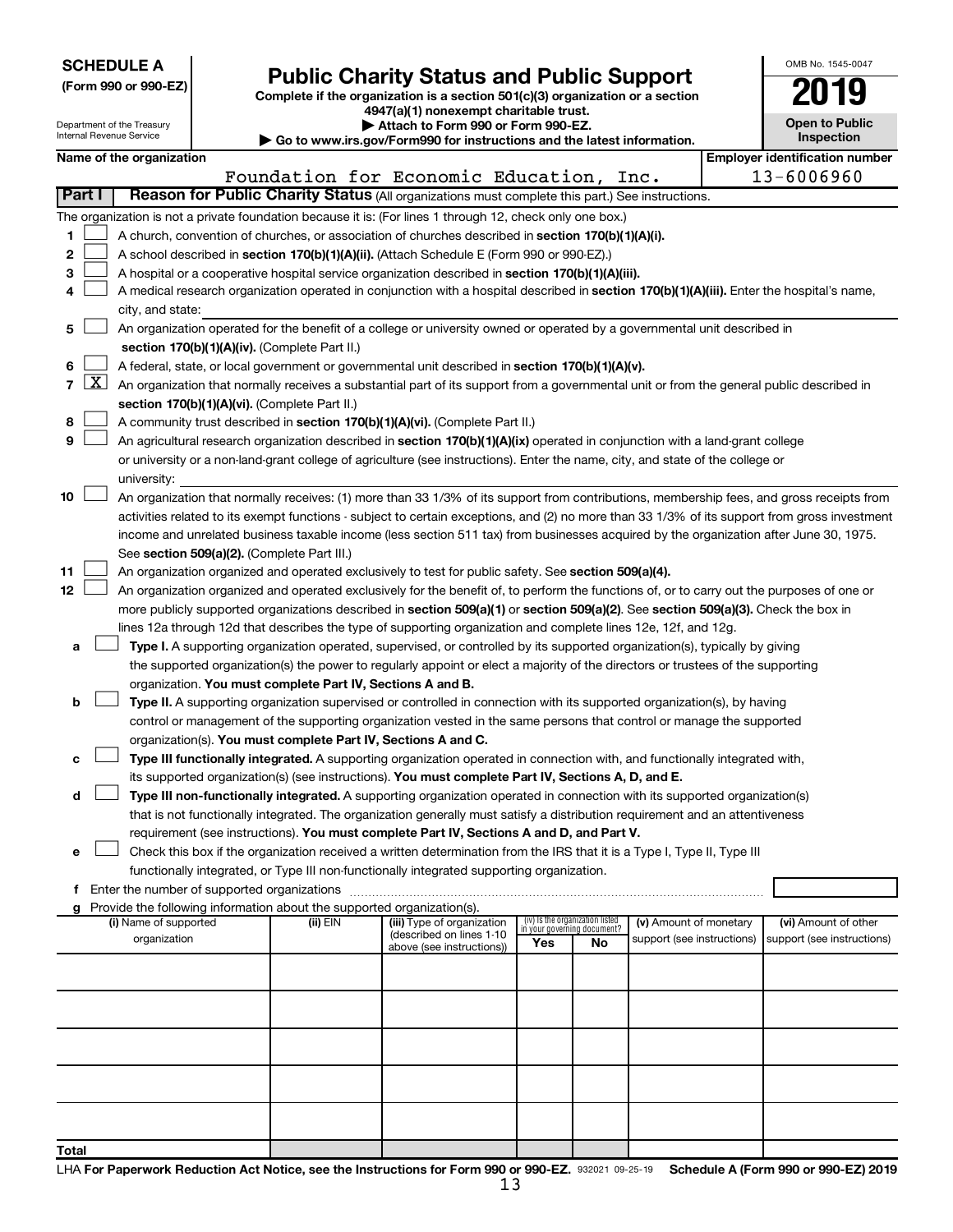### **2** Schedule A (Form 990 or 990-EZ) 2019 Page Foundation for Economic Education, Inc. 13-6006960 **Part II Support Schedule for Organizations Described in Sections 170(b)(1)(A)(iv) and 170(b)(1)(A)(vi)**

(Complete only if you checked the box on line 5, 7, or 8 of Part I or if the organization failed to qualify under Part III. If the organization fails to qualify under the tests listed below, please complete Part III.)

| <b>Section A. Public Support</b>                                                                                                           |              |            |            |                       |                                   |                                          |
|--------------------------------------------------------------------------------------------------------------------------------------------|--------------|------------|------------|-----------------------|-----------------------------------|------------------------------------------|
| Calendar year (or fiscal year beginning in)                                                                                                | (a) 2015     | (b) 2016   | $(c)$ 2017 | $(d)$ 2018            | (e) 2019                          | (f) Total                                |
| 1 Gifts, grants, contributions, and                                                                                                        |              |            |            |                       |                                   |                                          |
| membership fees received. (Do not                                                                                                          |              |            |            |                       |                                   |                                          |
| include any "unusual grants.")                                                                                                             | 3, 222, 381. | 3,496,994. | 4,595,730. | 4, 185, 267.          | 5, 331, 645.                      | 20,832,017.                              |
| 2 Tax revenues levied for the organ-                                                                                                       |              |            |            |                       |                                   |                                          |
| ization's benefit and either paid to                                                                                                       |              |            |            |                       |                                   |                                          |
| or expended on its behalf                                                                                                                  |              |            |            |                       |                                   |                                          |
| 3 The value of services or facilities                                                                                                      |              |            |            |                       |                                   |                                          |
| furnished by a governmental unit to                                                                                                        |              |            |            |                       |                                   |                                          |
| the organization without charge                                                                                                            |              |            |            |                       |                                   |                                          |
| 4 Total. Add lines 1 through 3                                                                                                             | 3,222,381.   | 3,496,994. | 4,595,730. | 4, 185, 267.          | 5, 331, 645.                      | 20,832,017.                              |
| 5 The portion of total contributions                                                                                                       |              |            |            |                       |                                   |                                          |
| by each person (other than a                                                                                                               |              |            |            |                       |                                   |                                          |
| governmental unit or publicly                                                                                                              |              |            |            |                       |                                   |                                          |
| supported organization) included                                                                                                           |              |            |            |                       |                                   |                                          |
| on line 1 that exceeds 2% of the                                                                                                           |              |            |            |                       |                                   |                                          |
| amount shown on line 11,                                                                                                                   |              |            |            |                       |                                   |                                          |
| column (f)                                                                                                                                 |              |            |            |                       |                                   | 3,021,687.                               |
| 6 Public support. Subtract line 5 from line 4.                                                                                             |              |            |            |                       |                                   | 17,810,330.                              |
| <b>Section B. Total Support</b>                                                                                                            |              |            |            |                       |                                   |                                          |
| Calendar year (or fiscal year beginning in)                                                                                                | (a) 2015     | (b) 2016   | $(c)$ 2017 | $(d)$ 2018            | (e) 2019                          | (f) Total                                |
| <b>7</b> Amounts from line 4                                                                                                               | 3,222,381.   | 3,496,994. | 4,595,730  | 4, 185, 267           | 5, 331, 645                       | 20,832,017.                              |
| 8 Gross income from interest,                                                                                                              |              |            |            |                       |                                   |                                          |
| dividends, payments received on                                                                                                            |              |            |            |                       |                                   |                                          |
|                                                                                                                                            |              |            |            |                       |                                   |                                          |
| securities loans, rents, royalties,<br>and income from similar sources                                                                     | 70,605.      | 135,041.   |            |                       | 131, 739.   182, 784.   110, 273. | 630,442.                                 |
| 9 Net income from unrelated business                                                                                                       |              |            |            |                       |                                   |                                          |
|                                                                                                                                            |              |            |            |                       |                                   |                                          |
| activities, whether or not the                                                                                                             | 257, 175.    | 389,007.   |            | 381, 542.   410, 818. | 477, 458.                         | 1,916,000.                               |
| business is regularly carried on                                                                                                           |              |            |            |                       |                                   |                                          |
| 10 Other income. Do not include gain                                                                                                       |              |            |            |                       |                                   |                                          |
| or loss from the sale of capital                                                                                                           |              |            |            |                       |                                   |                                          |
| assets (Explain in Part VI.)                                                                                                               |              |            |            |                       |                                   |                                          |
| 11 Total support. Add lines 7 through 10                                                                                                   |              |            |            |                       |                                   | 23, 378, 459.<br>576,972.                |
| <b>12</b> Gross receipts from related activities, etc. (see instructions)                                                                  |              |            |            |                       | 12                                |                                          |
| 13 First five years. If the Form 990 is for the organization's first, second, third, fourth, or fifth tax year as a section 501(c)(3)      |              |            |            |                       |                                   |                                          |
| organization, check this box and stop here<br><b>Section C. Computation of Public Support Percentage</b>                                   |              |            |            |                       |                                   |                                          |
|                                                                                                                                            |              |            |            |                       |                                   | 76.18                                    |
|                                                                                                                                            |              |            |            |                       | 14                                | %<br>76.01                               |
|                                                                                                                                            |              |            |            |                       | 15                                | $\%$                                     |
| 16a 33 1/3% support test - 2019. If the organization did not check the box on line 13, and line 14 is 33 1/3% or more, check this box and  |              |            |            |                       |                                   |                                          |
| stop here. The organization qualifies as a publicly supported organization                                                                 |              |            |            |                       |                                   | $\blacktriangleright$ $\boxed{\text{X}}$ |
| b 33 1/3% support test - 2018. If the organization did not check a box on line 13 or 16a, and line 15 is 33 1/3% or more, check this box   |              |            |            |                       |                                   |                                          |
|                                                                                                                                            |              |            |            |                       |                                   |                                          |
| 17a 10% -facts-and-circumstances test - 2019. If the organization did not check a box on line 13, 16a, or 16b, and line 14 is 10% or more, |              |            |            |                       |                                   |                                          |
| and if the organization meets the "facts-and-circumstances" test, check this box and stop here. Explain in Part VI how the organization    |              |            |            |                       |                                   |                                          |
|                                                                                                                                            |              |            |            |                       |                                   |                                          |
| b 10% -facts-and-circumstances test - 2018. If the organization did not check a box on line 13, 16a, 16b, or 17a, and line 15 is 10% or    |              |            |            |                       |                                   |                                          |
| more, and if the organization meets the "facts-and-circumstances" test, check this box and stop here. Explain in Part VI how the           |              |            |            |                       |                                   |                                          |
| organization meets the "facts-and-circumstances" test. The organization qualifies as a publicly supported organization                     |              |            |            |                       |                                   |                                          |
| 18 Private foundation. If the organization did not check a box on line 13, 16a, 16b, 17a, or 17b, check this box and see instructions      |              |            |            |                       |                                   |                                          |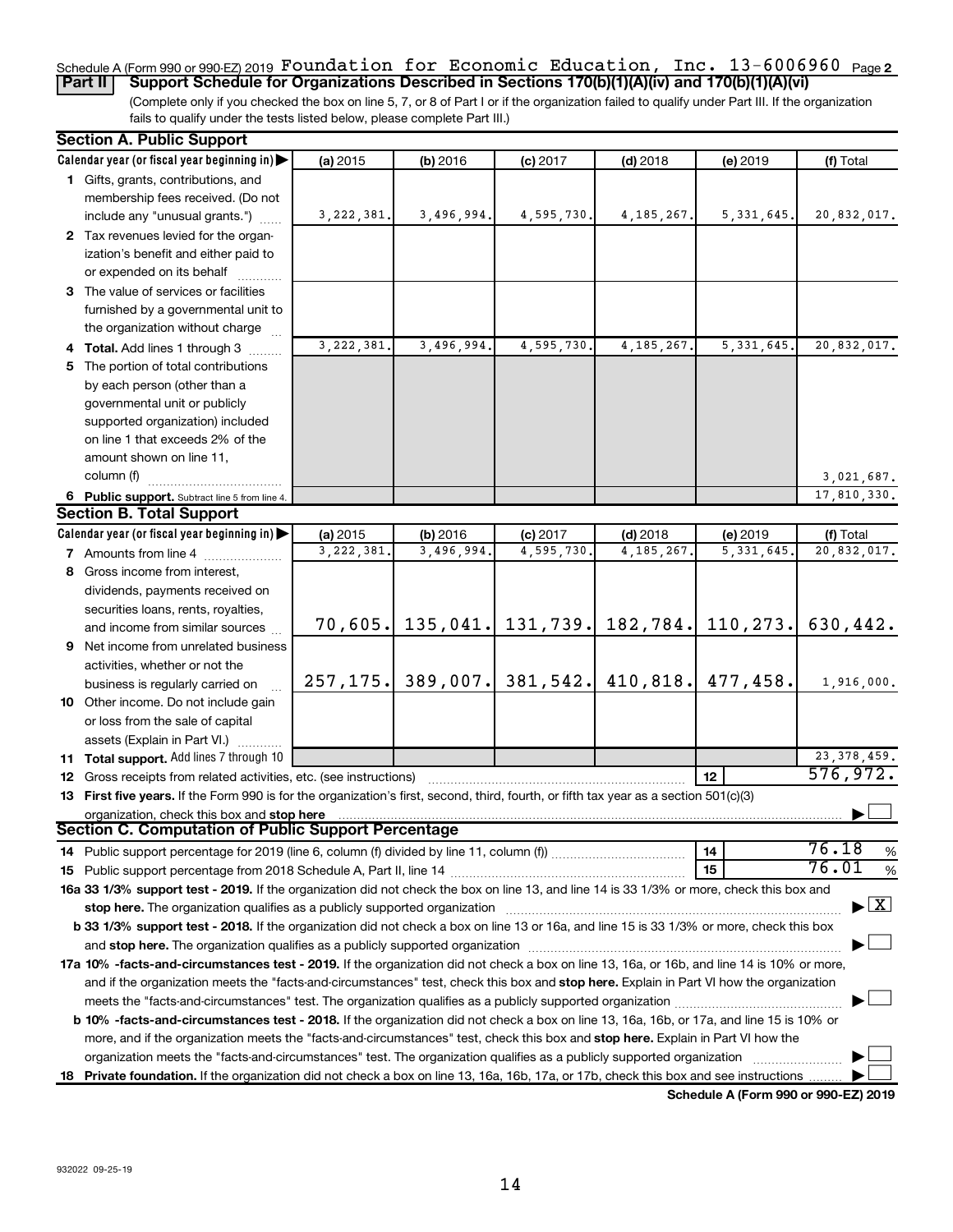### **3** Schedule A (Form 990 or 990-EZ) 2019 Page Foundation for Economic Education, Inc. 13-6006960 **Part III Support Schedule for Organizations Described in Section 509(a)(2)**

(Complete only if you checked the box on line 10 of Part I or if the organization failed to qualify under Part II. If the organization fails to qualify under the tests listed below, please complete Part II.)

| <b>Section A. Public Support</b>                                                                                                                                                                                                                                                      |          |          |            |            |          |           |
|---------------------------------------------------------------------------------------------------------------------------------------------------------------------------------------------------------------------------------------------------------------------------------------|----------|----------|------------|------------|----------|-----------|
| Calendar year (or fiscal year beginning in)                                                                                                                                                                                                                                           | (a) 2015 | (b) 2016 | $(c)$ 2017 | $(d)$ 2018 | (e) 2019 | (f) Total |
| 1 Gifts, grants, contributions, and                                                                                                                                                                                                                                                   |          |          |            |            |          |           |
| membership fees received. (Do not                                                                                                                                                                                                                                                     |          |          |            |            |          |           |
| include any "unusual grants.")                                                                                                                                                                                                                                                        |          |          |            |            |          |           |
| <b>2</b> Gross receipts from admissions,                                                                                                                                                                                                                                              |          |          |            |            |          |           |
| merchandise sold or services per-                                                                                                                                                                                                                                                     |          |          |            |            |          |           |
| formed, or facilities furnished in<br>any activity that is related to the                                                                                                                                                                                                             |          |          |            |            |          |           |
| organization's tax-exempt purpose                                                                                                                                                                                                                                                     |          |          |            |            |          |           |
| 3 Gross receipts from activities that                                                                                                                                                                                                                                                 |          |          |            |            |          |           |
| are not an unrelated trade or bus-                                                                                                                                                                                                                                                    |          |          |            |            |          |           |
| iness under section 513                                                                                                                                                                                                                                                               |          |          |            |            |          |           |
| 4 Tax revenues levied for the organ-                                                                                                                                                                                                                                                  |          |          |            |            |          |           |
| ization's benefit and either paid to                                                                                                                                                                                                                                                  |          |          |            |            |          |           |
| or expended on its behalf                                                                                                                                                                                                                                                             |          |          |            |            |          |           |
| 5 The value of services or facilities                                                                                                                                                                                                                                                 |          |          |            |            |          |           |
| furnished by a governmental unit to                                                                                                                                                                                                                                                   |          |          |            |            |          |           |
| the organization without charge                                                                                                                                                                                                                                                       |          |          |            |            |          |           |
| 6 Total. Add lines 1 through 5                                                                                                                                                                                                                                                        |          |          |            |            |          |           |
| 7a Amounts included on lines 1, 2, and                                                                                                                                                                                                                                                |          |          |            |            |          |           |
| 3 received from disqualified persons                                                                                                                                                                                                                                                  |          |          |            |            |          |           |
| <b>b</b> Amounts included on lines 2 and 3 received                                                                                                                                                                                                                                   |          |          |            |            |          |           |
| from other than disqualified persons that                                                                                                                                                                                                                                             |          |          |            |            |          |           |
| exceed the greater of \$5,000 or 1% of the<br>amount on line 13 for the year                                                                                                                                                                                                          |          |          |            |            |          |           |
| c Add lines 7a and 7b                                                                                                                                                                                                                                                                 |          |          |            |            |          |           |
| 8 Public support. (Subtract line 7c from line 6.)                                                                                                                                                                                                                                     |          |          |            |            |          |           |
| <b>Section B. Total Support</b>                                                                                                                                                                                                                                                       |          |          |            |            |          |           |
| Calendar year (or fiscal year beginning in)                                                                                                                                                                                                                                           | (a) 2015 | (b) 2016 | $(c)$ 2017 | $(d)$ 2018 | (e) 2019 | (f) Total |
| 9 Amounts from line 6                                                                                                                                                                                                                                                                 |          |          |            |            |          |           |
| <b>10a</b> Gross income from interest,                                                                                                                                                                                                                                                |          |          |            |            |          |           |
| dividends, payments received on                                                                                                                                                                                                                                                       |          |          |            |            |          |           |
| securities loans, rents, royalties,<br>and income from similar sources                                                                                                                                                                                                                |          |          |            |            |          |           |
| <b>b</b> Unrelated business taxable income                                                                                                                                                                                                                                            |          |          |            |            |          |           |
| (less section 511 taxes) from businesses                                                                                                                                                                                                                                              |          |          |            |            |          |           |
| acquired after June 30, 1975                                                                                                                                                                                                                                                          |          |          |            |            |          |           |
| c Add lines 10a and 10b                                                                                                                                                                                                                                                               |          |          |            |            |          |           |
| <b>11</b> Net income from unrelated business                                                                                                                                                                                                                                          |          |          |            |            |          |           |
| activities not included in line 10b.                                                                                                                                                                                                                                                  |          |          |            |            |          |           |
| whether or not the business is                                                                                                                                                                                                                                                        |          |          |            |            |          |           |
| regularly carried on<br>12 Other income. Do not include gain                                                                                                                                                                                                                          |          |          |            |            |          |           |
| or loss from the sale of capital                                                                                                                                                                                                                                                      |          |          |            |            |          |           |
| assets (Explain in Part VI.)                                                                                                                                                                                                                                                          |          |          |            |            |          |           |
| <b>13</b> Total support. (Add lines 9, 10c, 11, and 12.)                                                                                                                                                                                                                              |          |          |            |            |          |           |
| 14 First five years. If the Form 990 is for the organization's first, second, third, fourth, or fifth tax year as a section 501(c)(3) organization,                                                                                                                                   |          |          |            |            |          |           |
| check this box and stop here manufactured and stop here and stop here are manufactured and stop here and stop here and stop here and stop here and stop here and stop here and stop here are all the stop of the stop of the s<br>Section C. Computation of Public Support Percentage |          |          |            |            |          |           |
|                                                                                                                                                                                                                                                                                       |          |          |            |            |          |           |
|                                                                                                                                                                                                                                                                                       |          |          |            |            | 15       | ℅         |
| 16 Public support percentage from 2018 Schedule A, Part III, line 15                                                                                                                                                                                                                  |          |          |            |            | 16       | %         |
| Section D. Computation of Investment Income Percentage                                                                                                                                                                                                                                |          |          |            |            |          |           |
|                                                                                                                                                                                                                                                                                       |          |          |            |            | 17       | %         |
| 18 Investment income percentage from 2018 Schedule A, Part III, line 17                                                                                                                                                                                                               |          |          |            |            | 18       | %         |
| 19a 33 1/3% support tests - 2019. If the organization did not check the box on line 14, and line 15 is more than 33 1/3%, and line 17 is not                                                                                                                                          |          |          |            |            |          |           |
| more than 33 1/3%, check this box and stop here. The organization qualifies as a publicly supported organization                                                                                                                                                                      |          |          |            |            |          |           |
| b 33 1/3% support tests - 2018. If the organization did not check a box on line 14 or line 19a, and line 16 is more than 33 1/3%, and                                                                                                                                                 |          |          |            |            |          |           |
| line 18 is not more than 33 1/3%, check this box and stop here. The organization qualifies as a publicly supported organization                                                                                                                                                       |          |          |            |            |          |           |
|                                                                                                                                                                                                                                                                                       |          |          |            |            |          |           |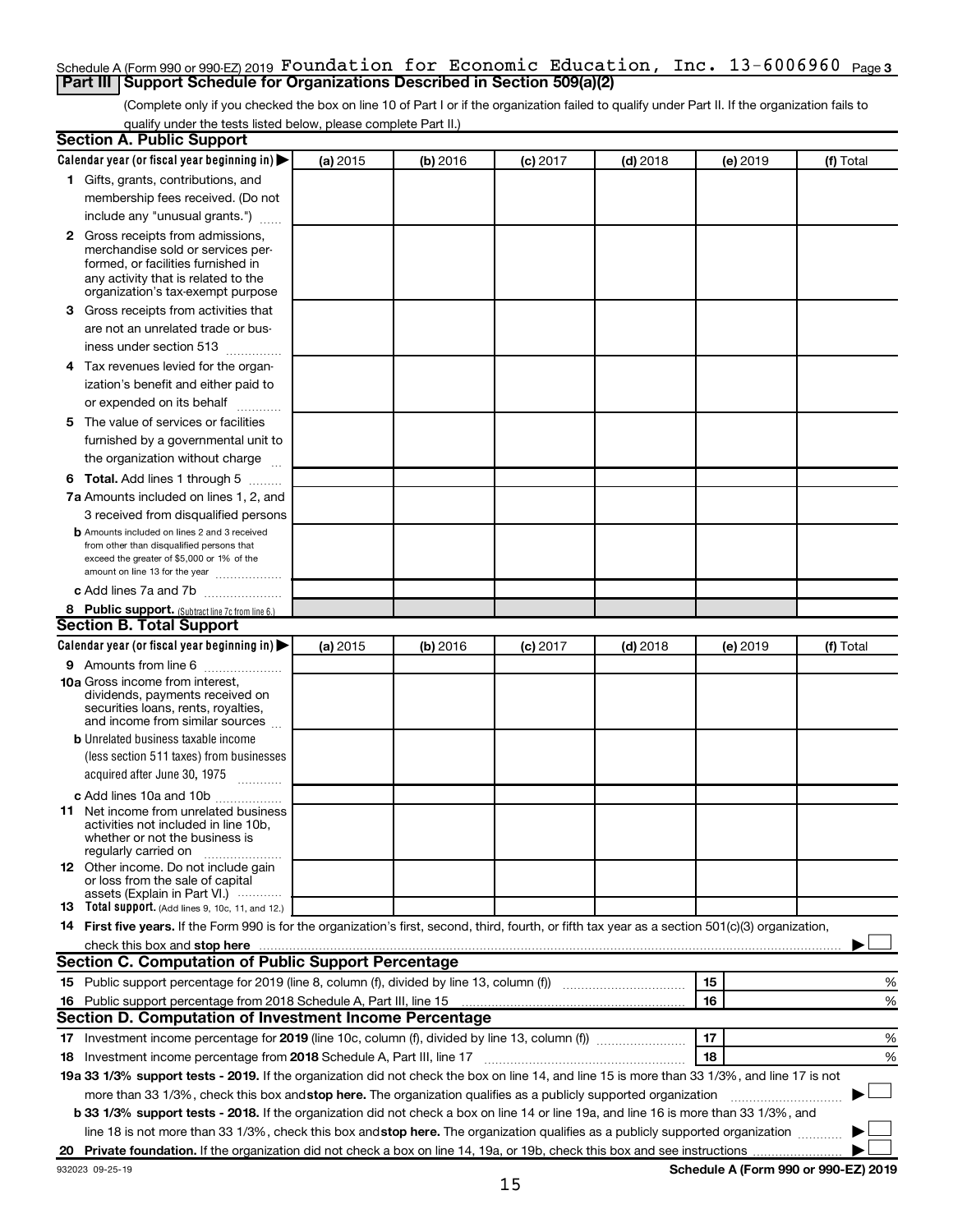# **4** Schedule A (Form 990 or 990-EZ) 2019 Page Foundation for Economic Education, Inc. 13-6006960

# **Part IV Supporting Organizations**

(Complete only if you checked a box in line 12 on Part I. If you checked 12a of Part I, complete Sections A and B. If you checked 12b of Part I, complete Sections A and C. If you checked 12c of Part I, complete Sections A, D, and E. If you checked 12d of Part I, complete Sections A and D, and complete Part V.)

### **Section A. All Supporting Organizations**

- **1** Are all of the organization's supported organizations listed by name in the organization's governing documents? If "No," describe in Part VI how the supported organizations are designated. If designated by *class or purpose, describe the designation. If historic and continuing relationship, explain.*
- **2** Did the organization have any supported organization that does not have an IRS determination of status under section 509(a)(1) or (2)? If "Yes," explain in Part **VI** how the organization determined that the supported *organization was described in section 509(a)(1) or (2).*
- **3a** Did the organization have a supported organization described in section 501(c)(4), (5), or (6)? If "Yes," answer *(b) and (c) below.*
- **b** Did the organization confirm that each supported organization qualified under section 501(c)(4), (5), or (6) and satisfied the public support tests under section 509(a)(2)? If "Yes," describe in Part VI when and how the *organization made the determination.*
- **c** Did the organization ensure that all support to such organizations was used exclusively for section 170(c)(2)(B) purposes? If "Yes," explain in Part VI what controls the organization put in place to ensure such use.
- **4 a** *If* Was any supported organization not organized in the United States ("foreign supported organization")? *"Yes," and if you checked 12a or 12b in Part I, answer (b) and (c) below.*
- **b** Did the organization have ultimate control and discretion in deciding whether to make grants to the foreign supported organization? If "Yes," describe in Part VI how the organization had such control and discretion *despite being controlled or supervised by or in connection with its supported organizations.*
- **c** Did the organization support any foreign supported organization that does not have an IRS determination under sections 501(c)(3) and 509(a)(1) or (2)? If "Yes," explain in Part VI what controls the organization used *to ensure that all support to the foreign supported organization was used exclusively for section 170(c)(2)(B) purposes.*
- **5a** Did the organization add, substitute, or remove any supported organizations during the tax year? If "Yes," answer (b) and (c) below (if applicable). Also, provide detail in **Part VI,** including (i) the names and EIN *numbers of the supported organizations added, substituted, or removed; (ii) the reasons for each such action; (iii) the authority under the organization's organizing document authorizing such action; and (iv) how the action was accomplished (such as by amendment to the organizing document).*
- **b** Type I or Type II only. Was any added or substituted supported organization part of a class already designated in the organization's organizing document?
- **c Substitutions only.**  Was the substitution the result of an event beyond the organization's control?
- **6** Did the organization provide support (whether in the form of grants or the provision of services or facilities) to **Part VI.** support or benefit one or more of the filing organization's supported organizations? If "Yes," provide detail in anyone other than (i) its supported organizations, (ii) individuals that are part of the charitable class benefited by one or more of its supported organizations, or (iii) other supporting organizations that also
- **7** Did the organization provide a grant, loan, compensation, or other similar payment to a substantial contributor regard to a substantial contributor? If "Yes," complete Part I of Schedule L (Form 990 or 990-EZ). (as defined in section 4958(c)(3)(C)), a family member of a substantial contributor, or a 35% controlled entity with
- **8** Did the organization make a loan to a disqualified person (as defined in section 4958) not described in line 7? *If "Yes," complete Part I of Schedule L (Form 990 or 990-EZ).*
- **9 a** Was the organization controlled directly or indirectly at any time during the tax year by one or more in section 509(a)(1) or (2))? If "Yes," provide detail in **Part VI.** disqualified persons as defined in section 4946 (other than foundation managers and organizations described
- **b** Did one or more disqualified persons (as defined in line 9a) hold a controlling interest in any entity in which the supporting organization had an interest? If "Yes," provide detail in Part VI.
- **c** Did a disqualified person (as defined in line 9a) have an ownership interest in, or derive any personal benefit from, assets in which the supporting organization also had an interest? If "Yes," provide detail in Part VI.
- **10 a** Was the organization subject to the excess business holdings rules of section 4943 because of section supporting organizations)? If "Yes," answer 10b below. 4943(f) (regarding certain Type II supporting organizations, and all Type III non-functionally integrated
	- **b** Did the organization have any excess business holdings in the tax year? (Use Schedule C, Form 4720, to *determine whether the organization had excess business holdings.)*

**1 2 3a 3b 3c 4a 4b 4c 5a 5b 5c 6 7 8 9a 9b 9c 10a**

**Yes No**

**10b**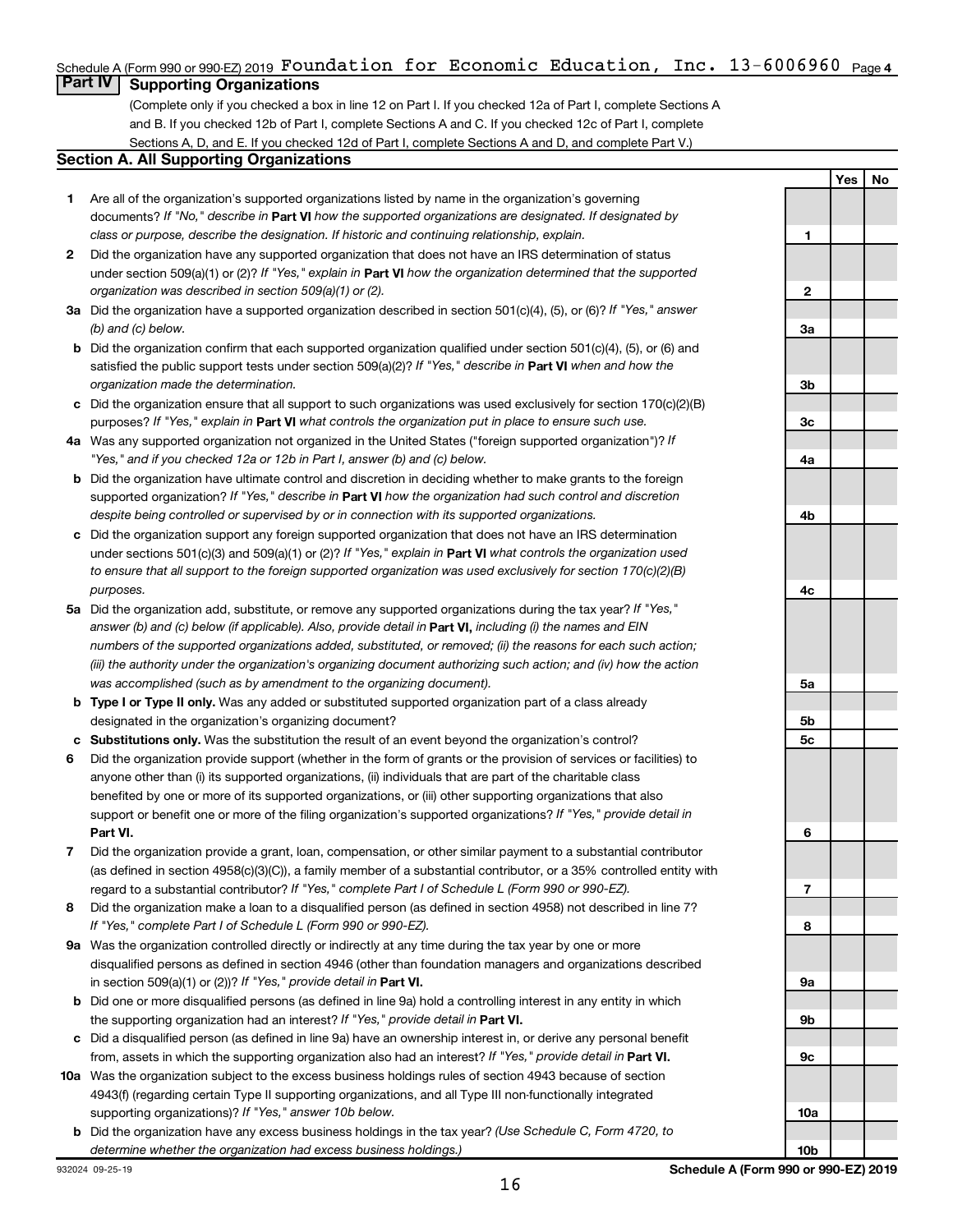### Schedule A (Form 990 or 990-EZ) 2019 <code>FOUNC</code>ation <code>Ior Economic Education, Inc. <code>13-6006960</code> <code>Page 5</code></code> **Part IV Supporting Organizations** *(continued)* Foundation for Economic Education, Inc. 13-6006960

|    |                                                                                                                                                                                                                        |                 | Yes | No |
|----|------------------------------------------------------------------------------------------------------------------------------------------------------------------------------------------------------------------------|-----------------|-----|----|
| 11 | Has the organization accepted a gift or contribution from any of the following persons?                                                                                                                                |                 |     |    |
|    | a A person who directly or indirectly controls, either alone or together with persons described in (b) and (c)                                                                                                         |                 |     |    |
|    | below, the governing body of a supported organization?                                                                                                                                                                 | 11a             |     |    |
|    | <b>b</b> A family member of a person described in (a) above?                                                                                                                                                           | 11 <sub>b</sub> |     |    |
|    | c A 35% controlled entity of a person described in (a) or (b) above? If "Yes" to a, b, or c, provide detail in Part VI.                                                                                                | 11c             |     |    |
|    | <b>Section B. Type I Supporting Organizations</b>                                                                                                                                                                      |                 |     |    |
|    |                                                                                                                                                                                                                        |                 | Yes | No |
| 1. | Did the directors, trustees, or membership of one or more supported organizations have the power to                                                                                                                    |                 |     |    |
|    | regularly appoint or elect at least a majority of the organization's directors or trustees at all times during the                                                                                                     |                 |     |    |
|    | tax year? If "No," describe in Part VI how the supported organization(s) effectively operated, supervised, or                                                                                                          |                 |     |    |
|    | controlled the organization's activities. If the organization had more than one supported organization,                                                                                                                |                 |     |    |
|    | describe how the powers to appoint and/or remove directors or trustees were allocated among the supported                                                                                                              |                 |     |    |
|    | organizations and what conditions or restrictions, if any, applied to such powers during the tax year.                                                                                                                 | 1               |     |    |
| 2  | Did the organization operate for the benefit of any supported organization other than the supported                                                                                                                    |                 |     |    |
|    | organization(s) that operated, supervised, or controlled the supporting organization? If "Yes," explain in                                                                                                             |                 |     |    |
|    | Part VI how providing such benefit carried out the purposes of the supported organization(s) that operated,                                                                                                            |                 |     |    |
|    | supervised, or controlled the supporting organization.                                                                                                                                                                 | 2               |     |    |
|    | <b>Section C. Type II Supporting Organizations</b>                                                                                                                                                                     |                 |     |    |
|    |                                                                                                                                                                                                                        |                 | Yes | No |
| 1. | Were a majority of the organization's directors or trustees during the tax year also a majority of the directors                                                                                                       |                 |     |    |
|    | or trustees of each of the organization's supported organization(s)? If "No," describe in Part VI how control                                                                                                          |                 |     |    |
|    | or management of the supporting organization was vested in the same persons that controlled or managed                                                                                                                 |                 |     |    |
|    | the supported organization(s).                                                                                                                                                                                         | 1               |     |    |
|    | <b>Section D. All Type III Supporting Organizations</b>                                                                                                                                                                |                 |     |    |
|    |                                                                                                                                                                                                                        |                 | Yes | No |
| 1  | Did the organization provide to each of its supported organizations, by the last day of the fifth month of the                                                                                                         |                 |     |    |
|    | organization's tax year, (i) a written notice describing the type and amount of support provided during the prior tax                                                                                                  |                 |     |    |
|    | year, (ii) a copy of the Form 990 that was most recently filed as of the date of notification, and (iii) copies of the                                                                                                 |                 |     |    |
|    | organization's governing documents in effect on the date of notification, to the extent not previously provided?                                                                                                       | 1               |     |    |
| 2  | Were any of the organization's officers, directors, or trustees either (i) appointed or elected by the supported                                                                                                       |                 |     |    |
|    | organization(s) or (ii) serving on the governing body of a supported organization? If "No," explain in Part VI how                                                                                                     |                 |     |    |
|    | the organization maintained a close and continuous working relationship with the supported organization(s).                                                                                                            | 2               |     |    |
| 3  | By reason of the relationship described in (2), did the organization's supported organizations have a                                                                                                                  |                 |     |    |
|    | significant voice in the organization's investment policies and in directing the use of the organization's                                                                                                             |                 |     |    |
|    | income or assets at all times during the tax year? If "Yes," describe in Part VI the role the organization's                                                                                                           |                 |     |    |
|    | supported organizations played in this regard.                                                                                                                                                                         | З               |     |    |
|    | Section E. Type III Functionally Integrated Supporting Organizations                                                                                                                                                   |                 |     |    |
| 1  | Check the box next to the method that the organization used to satisfy the Integral Part Test during the yealsee instructions).                                                                                        |                 |     |    |
| а  | The organization satisfied the Activities Test. Complete line 2 below.                                                                                                                                                 |                 |     |    |
| b  | The organization is the parent of each of its supported organizations. Complete line 3 below.                                                                                                                          |                 |     |    |
| c  | The organization supported a governmental entity. Describe in Part VI how you supported a government entity (see instructions).                                                                                        |                 |     |    |
| 2  | Activities Test. Answer (a) and (b) below.                                                                                                                                                                             |                 | Yes | No |
| а  | Did substantially all of the organization's activities during the tax year directly further the exempt purposes of                                                                                                     |                 |     |    |
|    | the supported organization(s) to which the organization was responsive? If "Yes," then in Part VI identify<br>those supported organizations and explain how these activities directly furthered their exempt purposes, |                 |     |    |
|    | how the organization was responsive to those supported organizations, and how the organization determined                                                                                                              |                 |     |    |
|    | that these activities constituted substantially all of its activities.                                                                                                                                                 | 2a              |     |    |
|    | Did the activities described in (a) constitute activities that, but for the organization's involvement, one or more                                                                                                    |                 |     |    |
| b  | of the organization's supported organization(s) would have been engaged in? If "Yes," explain in Part VI the                                                                                                           |                 |     |    |
|    | reasons for the organization's position that its supported organization(s) would have engaged in these                                                                                                                 |                 |     |    |
|    | activities but for the organization's involvement.                                                                                                                                                                     | 2b              |     |    |
| з  | Parent of Supported Organizations. Answer (a) and (b) below.                                                                                                                                                           |                 |     |    |
| а  | Did the organization have the power to regularly appoint or elect a majority of the officers, directors, or                                                                                                            |                 |     |    |
|    | trustees of each of the supported organizations? Provide details in Part VI.                                                                                                                                           | За              |     |    |
|    | <b>b</b> Did the organization exercise a substantial degree of direction over the policies, programs, and activities of each                                                                                           |                 |     |    |
|    | of its supported organizations? If "Yes," describe in Part VI the role played by the organization in this regard.                                                                                                      | 3b              |     |    |
|    |                                                                                                                                                                                                                        |                 |     |    |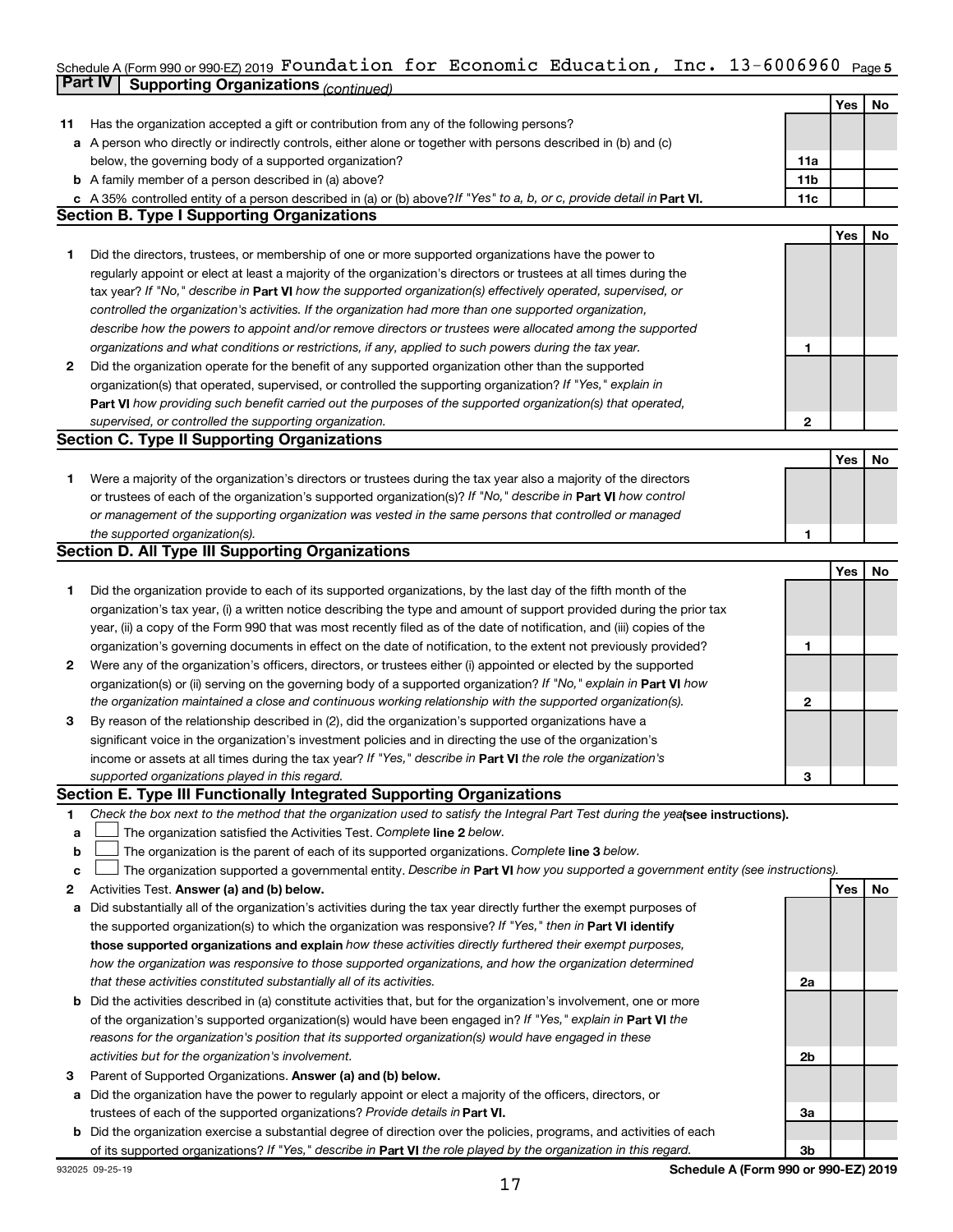|   | Schedule A (Form 990 or 990 EZ) 2019 Foundation for Economic Education, Inc. $13-6006960$ Page 6                                                   |                          |                |                                |
|---|----------------------------------------------------------------------------------------------------------------------------------------------------|--------------------------|----------------|--------------------------------|
|   | <b>Part V</b><br>Type III Non-Functionally Integrated 509(a)(3) Supporting Organizations                                                           |                          |                |                                |
| 1 | Check here if the organization satisfied the Integral Part Test as a qualifying trust on Nov. 20, 1970 (explain in Part VI). See instructions. All |                          |                |                                |
|   | other Type III non-functionally integrated supporting organizations must complete Sections A through E.                                            |                          |                |                                |
|   | Section A - Adjusted Net Income                                                                                                                    |                          | (A) Prior Year | (B) Current Year<br>(optional) |
| 1 | Net short-term capital gain                                                                                                                        | 1                        |                |                                |
| 2 | Recoveries of prior-year distributions                                                                                                             | $\mathbf{2}$             |                |                                |
| З | Other gross income (see instructions)                                                                                                              | 3                        |                |                                |
| 4 | Add lines 1 through 3.                                                                                                                             | 4                        |                |                                |
| 5 | Depreciation and depletion                                                                                                                         | 5                        |                |                                |
| 6 | Portion of operating expenses paid or incurred for production or                                                                                   |                          |                |                                |
|   | collection of gross income or for management, conservation, or                                                                                     |                          |                |                                |
|   | maintenance of property held for production of income (see instructions)                                                                           | 6                        |                |                                |
| 7 | Other expenses (see instructions)                                                                                                                  | $\overline{7}$           |                |                                |
| 8 | <b>Adjusted Net Income</b> (subtract lines 5, 6, and 7 from line 4)                                                                                | 8                        |                |                                |
|   | <b>Section B - Minimum Asset Amount</b>                                                                                                            |                          | (A) Prior Year | (B) Current Year<br>(optional) |
| 1 | Aggregate fair market value of all non-exempt-use assets (see                                                                                      |                          |                |                                |
|   | instructions for short tax year or assets held for part of year):                                                                                  |                          |                |                                |
|   | a Average monthly value of securities                                                                                                              | 1a                       |                |                                |
|   | <b>b</b> Average monthly cash balances                                                                                                             | 1b                       |                |                                |
|   | c Fair market value of other non-exempt-use assets                                                                                                 | 1c                       |                |                                |
|   | <b>d</b> Total (add lines 1a, 1b, and 1c)                                                                                                          | 1d                       |                |                                |
|   | e Discount claimed for blockage or other                                                                                                           |                          |                |                                |
|   | factors (explain in detail in Part VI):                                                                                                            |                          |                |                                |
| 2 | Acquisition indebtedness applicable to non-exempt-use assets                                                                                       | $\mathbf{2}$             |                |                                |
| 3 | Subtract line 2 from line 1d.                                                                                                                      | 3                        |                |                                |
| 4 | Cash deemed held for exempt use. Enter 1-1/2% of line 3 (for greater amount,                                                                       |                          |                |                                |
|   | see instructions).                                                                                                                                 | 4                        |                |                                |
| 5 | Net value of non-exempt-use assets (subtract line 4 from line 3)                                                                                   | 5                        |                |                                |
| 6 | Multiply line 5 by .035.                                                                                                                           | 6                        |                |                                |
| 7 | Recoveries of prior-year distributions                                                                                                             | $\overline{\phantom{a}}$ |                |                                |
| 8 | Minimum Asset Amount (add line 7 to line 6)                                                                                                        | 8                        |                |                                |
|   | <b>Section C - Distributable Amount</b>                                                                                                            |                          |                | <b>Current Year</b>            |
| 1 | Adjusted net income for prior year (from Section A, line 8, Column A)                                                                              | 1                        |                |                                |
| 2 | Enter 85% of line 1.                                                                                                                               | $\mathbf{2}$             |                |                                |
| 3 | Minimum asset amount for prior year (from Section B, line 8, Column A)                                                                             | 3                        |                |                                |
| 4 | Enter greater of line 2 or line 3.                                                                                                                 | 4                        |                |                                |
| 5 | Income tax imposed in prior year                                                                                                                   | 5                        |                |                                |
| 6 | <b>Distributable Amount.</b> Subtract line 5 from line 4, unless subject to                                                                        |                          |                |                                |
|   | emergency temporary reduction (see instructions).                                                                                                  | 6                        |                |                                |

**7** Let Check here if the current year is the organization's first as a non-functionally integrated Type III supporting organization (see instructions).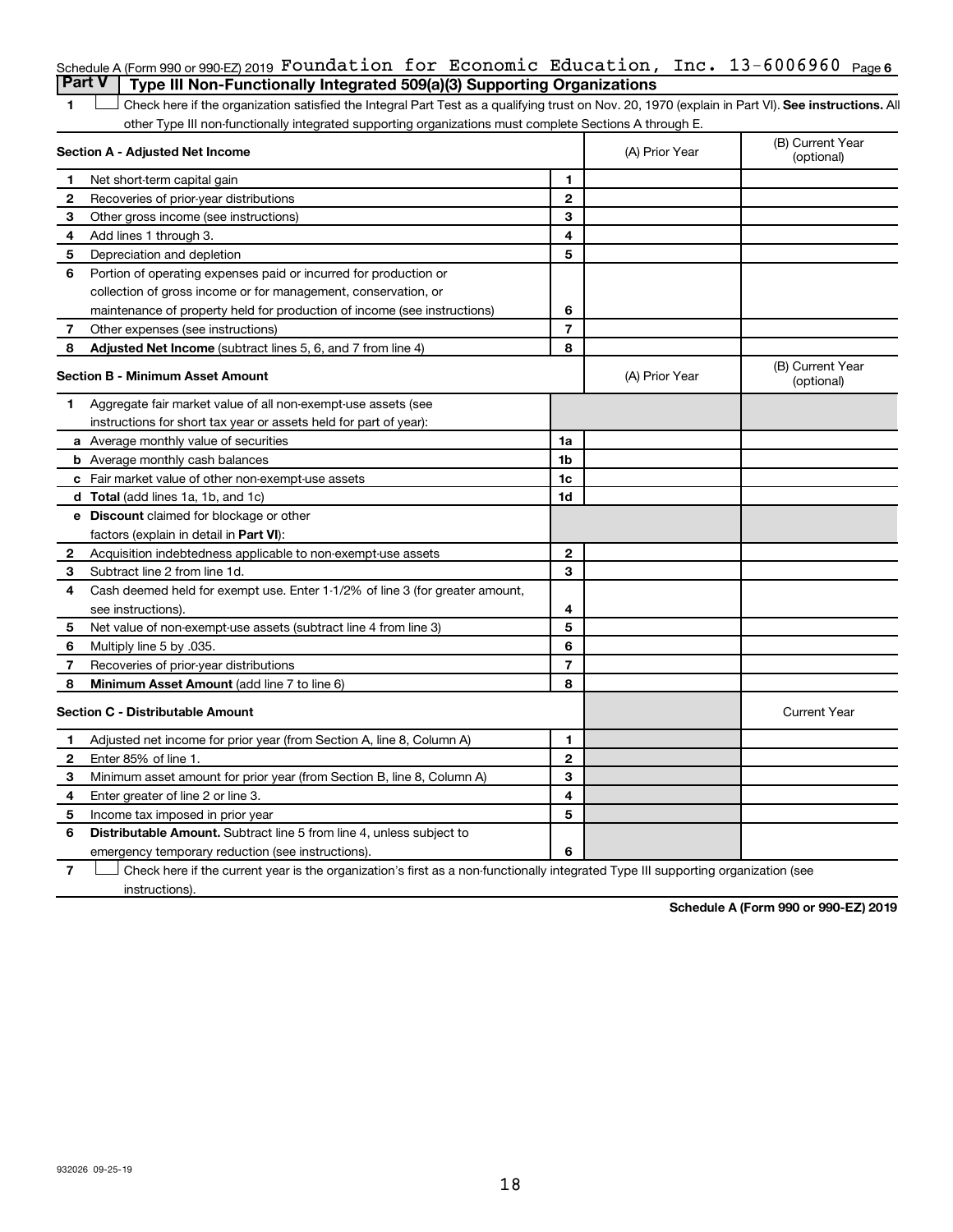### Schedule A (Form 990 or 990-EZ) 2019 <code>FOUNC</code>ation <code>Ior Economic Education, Inc. <code>13-6006960</code> <code>Page7</code></code> Foundation for Economic Education, Inc. 13-6006960

| <b>Part V</b>  | Type III Non-Functionally Integrated 509(a)(3) Supporting Organizations (continued)        |                             |                                       |                                                |
|----------------|--------------------------------------------------------------------------------------------|-----------------------------|---------------------------------------|------------------------------------------------|
|                | <b>Section D - Distributions</b>                                                           |                             |                                       | <b>Current Year</b>                            |
| 1              | Amounts paid to supported organizations to accomplish exempt purposes                      |                             |                                       |                                                |
| $\mathbf{2}$   | Amounts paid to perform activity that directly furthers exempt purposes of supported       |                             |                                       |                                                |
|                | organizations, in excess of income from activity                                           |                             |                                       |                                                |
| 3              | Administrative expenses paid to accomplish exempt purposes of supported organizations      |                             |                                       |                                                |
| 4              | Amounts paid to acquire exempt-use assets                                                  |                             |                                       |                                                |
| 5              | Qualified set-aside amounts (prior IRS approval required)                                  |                             |                                       |                                                |
| 6              | Other distributions (describe in Part VI). See instructions.                               |                             |                                       |                                                |
| 7              | <b>Total annual distributions.</b> Add lines 1 through 6.                                  |                             |                                       |                                                |
| 8              | Distributions to attentive supported organizations to which the organization is responsive |                             |                                       |                                                |
|                | (provide details in Part VI). See instructions.                                            |                             |                                       |                                                |
| 9              | Distributable amount for 2019 from Section C, line 6                                       |                             |                                       |                                                |
| 10             | Line 8 amount divided by line 9 amount                                                     |                             |                                       |                                                |
|                |                                                                                            | (i)                         | (ii)                                  | (iii)                                          |
|                | <b>Section E - Distribution Allocations (see instructions)</b>                             | <b>Excess Distributions</b> | <b>Underdistributions</b><br>Pre-2019 | <b>Distributable</b><br><b>Amount for 2019</b> |
| 1              | Distributable amount for 2019 from Section C, line 6                                       |                             |                                       |                                                |
| $\mathbf{2}$   | Underdistributions, if any, for years prior to 2019 (reason-                               |                             |                                       |                                                |
|                | able cause required-explain in Part VI). See instructions.                                 |                             |                                       |                                                |
| 3              | Excess distributions carryover, if any, to 2019                                            |                             |                                       |                                                |
|                | a From 2014                                                                                |                             |                                       |                                                |
|                | <b>b</b> From 2015                                                                         |                             |                                       |                                                |
|                | c From 2016                                                                                |                             |                                       |                                                |
|                | <b>d</b> From 2017                                                                         |                             |                                       |                                                |
|                | e From 2018                                                                                |                             |                                       |                                                |
|                | f Total of lines 3a through e                                                              |                             |                                       |                                                |
|                | <b>g</b> Applied to underdistributions of prior years                                      |                             |                                       |                                                |
|                | h Applied to 2019 distributable amount                                                     |                             |                                       |                                                |
|                | Carryover from 2014 not applied (see instructions)                                         |                             |                                       |                                                |
|                | Remainder. Subtract lines 3g, 3h, and 3i from 3f.                                          |                             |                                       |                                                |
| 4              | Distributions for 2019 from Section D,                                                     |                             |                                       |                                                |
|                | line $7:$                                                                                  |                             |                                       |                                                |
|                | a Applied to underdistributions of prior years                                             |                             |                                       |                                                |
|                | <b>b</b> Applied to 2019 distributable amount                                              |                             |                                       |                                                |
| с              | Remainder. Subtract lines 4a and 4b from 4.                                                |                             |                                       |                                                |
| 5              | Remaining underdistributions for years prior to 2019, if                                   |                             |                                       |                                                |
|                | any. Subtract lines 3g and 4a from line 2. For result greater                              |                             |                                       |                                                |
|                | than zero, explain in Part VI. See instructions.                                           |                             |                                       |                                                |
| 6              | Remaining underdistributions for 2019. Subtract lines 3h                                   |                             |                                       |                                                |
|                | and 4b from line 1. For result greater than zero, explain in                               |                             |                                       |                                                |
|                | <b>Part VI.</b> See instructions.                                                          |                             |                                       |                                                |
| $\overline{7}$ | Excess distributions carryover to 2020. Add lines 3j                                       |                             |                                       |                                                |
|                | and 4c.                                                                                    |                             |                                       |                                                |
| 8              | Breakdown of line 7:                                                                       |                             |                                       |                                                |
|                | a Excess from 2015                                                                         |                             |                                       |                                                |
|                | <b>b</b> Excess from 2016                                                                  |                             |                                       |                                                |
|                | c Excess from 2017                                                                         |                             |                                       |                                                |
|                | d Excess from 2018                                                                         |                             |                                       |                                                |
|                | e Excess from 2019                                                                         |                             |                                       |                                                |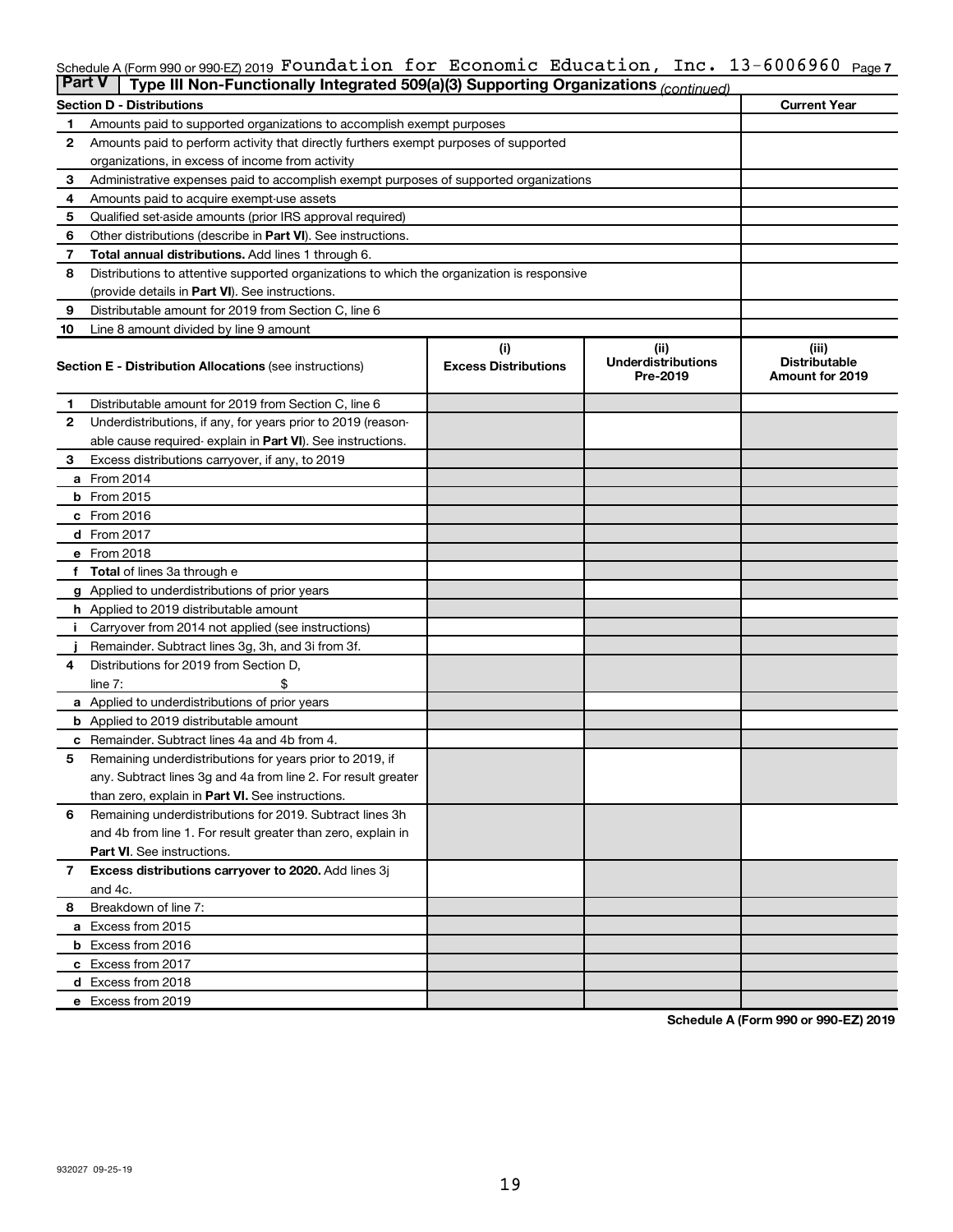|                | Schedule A (Form 990 or 990-EZ) 2019 Foundation for Economic Education, Inc. 13-6006960 Page 8                                                                                                                                                                                                   |
|----------------|--------------------------------------------------------------------------------------------------------------------------------------------------------------------------------------------------------------------------------------------------------------------------------------------------|
| <b>Part VI</b> | Supplemental Information. Provide the explanations required by Part II, line 10; Part II, line 17a or 17b; Part III, line 12;                                                                                                                                                                    |
|                | Part IV, Section A, lines 1, 2, 3b, 3c, 4b, 4c, 5a, 6, 9a, 9b, 9c, 11a, 11b, and 11c; Part IV, Section B, lines 1 and 2; Part IV, Section C,<br>line 1; Part IV, Section D, lines 2 and 3; Part IV, Section E, lines 1c, 2a, 2b, 3a, and 3b; Part V, line 1; Part V, Section B, line 1e; Part V, |
|                | Section D, lines 5, 6, and 8; and Part V, Section E, lines 2, 5, and 6. Also complete this part for any additional information.                                                                                                                                                                  |
|                | (See instructions.)                                                                                                                                                                                                                                                                              |
|                |                                                                                                                                                                                                                                                                                                  |
|                |                                                                                                                                                                                                                                                                                                  |
|                |                                                                                                                                                                                                                                                                                                  |
|                |                                                                                                                                                                                                                                                                                                  |
|                |                                                                                                                                                                                                                                                                                                  |
|                |                                                                                                                                                                                                                                                                                                  |
|                |                                                                                                                                                                                                                                                                                                  |
|                |                                                                                                                                                                                                                                                                                                  |
|                |                                                                                                                                                                                                                                                                                                  |
|                |                                                                                                                                                                                                                                                                                                  |
|                |                                                                                                                                                                                                                                                                                                  |
|                |                                                                                                                                                                                                                                                                                                  |
|                |                                                                                                                                                                                                                                                                                                  |
|                |                                                                                                                                                                                                                                                                                                  |
|                |                                                                                                                                                                                                                                                                                                  |
|                |                                                                                                                                                                                                                                                                                                  |
|                |                                                                                                                                                                                                                                                                                                  |
|                |                                                                                                                                                                                                                                                                                                  |
|                |                                                                                                                                                                                                                                                                                                  |
|                |                                                                                                                                                                                                                                                                                                  |
|                |                                                                                                                                                                                                                                                                                                  |
|                |                                                                                                                                                                                                                                                                                                  |
|                |                                                                                                                                                                                                                                                                                                  |
|                |                                                                                                                                                                                                                                                                                                  |
|                |                                                                                                                                                                                                                                                                                                  |
|                |                                                                                                                                                                                                                                                                                                  |
|                |                                                                                                                                                                                                                                                                                                  |
|                |                                                                                                                                                                                                                                                                                                  |
|                |                                                                                                                                                                                                                                                                                                  |
|                |                                                                                                                                                                                                                                                                                                  |
|                |                                                                                                                                                                                                                                                                                                  |
|                |                                                                                                                                                                                                                                                                                                  |
|                |                                                                                                                                                                                                                                                                                                  |
|                |                                                                                                                                                                                                                                                                                                  |
|                |                                                                                                                                                                                                                                                                                                  |
|                |                                                                                                                                                                                                                                                                                                  |
|                |                                                                                                                                                                                                                                                                                                  |
|                |                                                                                                                                                                                                                                                                                                  |
|                |                                                                                                                                                                                                                                                                                                  |
|                |                                                                                                                                                                                                                                                                                                  |
|                |                                                                                                                                                                                                                                                                                                  |
|                |                                                                                                                                                                                                                                                                                                  |
|                |                                                                                                                                                                                                                                                                                                  |
|                |                                                                                                                                                                                                                                                                                                  |
|                |                                                                                                                                                                                                                                                                                                  |
|                |                                                                                                                                                                                                                                                                                                  |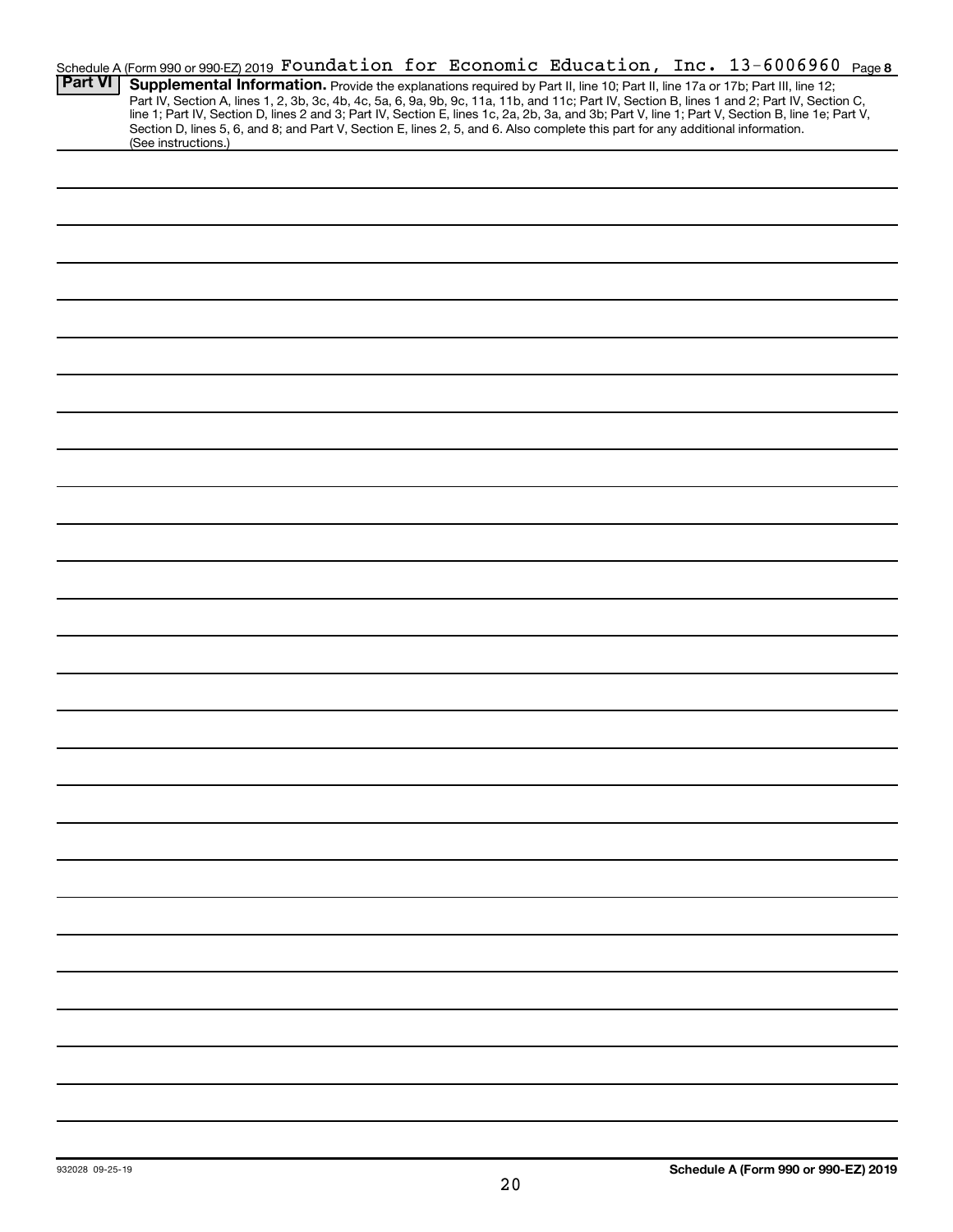**(Form 990, 990-EZ,**

Department of the Treasury Internal Revenue Service

of the organization

|  |  | ** PUBLIC DISCLOSURE COPY ** |  |  |
|--|--|------------------------------|--|--|
|--|--|------------------------------|--|--|

# **Schedule B Schedule of Contributors**

**or 990-PF) | Attach to Form 990, Form 990-EZ, or Form 990-PF. | Go to www.irs.gov/Form990 for the latest information.** OMB No. 1545-0047

**2019**

**Employer identification** 

|                                | ivalité of the organization                                                                                                                                                                                                                                                                                                                                                                                                                                                                               |            |  |
|--------------------------------|-----------------------------------------------------------------------------------------------------------------------------------------------------------------------------------------------------------------------------------------------------------------------------------------------------------------------------------------------------------------------------------------------------------------------------------------------------------------------------------------------------------|------------|--|
|                                | Foundation for Economic Education, Inc.                                                                                                                                                                                                                                                                                                                                                                                                                                                                   | 13-6006960 |  |
| Organization type (check one): |                                                                                                                                                                                                                                                                                                                                                                                                                                                                                                           |            |  |
| Filers of:                     | Section:                                                                                                                                                                                                                                                                                                                                                                                                                                                                                                  |            |  |
| Form 990 or 990-EZ             | 501(c)( $\overline{3}$ ) (enter number) organization<br>$\lfloor x \rfloor$                                                                                                                                                                                                                                                                                                                                                                                                                               |            |  |
|                                | $4947(a)(1)$ nonexempt charitable trust not treated as a private foundation                                                                                                                                                                                                                                                                                                                                                                                                                               |            |  |
|                                | 527 political organization                                                                                                                                                                                                                                                                                                                                                                                                                                                                                |            |  |
| Form 990-PF                    | 501(c)(3) exempt private foundation                                                                                                                                                                                                                                                                                                                                                                                                                                                                       |            |  |
|                                | 4947(a)(1) nonexempt charitable trust treated as a private foundation                                                                                                                                                                                                                                                                                                                                                                                                                                     |            |  |
|                                | 501(c)(3) taxable private foundation                                                                                                                                                                                                                                                                                                                                                                                                                                                                      |            |  |
|                                |                                                                                                                                                                                                                                                                                                                                                                                                                                                                                                           |            |  |
|                                | Check if your organization is covered by the General Rule or a Special Rule.<br>Note: Only a section 501(c)(7), (8), or (10) organization can check boxes for both the General Rule and a Special Rule. See instructions.                                                                                                                                                                                                                                                                                 |            |  |
| <b>General Rule</b>            |                                                                                                                                                                                                                                                                                                                                                                                                                                                                                                           |            |  |
|                                | For an organization filing Form 990, 990-EZ, or 990-PF that received, during the year, contributions totaling \$5,000 or more (in money or<br>property) from any one contributor. Complete Parts I and II. See instructions for determining a contributor's total contributions.                                                                                                                                                                                                                          |            |  |
| <b>Special Rules</b>           |                                                                                                                                                                                                                                                                                                                                                                                                                                                                                                           |            |  |
| $\lfloor x \rfloor$            | For an organization described in section 501(c)(3) filing Form 990 or 990-EZ that met the 33 1/3% support test of the regulations under<br>sections 509(a)(1) and 170(b)(1)(A)(vi), that checked Schedule A (Form 990 or 990-EZ), Part II, line 13, 16a, or 16b, and that received from<br>any one contributor, during the year, total contributions of the greater of (1) \$5,000; or (2) 2% of the amount on (i) Form 990, Part VIII, line 1h;<br>or (ii) Form 990-EZ, line 1. Complete Parts I and II. |            |  |
|                                | For an organization described in section 501(c)(7), (8), or (10) filing Form 990 or 990-EZ that received from any one contributor, during the<br>year, total contributions of more than \$1,000 exclusively for religious, charitable, scientific, literary, or educational purposes, or for the<br>prevention of cruelty to children or animals. Complete Parts I, II, and III.                                                                                                                          |            |  |

purpose. Don't complete any of the parts unless the General Rule applies to this organization because it received nonexclusively year, contributions exclusively for religious, charitable, etc., purposes, but no such contributions totaled more than \$1,000. If this box is checked, enter here the total contributions that were received during the year for an exclusively religious, charitable, etc., For an organization described in section 501(c)(7), (8), or (10) filing Form 990 or 990-EZ that received from any one contributor, during the religious, charitable, etc., contributions totaling \$5,000 or more during the year  $\ldots$  $\ldots$  $\ldots$  $\ldots$  $\ldots$  $\ldots$  $\Box$ 

**Caution:**  An organization that isn't covered by the General Rule and/or the Special Rules doesn't file Schedule B (Form 990, 990-EZ, or 990-PF),  **must** but it answer "No" on Part IV, line 2, of its Form 990; or check the box on line H of its Form 990-EZ or on its Form 990-PF, Part I, line 2, to certify that it doesn't meet the filing requirements of Schedule B (Form 990, 990-EZ, or 990-PF).

**For Paperwork Reduction Act Notice, see the instructions for Form 990, 990-EZ, or 990-PF. Schedule B (Form 990, 990-EZ, or 990-PF) (2019)** LHA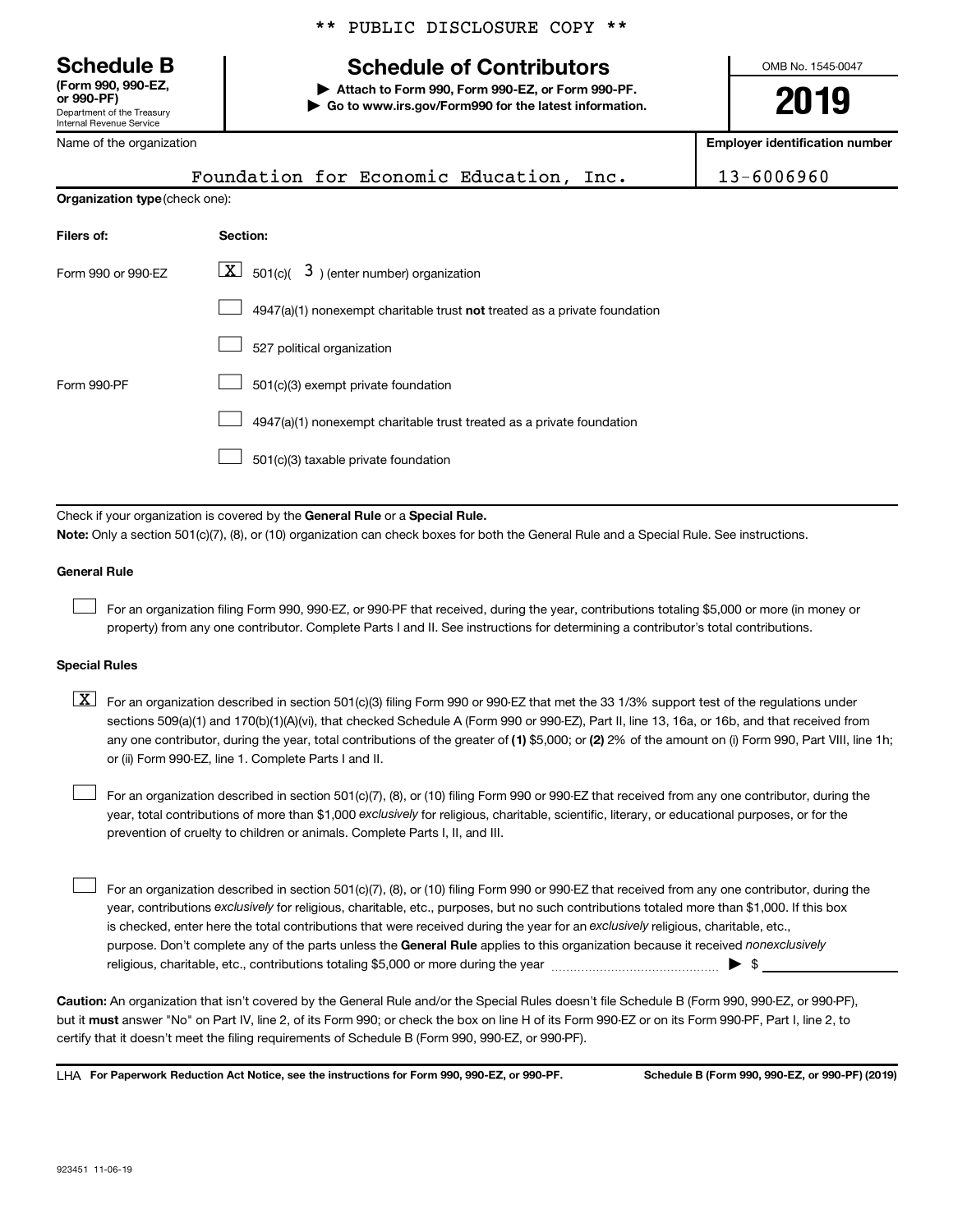Name of organization

**Employer identification number**

# Foundation for Economic Education, Inc. | 13-6006960

**(a) No. (b) Name, address, and ZIP + 4 (c) Total contributions (d) Type of contribution Person Payroll Noncash (a) No. (b) Name, address, and ZIP + 4 (c) Total contributions (d) Type of contribution Person Payroll Noncash (a) No. (b) Name, address, and ZIP + 4 (c) Total contributions (d) Type of contribution Person Payroll Noncash (a) No. (b) Name, address, and ZIP + 4 (c) Total contributions (d) Type of contribution Person Payroll Noncash (a) No. (b) Name, address, and ZIP + 4 (c) Total contributions (d) Type of contribution Person Payroll Noncash (a) No. (b) Name, address, and ZIP + 4 (c) Total contributions (d) Type of contribution Person Payroll Noncash Part I** Contributors (see instructions). Use duplicate copies of Part I if additional space is needed. \$ (Complete Part II for noncash contributions.) \$ (Complete Part II for noncash contributions.) \$ (Complete Part II for noncash contributions.) \$ (Complete Part II for noncash contributions.) \$ (Complete Part II for noncash contributions.) \$  $\lceil \text{X} \rceil$  $\Box$  $\Box$  $\overline{\mathbf{X}}$  $\Box$  $\Box$  $\boxed{\textbf{X}}$  $\Box$  $\Box$  $\boxed{\textbf{X}}$  $\Box$  $\Box$  $\boxed{\textbf{X}}$  $\Box$  $\Box$  $\boxed{\textbf{X}}$  $\Box$  $\Box$  $\begin{array}{|c|c|c|c|c|}\hline \ \text{1} & \text{Person} & \text{X} \ \hline \end{array}$ 720,278.  $2$  Person  $\overline{\text{X}}$ 500,000.  $\begin{array}{|c|c|c|c|c|c|}\hline \text{3} & \text{Person} & \text{X} \ \hline \end{array}$ 328,611.  $\begin{array}{|c|c|c|c|c|}\hline \text{4} & \text{Person} & \text{\textbf{X}}\ \hline \end{array}$ 593,000. 5 X 290,000.  $\overline{6}$  Person  $\overline{X}$ 175,000.

923452 11-06-19 **Schedule B (Form 990, 990-EZ, or 990-PF) (2019)**

(Complete Part II for noncash contributions.)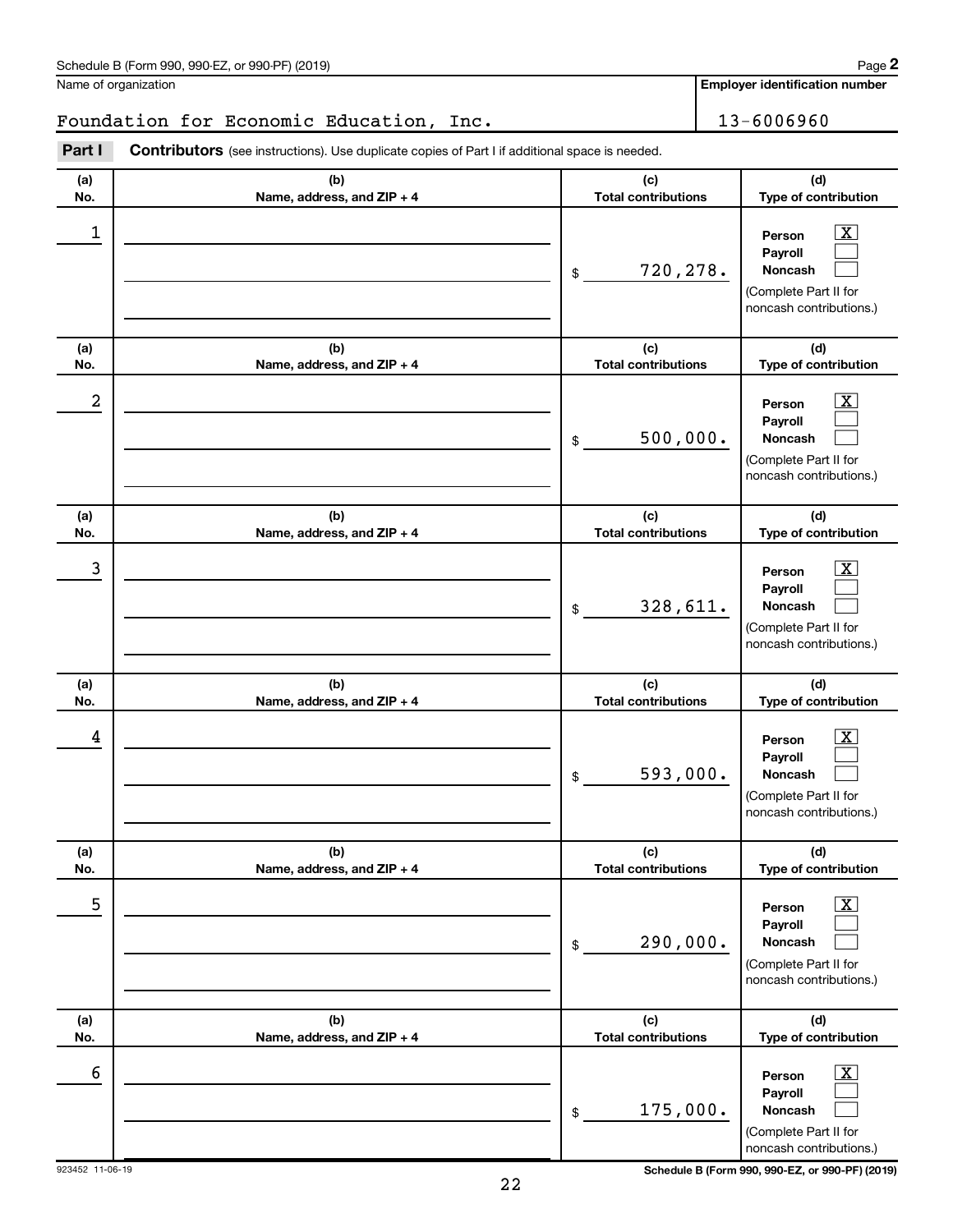Name of organization

**Employer identification number**

# Foundation for Economic Education, Inc. | 13-6006960

**(a) No. (b) Name, address, and ZIP + 4 (c) Total contributions (d) Type of contribution Person Payroll Noncash (a) No. (b) Name, address, and ZIP + 4 (c) Total contributions (d) Type of contribution Person Payroll Noncash (a) No. (b) Name, address, and ZIP + 4 (c) Total contributions (d) Type of contribution Person Payroll Noncash (a) No. (b) Name, address, and ZIP + 4 (c) Total contributions (d) Type of contribution Person Payroll Noncash (a) No. (b) Name, address, and ZIP + 4 (c) Total contributions (d) Type of contribution Person Payroll Noncash (a) No. (b) Name, address, and ZIP + 4 (c) Total contributions (d) Type of contribution Person Payroll Noncash Part I** Contributors (see instructions). Use duplicate copies of Part I if additional space is needed. \$ (Complete Part II for noncash contributions.) \$ (Complete Part II for noncash contributions.) \$ (Complete Part II for noncash contributions.) \$ (Complete Part II for noncash contributions.) \$ (Complete Part II for noncash contributions.) \$ (Complete Part II for  $\lceil \texttt{X} \rceil$  $\Box$  $\Box$  $\overline{\mathbf{X}}$  $\Box$  $\Box$  $\boxed{\textbf{X}}$  $\Box$  $\Box$  $\Box$  $\Box$  $\Box$  $\Box$  $\Box$  $\Box$  $\Box$  $\Box$  $\Box$  $7$   $|$  Person  $\overline{\text{X}}$ 150,000.  $8$  Person  $\overline{\text{X}}$ 110,000. 9 X 150,000.

923452 11-06-19 **Schedule B (Form 990, 990-EZ, or 990-PF) (2019)**

noncash contributions.)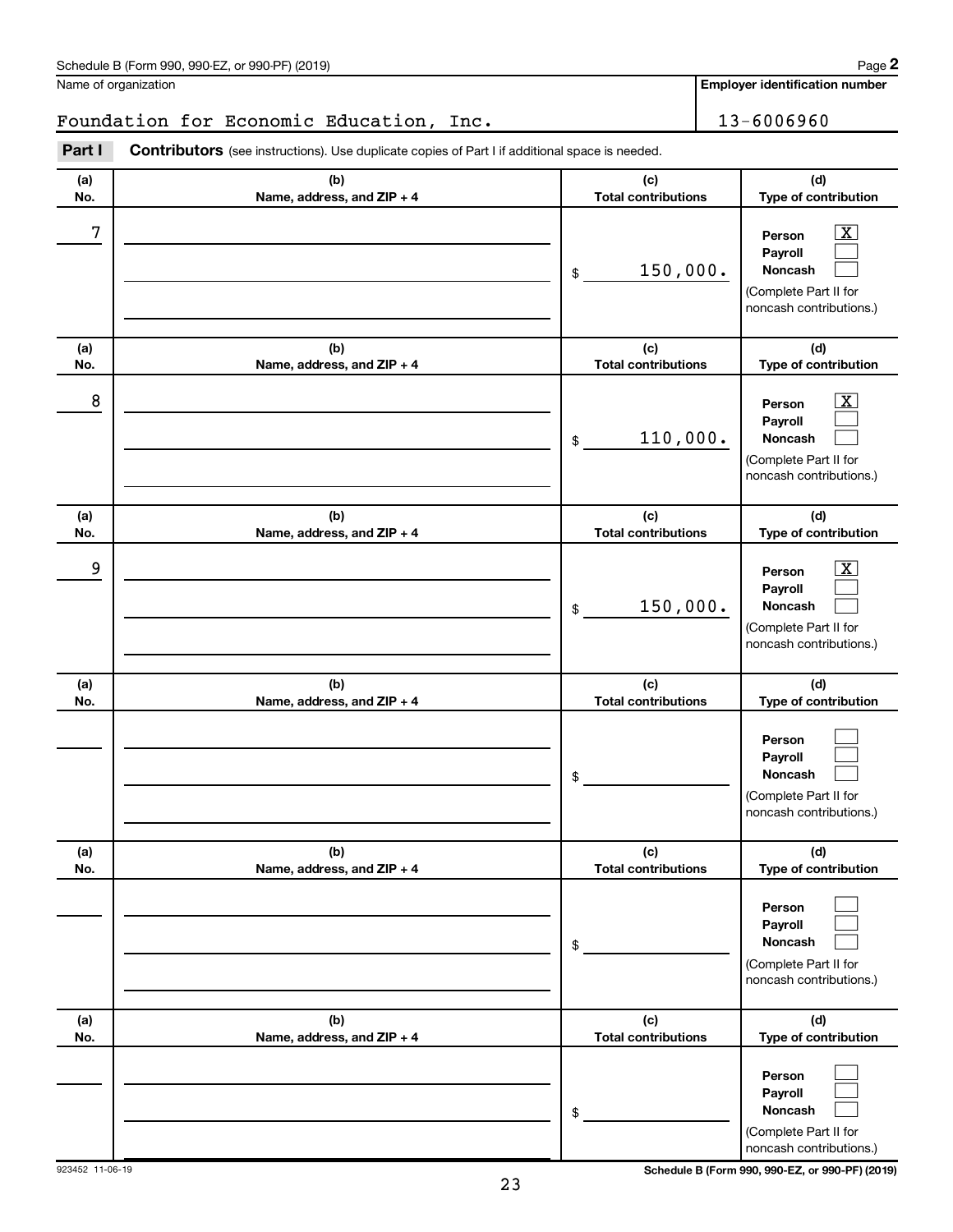|                              | Foundation for Economic Education, Inc.                                                             |                                                 | 13-6006960           |
|------------------------------|-----------------------------------------------------------------------------------------------------|-------------------------------------------------|----------------------|
| Part II                      | Noncash Property (see instructions). Use duplicate copies of Part II if additional space is needed. |                                                 |                      |
| (a)<br>No.<br>from<br>Part I | (b)<br>Description of noncash property given                                                        | (c)<br>FMV (or estimate)<br>(See instructions.) | (d)<br>Date received |
|                              |                                                                                                     | \$                                              |                      |
| (a)<br>No.<br>from<br>Part I | (b)<br>Description of noncash property given                                                        | (c)<br>FMV (or estimate)<br>(See instructions.) | (d)<br>Date received |
|                              |                                                                                                     | \$                                              |                      |
| (a)<br>No.<br>from<br>Part I | (b)<br>Description of noncash property given                                                        | (c)<br>FMV (or estimate)<br>(See instructions.) | (d)<br>Date received |
|                              |                                                                                                     | \$                                              |                      |
| (a)<br>No.<br>from<br>Part I | (b)<br>Description of noncash property given                                                        | (c)<br>FMV (or estimate)<br>(See instructions.) | (d)<br>Date received |
|                              |                                                                                                     | \$                                              |                      |
| (a)<br>No.<br>from<br>Part I | (b)<br>Description of noncash property given                                                        | (c)<br>FMV (or estimate)<br>(See instructions.) | (d)<br>Date received |
|                              |                                                                                                     | \$                                              |                      |
| (a)<br>No.<br>from<br>Part I | (b)<br>Description of noncash property given                                                        | (c)<br>FMV (or estimate)<br>(See instructions.) | (d)<br>Date received |
|                              |                                                                                                     | \$                                              |                      |

**Employer identification number**

**3**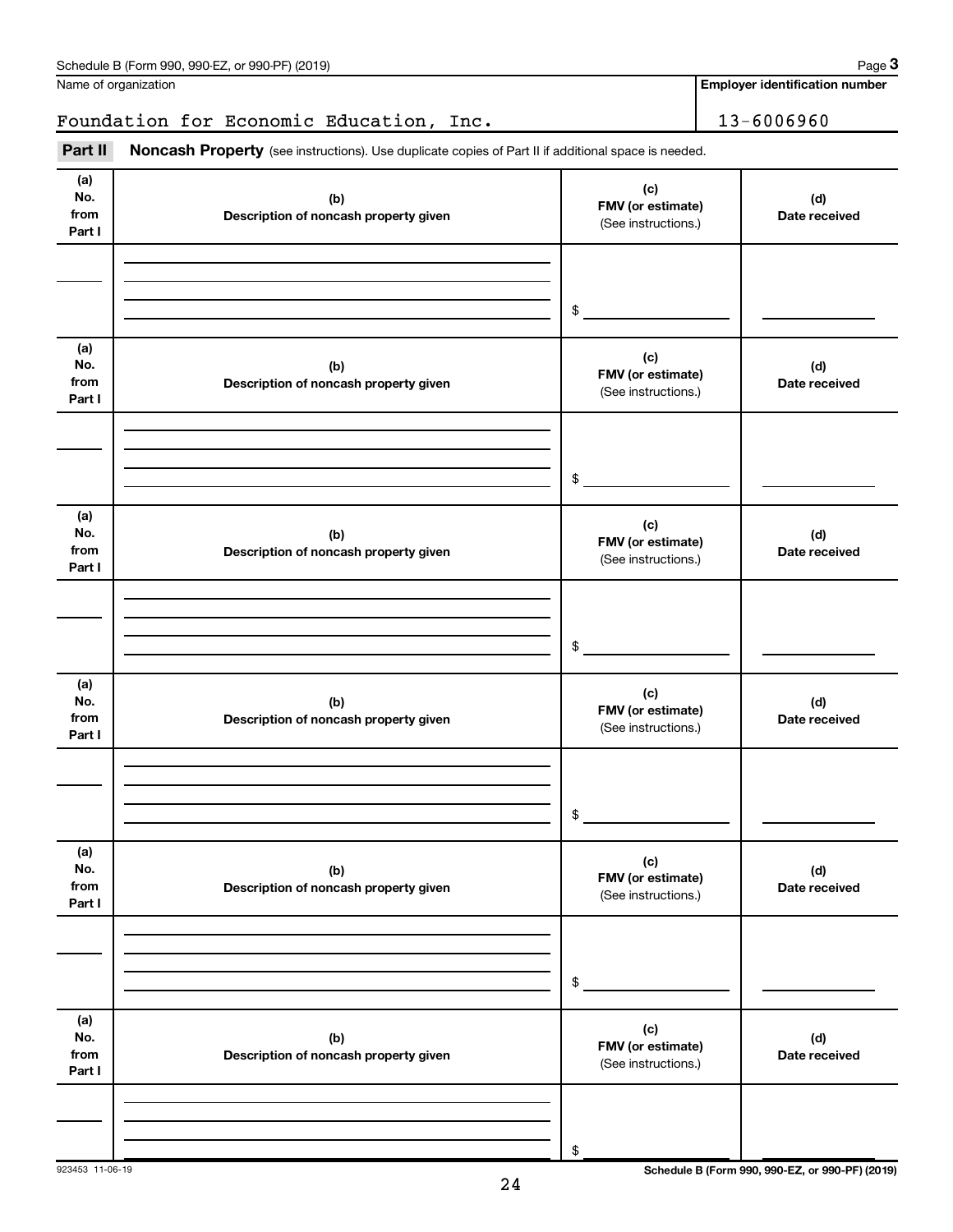|                           | Schedule B (Form 990, 990-EZ, or 990-PF) (2019)                                                                                                                                                                                                                        |                      | Page 4                                                                                                                                                         |
|---------------------------|------------------------------------------------------------------------------------------------------------------------------------------------------------------------------------------------------------------------------------------------------------------------|----------------------|----------------------------------------------------------------------------------------------------------------------------------------------------------------|
| Name of organization      |                                                                                                                                                                                                                                                                        |                      | <b>Employer identification number</b>                                                                                                                          |
|                           | Foundation for Economic Education, Inc.                                                                                                                                                                                                                                |                      | 13-6006960                                                                                                                                                     |
| Part III                  | from any one contributor. Complete columns (a) through (e) and the following line entry. For organizations<br>completing Part III, enter the total of exclusively religious, charitable, etc., contributions of \$1,000 or less for the year. (Enter this info. once.) |                      | Exclusively religious, charitable, etc., contributions to organizations described in section 501(c)(7), (8), or (10) that total more than \$1,000 for the year |
|                           | Use duplicate copies of Part III if additional space is needed.                                                                                                                                                                                                        |                      |                                                                                                                                                                |
| (a) No.<br>from<br>Part I | (b) Purpose of gift                                                                                                                                                                                                                                                    | (c) Use of gift      | (d) Description of how gift is held                                                                                                                            |
|                           |                                                                                                                                                                                                                                                                        |                      |                                                                                                                                                                |
|                           |                                                                                                                                                                                                                                                                        | (e) Transfer of gift |                                                                                                                                                                |
|                           | Transferee's name, address, and ZIP + 4                                                                                                                                                                                                                                |                      | Relationship of transferor to transferee                                                                                                                       |
| (a) No.                   |                                                                                                                                                                                                                                                                        |                      |                                                                                                                                                                |
| from<br>Part I            | (b) Purpose of gift                                                                                                                                                                                                                                                    | (c) Use of gift      | (d) Description of how gift is held                                                                                                                            |
|                           |                                                                                                                                                                                                                                                                        |                      |                                                                                                                                                                |
|                           |                                                                                                                                                                                                                                                                        | (e) Transfer of gift |                                                                                                                                                                |
|                           | Transferee's name, address, and ZIP + 4                                                                                                                                                                                                                                |                      | Relationship of transferor to transferee                                                                                                                       |
| (a) No.                   |                                                                                                                                                                                                                                                                        |                      |                                                                                                                                                                |
| from<br>Part I            | (b) Purpose of gift                                                                                                                                                                                                                                                    | (c) Use of gift      | (d) Description of how gift is held                                                                                                                            |
|                           |                                                                                                                                                                                                                                                                        |                      |                                                                                                                                                                |
|                           |                                                                                                                                                                                                                                                                        | (e) Transfer of gift |                                                                                                                                                                |
|                           | Transferee's name, address, and ZIP + 4                                                                                                                                                                                                                                |                      | Relationship of transferor to transferee                                                                                                                       |
|                           |                                                                                                                                                                                                                                                                        |                      |                                                                                                                                                                |
| (a) No.<br>from<br>Part I | (b) Purpose of gift                                                                                                                                                                                                                                                    | (c) Use of gift      | (d) Description of how gift is held                                                                                                                            |
|                           |                                                                                                                                                                                                                                                                        |                      |                                                                                                                                                                |
|                           |                                                                                                                                                                                                                                                                        | (e) Transfer of gift |                                                                                                                                                                |
|                           | Transferee's name, address, and ZIP + 4                                                                                                                                                                                                                                |                      | Relationship of transferor to transferee                                                                                                                       |
|                           |                                                                                                                                                                                                                                                                        |                      |                                                                                                                                                                |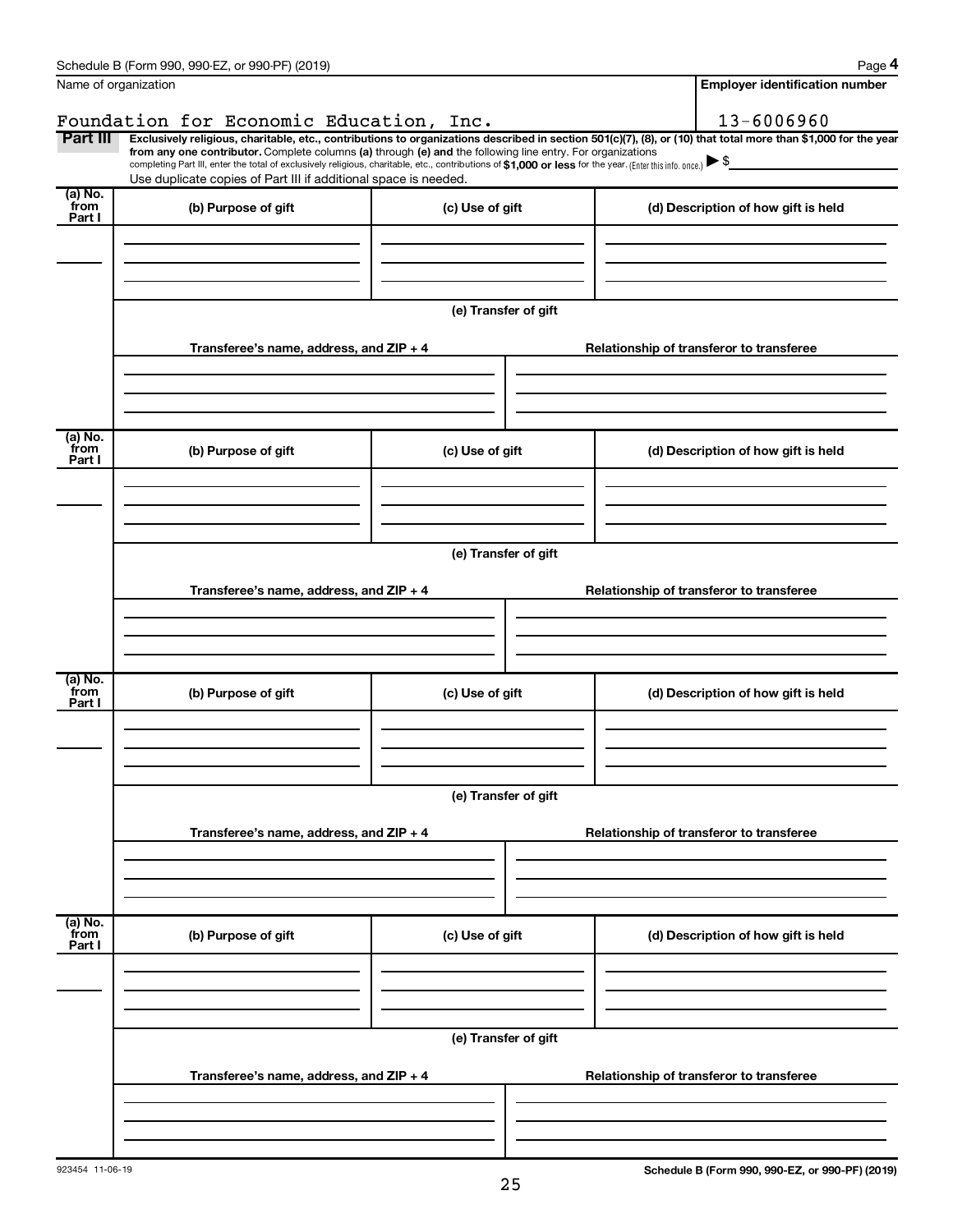| <b>SCHEDULE D</b> |  |
|-------------------|--|
|-------------------|--|

 $\overline{\phantom{0}}$ 

932051 10-02-19

 $\overline{\phantom{0}}$ 

**b** Assets included in Form 990, Part X

# **SCHEDULE D Supplemental Financial Statements**<br> **Form 990 2019**<br> **Part IV** line 6.7.8.9.10, 11a, 11b, 11d, 11d, 11d, 11d, 11d, 12a, 0r, 12b

**(Form 990) | Complete if the organization answered "Yes" on Form 990, Part IV, line 6, 7, 8, 9, 10, 11a, 11b, 11c, 11d, 11e, 11f, 12a, or 12b.**



Department of the Treasury Internal Revenue Service **Name of the organization Employer identification number**

**| Attach to Form 990. |Go to www.irs.gov/Form990 for instructions and the latest information.**

|         | Foundation for Economic Education, Inc.                                                                                                        |          | 13-6006960                                         |    |
|---------|------------------------------------------------------------------------------------------------------------------------------------------------|----------|----------------------------------------------------|----|
| Part I  | Organizations Maintaining Donor Advised Funds or Other Similar Funds or Accounts. Complete if the                                              |          |                                                    |    |
|         | organization answered "Yes" on Form 990, Part IV, line 6.                                                                                      |          |                                                    |    |
|         | (a) Donor advised funds                                                                                                                        |          | (b) Funds and other accounts                       |    |
| 1       |                                                                                                                                                |          |                                                    |    |
| 2       | Aggregate value of contributions to (during year)                                                                                              |          |                                                    |    |
| З       |                                                                                                                                                |          |                                                    |    |
| 4       |                                                                                                                                                |          |                                                    |    |
| 5       | Did the organization inform all donors and donor advisors in writing that the assets held in donor advised funds                               |          |                                                    |    |
|         |                                                                                                                                                |          | Yes                                                | No |
| 6       | Did the organization inform all grantees, donors, and donor advisors in writing that grant funds can be used only                              |          |                                                    |    |
|         | for charitable purposes and not for the benefit of the donor or donor advisor, or for any other purpose conferring                             |          |                                                    |    |
|         | impermissible private benefit?                                                                                                                 |          | Yes                                                | No |
| Part II | Conservation Easements. Complete if the organization answered "Yes" on Form 990, Part IV, line 7.                                              |          |                                                    |    |
| 1       | Purpose(s) of conservation easements held by the organization (check all that apply).                                                          |          |                                                    |    |
|         | Preservation of land for public use (for example, recreation or education)                                                                     |          | Preservation of a historically important land area |    |
|         | Protection of natural habitat<br>Preservation of a certified historic structure                                                                |          |                                                    |    |
|         | Preservation of open space                                                                                                                     |          |                                                    |    |
| 2       | Complete lines 2a through 2d if the organization held a qualified conservation contribution in the form of a conservation easement on the last |          |                                                    |    |
|         | day of the tax year.                                                                                                                           |          | Held at the End of the Tax Year                    |    |
| а       |                                                                                                                                                | 2a       |                                                    |    |
|         | Total acreage restricted by conservation easements                                                                                             | 2b       |                                                    |    |
|         | Number of conservation easements on a certified historic structure included in (a) manufacture included in (a)                                 | 2c       |                                                    |    |
| d       | Number of conservation easements included in (c) acquired after 7/25/06, and not on a historic structure                                       |          |                                                    |    |
|         | listed in the National Register [111] in the National Register [11] in the National Management Communication of                                | 2d       |                                                    |    |
| 3       | Number of conservation easements modified, transferred, released, extinguished, or terminated by the organization during the tax               |          |                                                    |    |
|         | $year \triangleright$                                                                                                                          |          |                                                    |    |
| 4       | Number of states where property subject to conservation easement is located >                                                                  |          |                                                    |    |
| 5       | Does the organization have a written policy regarding the periodic monitoring, inspection, handling of                                         |          |                                                    |    |
|         | violations, and enforcement of the conservation easements it holds?                                                                            |          | Yes                                                | No |
| 6       | Staff and volunteer hours devoted to monitoring, inspecting, handling of violations, and enforcing conservation easements during the year      |          |                                                    |    |
|         |                                                                                                                                                |          |                                                    |    |
| 7       | Amount of expenses incurred in monitoring, inspecting, handling of violations, and enforcing conservation easements during the year            |          |                                                    |    |
|         | ▶ \$                                                                                                                                           |          |                                                    |    |
| 8       | Does each conservation easement reported on line 2(d) above satisfy the requirements of section 170(h)(4)(B)(i)                                |          |                                                    |    |
|         |                                                                                                                                                |          | Yes                                                | No |
| 9       | In Part XIII, describe how the organization reports conservation easements in its revenue and expense statement and                            |          |                                                    |    |
|         | balance sheet, and include, if applicable, the text of the footnote to the organization's financial statements that describes the              |          |                                                    |    |
|         | organization's accounting for conservation easements.                                                                                          |          |                                                    |    |
|         | Organizations Maintaining Collections of Art, Historical Treasures, or Other Similar Assets.<br><b>Part III</b>                                |          |                                                    |    |
|         | Complete if the organization answered "Yes" on Form 990, Part IV, line 8.                                                                      |          |                                                    |    |
|         | 1a If the organization elected, as permitted under FASB ASC 958, not to report in its revenue statement and balance sheet works                |          |                                                    |    |
|         | of art, historical treasures, or other similar assets held for public exhibition, education, or research in furtherance of public              |          |                                                    |    |
|         | service, provide in Part XIII the text of the footnote to its financial statements that describes these items.                                 |          |                                                    |    |
|         | <b>b</b> If the organization elected, as permitted under FASB ASC 958, to report in its revenue statement and balance sheet works of           |          |                                                    |    |
|         | art, historical treasures, or other similar assets held for public exhibition, education, or research in furtherance of public service,        |          |                                                    |    |
|         | provide the following amounts relating to these items:                                                                                         |          |                                                    |    |
|         |                                                                                                                                                | \$       |                                                    |    |
|         | (ii) Assets included in Form 990, Part X                                                                                                       |          | $\triangleright$ \$                                |    |
| 2       | If the organization received or held works of art, historical treasures, or other similar assets for financial gain, provide                   |          |                                                    |    |
|         | the following amounts required to be reported under FASB ASC 958 relating to these items:                                                      |          |                                                    |    |
|         |                                                                                                                                                | -\$<br>▶ |                                                    |    |
|         |                                                                                                                                                |          |                                                    |    |

| \$

26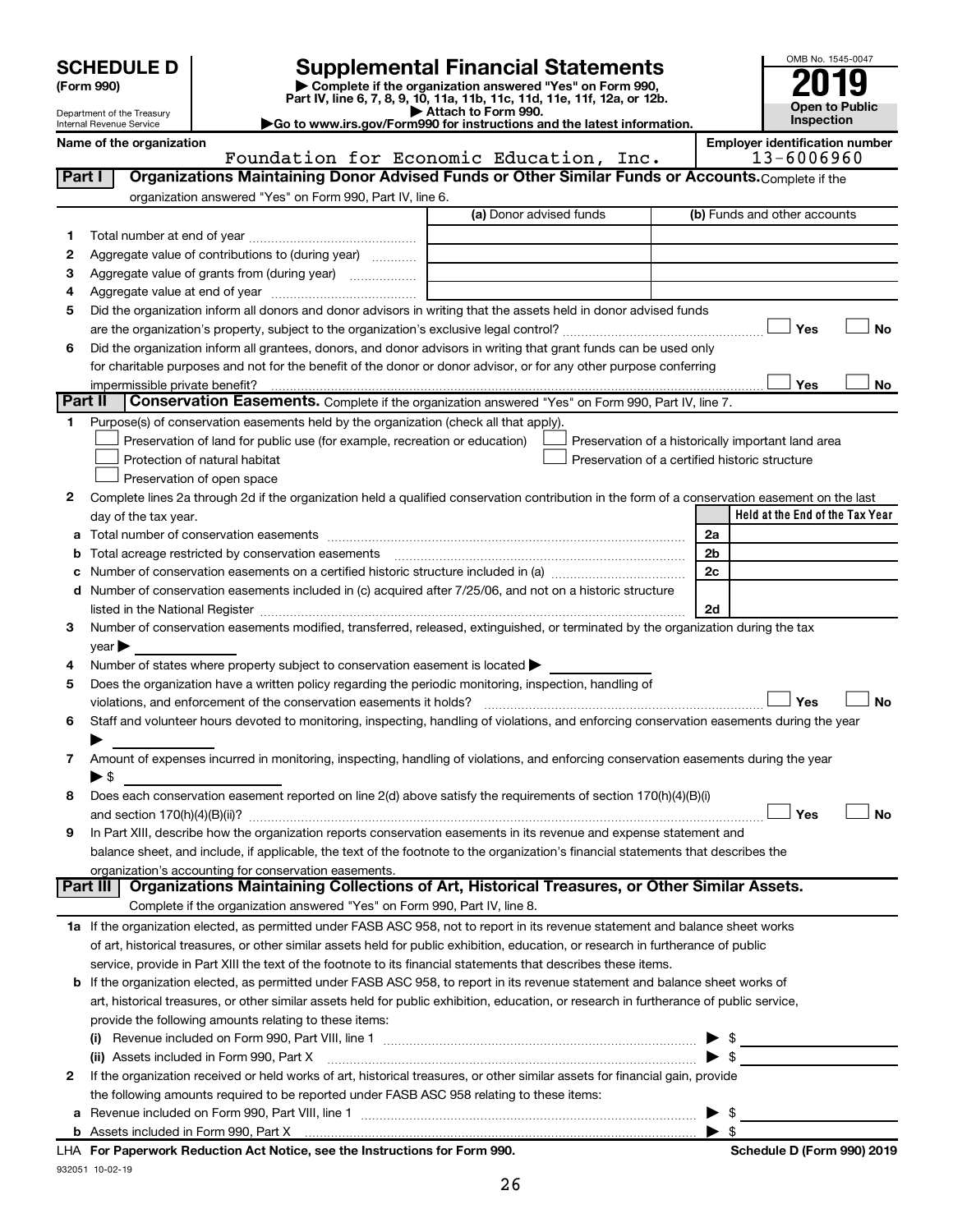|               | Schedule D (Form 990) 2019                                                                                                                                                                                                     | Foundation for Economic Education, Inc. |                |               |                                                         |            |                                 | $13 - 6006960$ Page 2 |                     |            |                       |
|---------------|--------------------------------------------------------------------------------------------------------------------------------------------------------------------------------------------------------------------------------|-----------------------------------------|----------------|---------------|---------------------------------------------------------|------------|---------------------------------|-----------------------|---------------------|------------|-----------------------|
|               | Part III<br>Organizations Maintaining Collections of Art, Historical Treasures, or Other Similar Assets (continued)                                                                                                            |                                         |                |               |                                                         |            |                                 |                       |                     |            |                       |
| 3             | Using the organization's acquisition, accession, and other records, check any of the following that make significant use of its                                                                                                |                                         |                |               |                                                         |            |                                 |                       |                     |            |                       |
|               | collection items (check all that apply):                                                                                                                                                                                       |                                         |                |               |                                                         |            |                                 |                       |                     |            |                       |
| a             | Public exhibition                                                                                                                                                                                                              | d                                       |                |               | Loan or exchange program                                |            |                                 |                       |                     |            |                       |
| b             | Scholarly research                                                                                                                                                                                                             | e                                       | Other          |               |                                                         |            |                                 |                       |                     |            |                       |
| c             | Preservation for future generations                                                                                                                                                                                            |                                         |                |               |                                                         |            |                                 |                       |                     |            |                       |
|               | Provide a description of the organization's collections and explain how they further the organization's exempt purpose in Part XIII.                                                                                           |                                         |                |               |                                                         |            |                                 |                       |                     |            |                       |
| 5             | During the year, did the organization solicit or receive donations of art, historical treasures, or other similar assets                                                                                                       |                                         |                |               |                                                         |            |                                 |                       |                     |            |                       |
|               |                                                                                                                                                                                                                                |                                         |                |               |                                                         |            |                                 |                       | Yes                 |            | No                    |
|               | Part IV<br>Escrow and Custodial Arrangements. Complete if the organization answered "Yes" on Form 990, Part IV, line 9, or                                                                                                     |                                         |                |               |                                                         |            |                                 |                       |                     |            |                       |
|               | reported an amount on Form 990, Part X, line 21.                                                                                                                                                                               |                                         |                |               |                                                         |            |                                 |                       |                     |            |                       |
|               | 1a Is the organization an agent, trustee, custodian or other intermediary for contributions or other assets not included                                                                                                       |                                         |                |               |                                                         |            |                                 |                       |                     |            |                       |
|               |                                                                                                                                                                                                                                |                                         |                |               |                                                         |            |                                 |                       | Yes                 |            | $\boxed{\text{X}}$ No |
|               | b If "Yes," explain the arrangement in Part XIII and complete the following table:                                                                                                                                             |                                         |                |               |                                                         |            |                                 |                       |                     |            |                       |
|               |                                                                                                                                                                                                                                |                                         |                |               |                                                         |            |                                 |                       | Amount              |            |                       |
|               |                                                                                                                                                                                                                                |                                         |                |               |                                                         |            | 1c                              |                       |                     |            |                       |
|               |                                                                                                                                                                                                                                |                                         |                |               |                                                         |            | 1d                              |                       |                     |            |                       |
|               | e Distributions during the year manufactured and continuum and contact the year manufactured and contact the year manufactured and contact the year manufactured and contact the year manufactured and contact the year manufa |                                         |                |               |                                                         |            | 1e                              |                       |                     |            |                       |
|               |                                                                                                                                                                                                                                |                                         |                |               |                                                         |            | 1f                              |                       |                     |            |                       |
|               | 2a Did the organization include an amount on Form 990, Part X, line 21, for escrow or custodial account liability?                                                                                                             |                                         |                |               |                                                         |            |                                 |                       | $\overline{X}$ Yes  |            | No                    |
|               | <b>b</b> If "Yes," explain the arrangement in Part XIII. Check here if the explanation has been provided on Part XIII                                                                                                          |                                         |                |               |                                                         |            |                                 |                       |                     | x          |                       |
| <b>Part V</b> | <b>Endowment Funds.</b> Complete if the organization answered "Yes" on Form 990, Part IV, line 10.                                                                                                                             |                                         |                |               |                                                         |            |                                 |                       |                     |            |                       |
|               |                                                                                                                                                                                                                                | (a) Current year                        | (b) Prior year |               | (c) Two years back $\vert$ (d) Three years back $\vert$ |            |                                 |                       | (e) Four years back |            |                       |
| 1a            | Beginning of year balance <i>manumman</i>                                                                                                                                                                                      | 2,170,677.                              |                | 1,985,119.    |                                                         | 1,746,028. |                                 | 1,499,880.            |                     | 1,485,448. |                       |
| b             |                                                                                                                                                                                                                                |                                         |                |               |                                                         |            |                                 |                       |                     |            |                       |
|               | c Net investment earnings, gains, and losses                                                                                                                                                                                   | $-96, 751.$                             |                | 185,558.      |                                                         | 239,091.   |                                 | 246,148.              |                     |            | 14,432.               |
|               |                                                                                                                                                                                                                                |                                         |                |               |                                                         |            |                                 |                       |                     |            |                       |
|               | e Other expenditures for facilities                                                                                                                                                                                            |                                         |                |               |                                                         |            |                                 |                       |                     |            |                       |
|               | and programs                                                                                                                                                                                                                   | 386,897.                                |                |               |                                                         |            |                                 |                       |                     |            |                       |
| τ.            | Administrative expenses <i></i>                                                                                                                                                                                                |                                         |                |               |                                                         |            |                                 |                       |                     |            |                       |
| g             | End of year balance                                                                                                                                                                                                            | 1,687,029.                              |                | 2,170,677.    |                                                         | 1,985,119. |                                 | 1,746,028.            |                     | 1,499,880. |                       |
| 2             | Provide the estimated percentage of the current year end balance (line 1g, column (a)) held as:                                                                                                                                |                                         |                |               |                                                         |            |                                 |                       |                     |            |                       |
| а             | Board designated or quasi-endowment                                                                                                                                                                                            | .00                                     | %              |               |                                                         |            |                                 |                       |                     |            |                       |
|               | Permanent endowment $\blacktriangleright$ 100.00                                                                                                                                                                               | %                                       |                |               |                                                         |            |                                 |                       |                     |            |                       |
|               | .00%<br>c Term endowment $\blacktriangleright$                                                                                                                                                                                 |                                         |                |               |                                                         |            |                                 |                       |                     |            |                       |
|               | The percentages on lines 2a, 2b, and 2c should equal 100%.                                                                                                                                                                     |                                         |                |               |                                                         |            |                                 |                       |                     |            |                       |
|               | 3a Are there endowment funds not in the possession of the organization that are held and administered for the organization                                                                                                     |                                         |                |               |                                                         |            |                                 |                       |                     |            |                       |
|               | by:                                                                                                                                                                                                                            |                                         |                |               |                                                         |            |                                 |                       |                     | Yes        | No<br>х               |
|               | (i)                                                                                                                                                                                                                            |                                         |                |               |                                                         |            |                                 |                       | 3a(i)               |            | x                     |
|               |                                                                                                                                                                                                                                |                                         |                |               |                                                         |            |                                 |                       | 3a(ii)              |            |                       |
|               |                                                                                                                                                                                                                                |                                         |                |               |                                                         |            |                                 |                       | 3b                  |            |                       |
| 4             | Describe in Part XIII the intended uses of the organization's endowment funds.                                                                                                                                                 |                                         |                |               |                                                         |            |                                 |                       |                     |            |                       |
|               | Land, Buildings, and Equipment.<br>Part VI                                                                                                                                                                                     |                                         |                |               |                                                         |            |                                 |                       |                     |            |                       |
|               | Complete if the organization answered "Yes" on Form 990, Part IV, line 11a. See Form 990, Part X, line 10.                                                                                                                     |                                         |                |               |                                                         |            |                                 |                       |                     |            |                       |
|               | Description of property                                                                                                                                                                                                        | (a) Cost or other<br>basis (investment) |                | basis (other) | (b) Cost or other                                       |            | (c) Accumulated<br>depreciation |                       | (d) Book value      |            |                       |
|               |                                                                                                                                                                                                                                |                                         |                |               |                                                         |            |                                 |                       |                     |            |                       |
|               |                                                                                                                                                                                                                                |                                         |                |               |                                                         |            |                                 |                       |                     |            |                       |
|               |                                                                                                                                                                                                                                |                                         |                |               | 49,181.                                                 |            | 40, 366.                        |                       |                     | 8,815.     |                       |
|               |                                                                                                                                                                                                                                |                                         |                |               | 488,910.                                                |            | 383, 159.                       |                       |                     | 105, 751.  |                       |
|               |                                                                                                                                                                                                                                |                                         |                |               | 445,750.                                                |            | 398,646.                        |                       |                     | 47, 104.   |                       |
|               | Total. Add lines 1a through 1e. (Column (d) must equal Form 990, Part X, column (B), line 10c.)                                                                                                                                |                                         |                |               |                                                         |            |                                 |                       |                     | 161,670.   |                       |

**Schedule D (Form 990) 2019**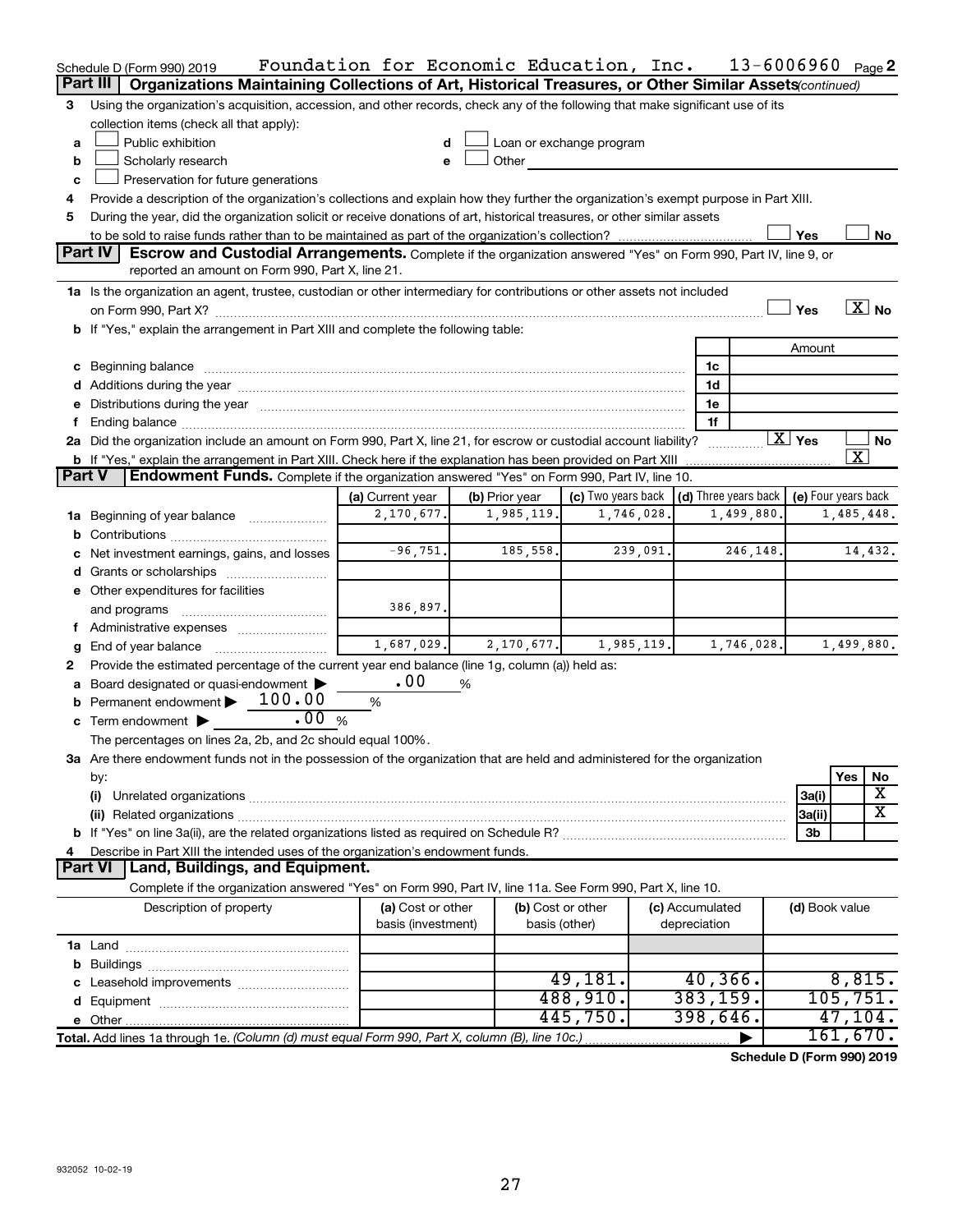|           | Schedule D (Form 990) 2019               | Foundation for Economic Education, Inc.                                                                           |                 |                |  | 13-6006960                                                | Page $3$  |
|-----------|------------------------------------------|-------------------------------------------------------------------------------------------------------------------|-----------------|----------------|--|-----------------------------------------------------------|-----------|
|           | Part VII Investments - Other Securities. |                                                                                                                   |                 |                |  |                                                           |           |
|           |                                          | Complete if the organization answered "Yes" on Form 990, Part IV, line 11b. See Form 990, Part X, line 12.        |                 |                |  |                                                           |           |
|           |                                          | (a) Description of security or category (including name of security)                                              |                 | (b) Book value |  | (c) Method of valuation: Cost or end-of-year market value |           |
|           |                                          |                                                                                                                   |                 |                |  |                                                           |           |
|           | (1) Financial derivatives                |                                                                                                                   |                 |                |  |                                                           |           |
|           |                                          |                                                                                                                   |                 |                |  |                                                           |           |
| (3) Other |                                          |                                                                                                                   |                 |                |  |                                                           |           |
| (A)       |                                          | 20,000 Shares Metalcraft,                                                                                         |                 |                |  |                                                           |           |
| (B)       | Inc.                                     |                                                                                                                   |                 | 2,704,767.     |  | End-of-Year Market Value                                  |           |
| (C)       |                                          |                                                                                                                   |                 |                |  |                                                           |           |
| (D)       |                                          |                                                                                                                   |                 |                |  |                                                           |           |
| (E)       |                                          |                                                                                                                   |                 |                |  |                                                           |           |
| (F)       |                                          |                                                                                                                   |                 |                |  |                                                           |           |
|           |                                          |                                                                                                                   |                 |                |  |                                                           |           |
| (G)       |                                          |                                                                                                                   |                 |                |  |                                                           |           |
| (H)       |                                          |                                                                                                                   |                 |                |  |                                                           |           |
|           |                                          | Total. (Col. (b) must equal Form 990, Part X, col. (B) line 12.)                                                  |                 | 2,704,767.     |  |                                                           |           |
|           |                                          | Part VIII Investments - Program Related.                                                                          |                 |                |  |                                                           |           |
|           |                                          | Complete if the organization answered "Yes" on Form 990, Part IV, line 11c. See Form 990, Part X, line 13.        |                 |                |  |                                                           |           |
|           | (a) Description of investment            |                                                                                                                   |                 | (b) Book value |  | (c) Method of valuation: Cost or end-of-year market value |           |
| (1)       |                                          |                                                                                                                   |                 |                |  |                                                           |           |
| (2)       |                                          |                                                                                                                   |                 |                |  |                                                           |           |
|           |                                          |                                                                                                                   |                 |                |  |                                                           |           |
| (3)       |                                          |                                                                                                                   |                 |                |  |                                                           |           |
| (4)       |                                          |                                                                                                                   |                 |                |  |                                                           |           |
| (5)       |                                          |                                                                                                                   |                 |                |  |                                                           |           |
| (6)       |                                          |                                                                                                                   |                 |                |  |                                                           |           |
| (7)       |                                          |                                                                                                                   |                 |                |  |                                                           |           |
| (8)       |                                          |                                                                                                                   |                 |                |  |                                                           |           |
| (9)       |                                          |                                                                                                                   |                 |                |  |                                                           |           |
|           |                                          | Total. (Col. (b) must equal Form 990, Part X, col. (B) line 13.) $\blacktriangleright$                            |                 |                |  |                                                           |           |
| Part IX   | <b>Other Assets.</b>                     |                                                                                                                   |                 |                |  |                                                           |           |
|           |                                          | Complete if the organization answered "Yes" on Form 990, Part IV, line 11d. See Form 990, Part X, line 15.        |                 |                |  |                                                           |           |
|           |                                          |                                                                                                                   | (a) Description |                |  | (b) Book value                                            |           |
|           | $(1)$ Bitcoin                            |                                                                                                                   |                 |                |  |                                                           | 232.      |
|           |                                          |                                                                                                                   |                 |                |  |                                                           |           |
|           | (2) Security deposit                     |                                                                                                                   |                 |                |  |                                                           | 13,034.   |
|           | (3) Gold coins                           |                                                                                                                   |                 |                |  |                                                           | 35,024.   |
|           | (4) Donated artwork                      |                                                                                                                   |                 |                |  |                                                           | 1,200.    |
|           |                                          | (5) Beneficial interest in third-party trusts                                                                     |                 |                |  |                                                           | 67,002.   |
|           |                                          | (6) Assets held in charitable remainder trust                                                                     |                 |                |  |                                                           | 325, 162. |
| (7)       |                                          |                                                                                                                   |                 |                |  |                                                           |           |
| (8)       |                                          |                                                                                                                   |                 |                |  |                                                           |           |
|           |                                          |                                                                                                                   |                 |                |  |                                                           |           |
| (9)       |                                          |                                                                                                                   |                 |                |  |                                                           | 441,654.  |
|           |                                          |                                                                                                                   |                 |                |  |                                                           |           |
| Part X    | <b>Other Liabilities.</b>                |                                                                                                                   |                 |                |  |                                                           |           |
|           |                                          | Complete if the organization answered "Yes" on Form 990, Part IV, line 11e or 11f. See Form 990, Part X, line 25. |                 |                |  |                                                           |           |
| 1.        |                                          | (a) Description of liability                                                                                      |                 |                |  | (b) Book value                                            |           |
| (1)       | Federal income taxes                     |                                                                                                                   |                 |                |  |                                                           |           |
| (2)       |                                          |                                                                                                                   |                 |                |  |                                                           |           |
| (3)       |                                          |                                                                                                                   |                 |                |  |                                                           |           |
| (4)       |                                          |                                                                                                                   |                 |                |  |                                                           |           |
|           |                                          |                                                                                                                   |                 |                |  |                                                           |           |
| (5)       |                                          |                                                                                                                   |                 |                |  |                                                           |           |
| (6)       |                                          |                                                                                                                   |                 |                |  |                                                           |           |
| (7)       |                                          |                                                                                                                   |                 |                |  |                                                           |           |
| (8)       |                                          |                                                                                                                   |                 |                |  |                                                           |           |
| (9)       |                                          |                                                                                                                   |                 |                |  |                                                           |           |
|           |                                          |                                                                                                                   |                 |                |  |                                                           |           |
|           |                                          |                                                                                                                   |                 |                |  |                                                           |           |

organization's liability for uncertain tax positions under FASB ASC 740. Check here if the text of the footnote has been provided in Part XIII ...  $\fbox{\bf X}$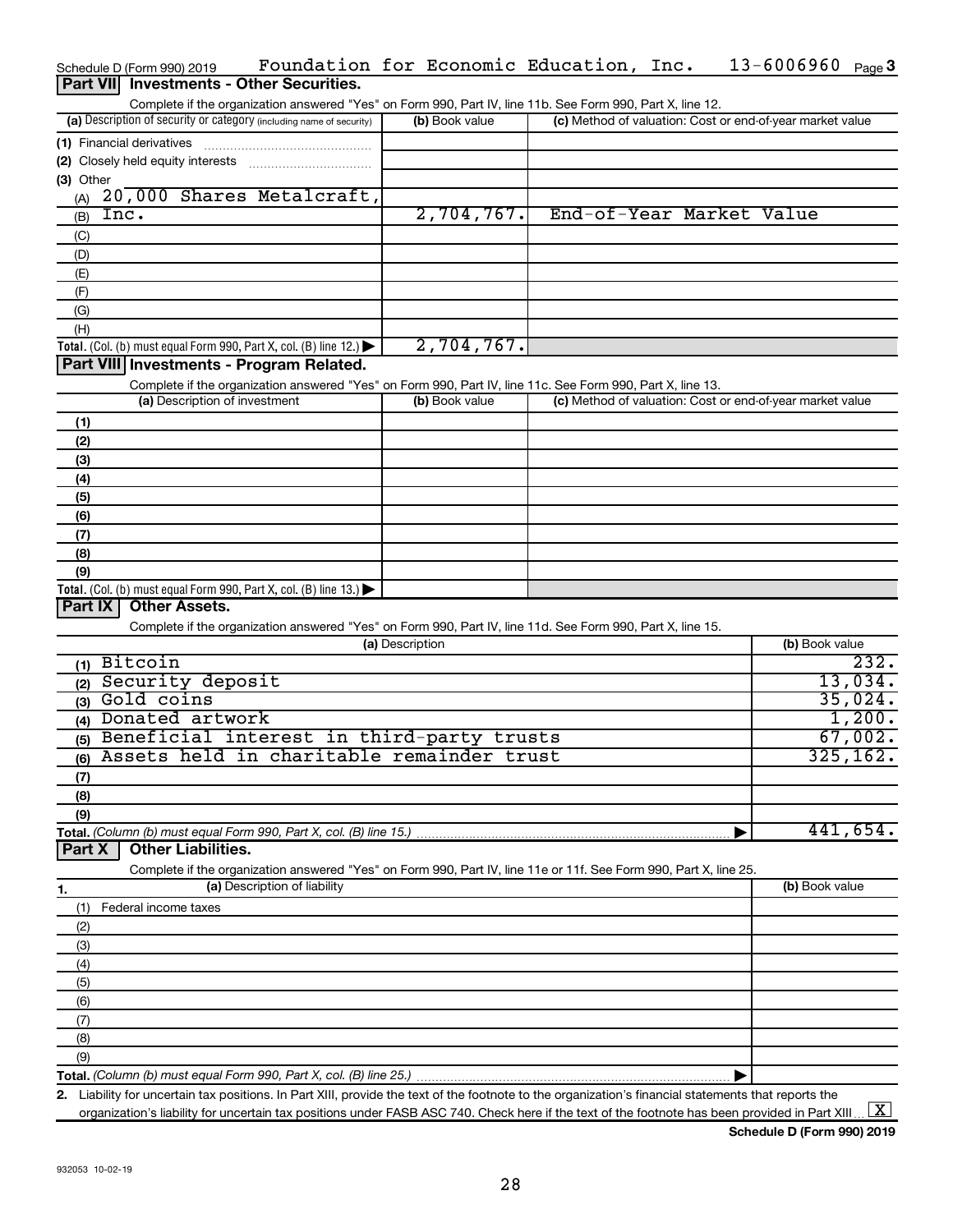|              | Foundation for Economic Education, Inc.<br>Schedule D (Form 990) 2019                                           |                |              |                | $13 - 6006960$ Page 4 |
|--------------|-----------------------------------------------------------------------------------------------------------------|----------------|--------------|----------------|-----------------------|
|              | Reconciliation of Revenue per Audited Financial Statements With Revenue per Return.<br>Part XI                  |                |              |                |                       |
|              | Complete if the organization answered "Yes" on Form 990, Part IV, line 12a.                                     |                |              |                |                       |
| 1            | Total revenue, gains, and other support per audited financial statements                                        |                |              | $\blacksquare$ | 6,490,829.            |
| 2            | Amounts included on line 1 but not on Form 990, Part VIII, line 12:                                             |                |              |                |                       |
| a            |                                                                                                                 | 2a             | $-381, 397.$ |                |                       |
|              |                                                                                                                 | 2 <sub>h</sub> | 436, 403.    |                |                       |
|              |                                                                                                                 | 2c             |              |                |                       |
| d            | Other (Describe in Part XIII.) (2000) (2000) (2000) (2010) (2010) (2010) (2010) (2010) (2010) (2010) (2010) (20 | 2d             | 11,001.      |                |                       |
| $\mathbf{e}$ | Add lines 2a through 2d                                                                                         |                |              | 2е             | 66,007.               |
| з            |                                                                                                                 |                |              | 3              | 6,424,822.            |
| 4            | Amounts included on Form 990. Part VIII. line 12, but not on line 1:                                            |                |              |                |                       |
| a            | Investment expenses not included on Form 990, Part VIII, line 7b [11, 111, 111, 111]                            | 4a             |              |                |                       |
|              |                                                                                                                 | 4 <sub>h</sub> |              |                |                       |
|              | c Add lines 4a and 4b                                                                                           | 4с             | 0.           |                |                       |
|              |                                                                                                                 |                | $5^{\circ}$  | 6,424,822.     |                       |
|              | Part XII   Reconciliation of Expenses per Audited Financial Statements With Expenses per Return.                |                |              |                |                       |
|              | Complete if the organization answered "Yes" on Form 990, Part IV, line 12a.                                     |                |              |                |                       |
| 1.           |                                                                                                                 |                |              | $\blacksquare$ | 7,252,671.            |
| 2            | Amounts included on line 1 but not on Form 990, Part IX, line 25:                                               |                |              |                |                       |
| a            |                                                                                                                 | 2a             | 436,403.     |                |                       |
| b            |                                                                                                                 | 2 <sub>b</sub> |              |                |                       |
|              |                                                                                                                 | 2c             |              |                |                       |
|              | d Other (Describe in Part XIII.) (2000) (2000) (2000) (2000) (2000) (2000) (2000) (2000) (2000) (2000) (2000) ( | 2d             | 11,001.      |                |                       |
|              |                                                                                                                 |                |              | 2e             | 447,404.              |
| 3            |                                                                                                                 |                |              | 3              |                       |
|              |                                                                                                                 |                |              |                | 6,805,267.            |
|              | Amounts included on Form 990, Part IX, line 25, but not on line 1:                                              |                |              |                |                       |
| a            |                                                                                                                 | 4a             |              |                |                       |
|              |                                                                                                                 | 4 <sub>b</sub> |              |                |                       |
|              | Add lines 4a and 4b                                                                                             |                |              | 4c             | ο.                    |
| 5            |                                                                                                                 |                |              | 5              | 6,805,267.            |
|              | Part XIII Supplemental Information.                                                                             |                |              |                |                       |

Provide the descriptions required for Part II, lines 3, 5, and 9; Part III, lines 1a and 4; Part IV, lines 1b and 2b; Part V, line 4; Part X, line 2; Part XI, lines 2d and 4b; and Part XII, lines 2d and 4b. Also complete this part to provide any additional information.

# Part IV, line 2b:

| The Foundation is a trustee for a charitable remainder trust. The fair    |  |  |  |  |  |  |  |
|---------------------------------------------------------------------------|--|--|--|--|--|--|--|
| value of assets held by the trust is reported as an asset on the          |  |  |  |  |  |  |  |
| Foundation's balance sheet, and is offset by a liability representing     |  |  |  |  |  |  |  |
| amounts due to other beneficiary of charitable remainder trust.           |  |  |  |  |  |  |  |
| Part V, line 4:                                                           |  |  |  |  |  |  |  |
| The Foundation for Economic Education holds several long term investments |  |  |  |  |  |  |  |

received from contributions and grants specified by the donors to be used

for endowments for scholarships and other program expenditures.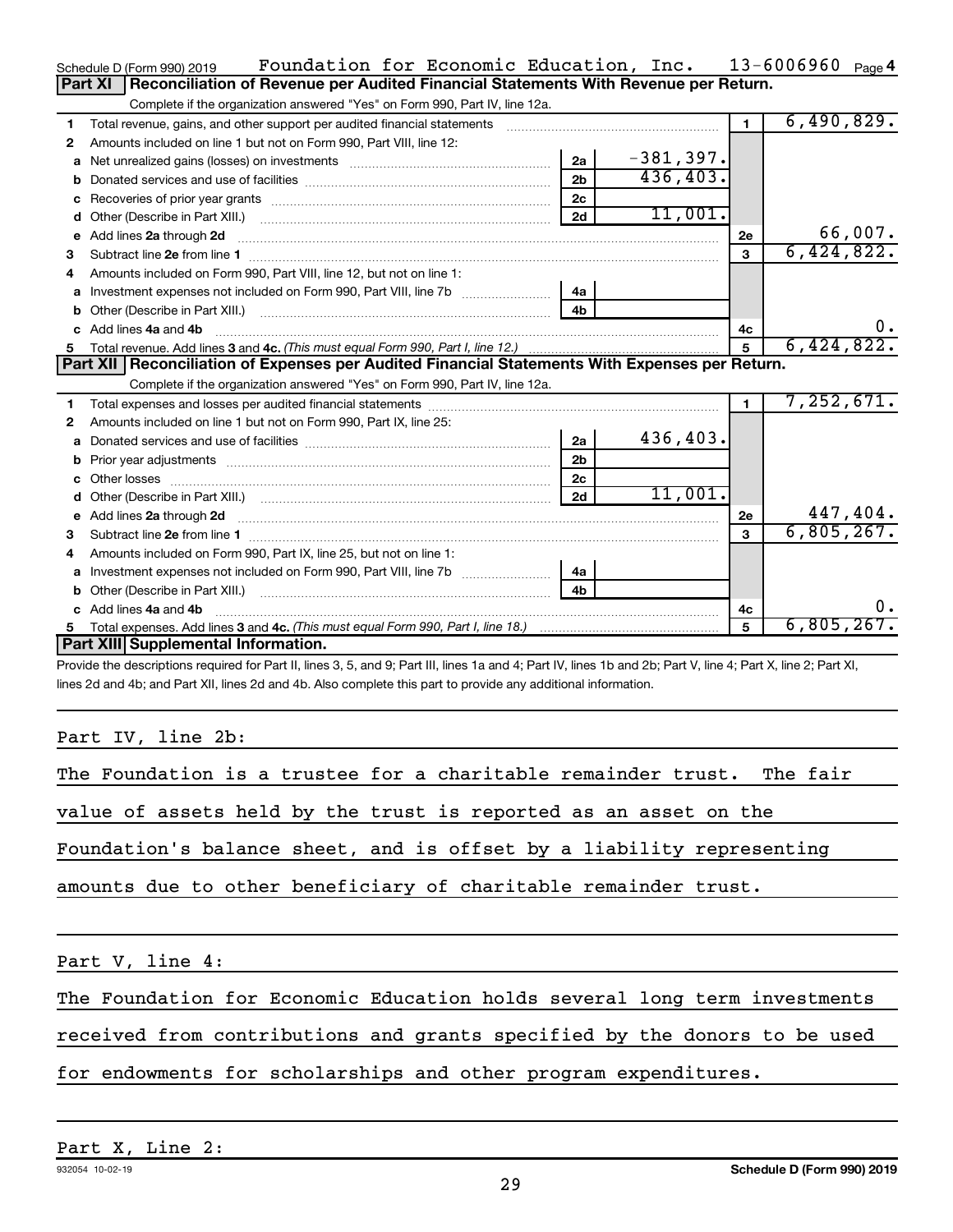| Foundation for Economic Education, Inc. 13-6006960 Page5<br>Schedule D (Form 990) 2019 |
|----------------------------------------------------------------------------------------|
| <b>Part XIII Supplemental Information (continued)</b>                                  |
| Management has evaluated the Foundation's tax positions and concluded that             |
| the Foundation's financial statements do not include any uncertain tax                 |
| positions.                                                                             |
|                                                                                        |
| Part XI, Line 2d - Other Adjustments:                                                  |
| 11,001.<br>Cost of goods sold                                                          |
|                                                                                        |
| Part XII, Line 2d - Other Adjustments:                                                 |
|                                                                                        |
| Cost of goods sold<br>11,001.                                                          |
|                                                                                        |
|                                                                                        |
|                                                                                        |
|                                                                                        |
|                                                                                        |
|                                                                                        |
|                                                                                        |
|                                                                                        |
|                                                                                        |
|                                                                                        |
|                                                                                        |
|                                                                                        |
|                                                                                        |
|                                                                                        |
|                                                                                        |
|                                                                                        |
|                                                                                        |
|                                                                                        |
|                                                                                        |
|                                                                                        |
|                                                                                        |
|                                                                                        |
|                                                                                        |
|                                                                                        |
|                                                                                        |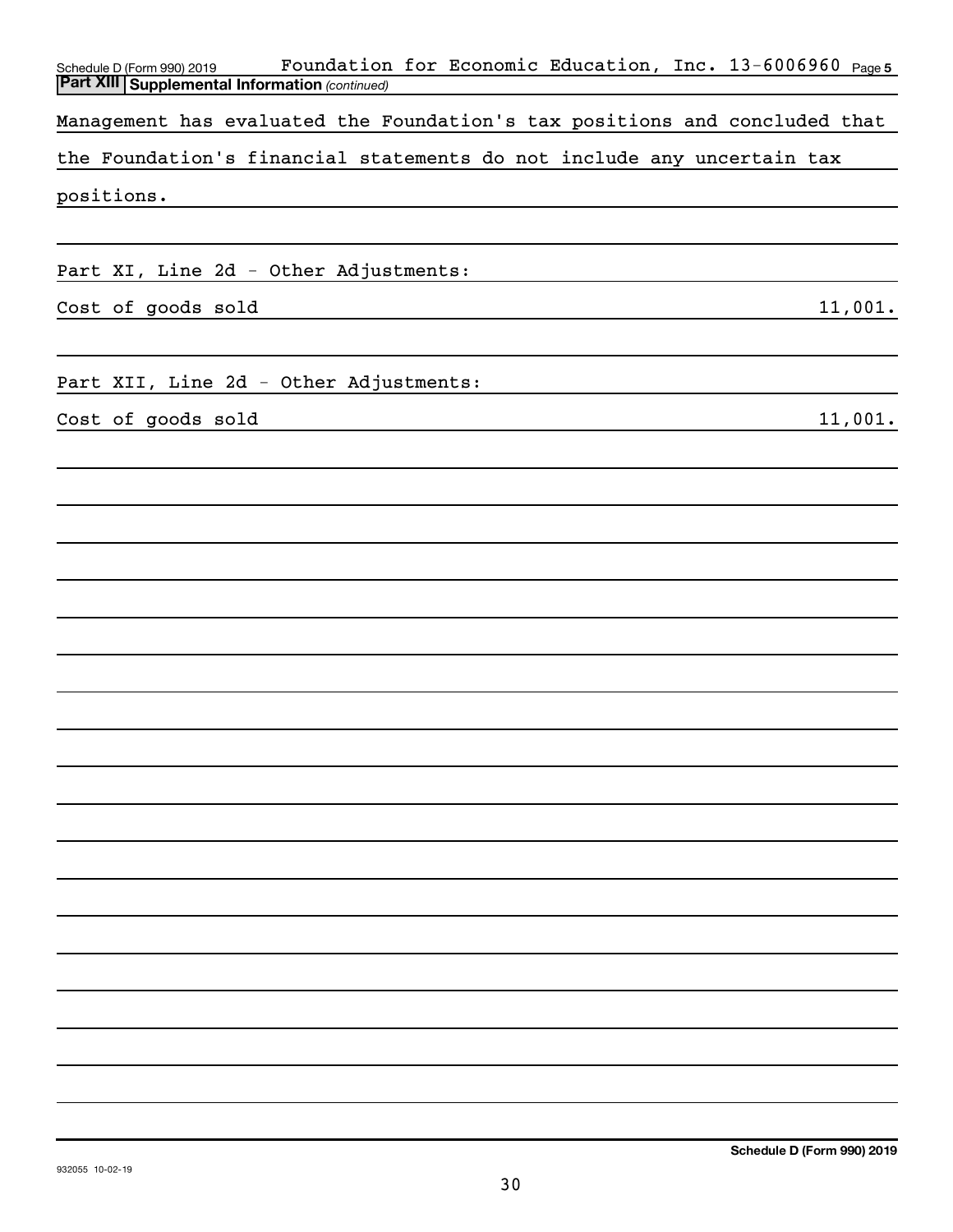| <b>SCHEDULE G</b>                                                                                                                                                                                                                                                                                                                                                                                                                                                                                                                                                                                                                                                                                                                                                                                                                                                                              |                                 |                        | <b>Supplemental Information Regarding Fundraising or Gaming Activities</b>                                                                                          |     |                                                                            |  |                                      |  |                                                                            | OMB No. 1545-0047                                       |             |
|------------------------------------------------------------------------------------------------------------------------------------------------------------------------------------------------------------------------------------------------------------------------------------------------------------------------------------------------------------------------------------------------------------------------------------------------------------------------------------------------------------------------------------------------------------------------------------------------------------------------------------------------------------------------------------------------------------------------------------------------------------------------------------------------------------------------------------------------------------------------------------------------|---------------------------------|------------------------|---------------------------------------------------------------------------------------------------------------------------------------------------------------------|-----|----------------------------------------------------------------------------|--|--------------------------------------|--|----------------------------------------------------------------------------|---------------------------------------------------------|-------------|
| (Form 990 or 990-EZ)                                                                                                                                                                                                                                                                                                                                                                                                                                                                                                                                                                                                                                                                                                                                                                                                                                                                           |                                 |                        | Complete if the organization answered "Yes" on Form 990, Part IV, line 17, 18, or 19, or if the<br>organization entered more than \$15,000 on Form 990-EZ, line 6a. |     |                                                                            |  |                                      |  |                                                                            |                                                         |             |
| Department of the Treasury<br>Internal Revenue Service                                                                                                                                                                                                                                                                                                                                                                                                                                                                                                                                                                                                                                                                                                                                                                                                                                         |                                 |                        | Attach to Form 990 or Form 990-EZ.                                                                                                                                  |     |                                                                            |  |                                      |  |                                                                            | <b>Open to Public</b><br>Inspection                     |             |
| Name of the organization                                                                                                                                                                                                                                                                                                                                                                                                                                                                                                                                                                                                                                                                                                                                                                                                                                                                       |                                 |                        | Go to www.irs.gov/Form990 for instructions and the latest information.                                                                                              |     |                                                                            |  |                                      |  |                                                                            | <b>Employer identification number</b>                   |             |
|                                                                                                                                                                                                                                                                                                                                                                                                                                                                                                                                                                                                                                                                                                                                                                                                                                                                                                |                                 |                        | Foundation for Economic Education, Inc.                                                                                                                             |     |                                                                            |  |                                      |  | 13-6006960                                                                 |                                                         |             |
| Part I                                                                                                                                                                                                                                                                                                                                                                                                                                                                                                                                                                                                                                                                                                                                                                                                                                                                                         | required to complete this part. |                        | Fundraising Activities. Complete if the organization answered "Yes" on Form 990, Part IV, line 17. Form 990-EZ filers are not                                       |     |                                                                            |  |                                      |  |                                                                            |                                                         |             |
| 1 Indicate whether the organization raised funds through any of the following activities. Check all that apply.<br>$X$ Mail solicitations<br>$e$ $\boxed{\text{X}}$ Solicitation of non-government grants<br>$\mathbf{X}$ Internet and email solicitations<br>Solicitation of government grants<br>f<br>b<br>Phone solicitations<br>Special fundraising events<br>c<br>g<br>$ \mathbf{X} $ In-person solicitations<br>d<br>2 a Did the organization have a written or oral agreement with any individual (including officers, directors, trustees, or<br>$\overline{X}$ Yes<br>key employees listed in Form 990, Part VII) or entity in connection with professional fundraising services?<br>No<br>b If "Yes," list the 10 highest paid individuals or entities (fundraisers) pursuant to agreements under which the fundraiser is to be<br>compensated at least \$5,000 by the organization. |                                 |                        |                                                                                                                                                                     |     |                                                                            |  |                                      |  |                                                                            |                                                         |             |
|                                                                                                                                                                                                                                                                                                                                                                                                                                                                                                                                                                                                                                                                                                                                                                                                                                                                                                |                                 |                        |                                                                                                                                                                     |     |                                                                            |  |                                      |  |                                                                            |                                                         |             |
| (i) Name and address of individual<br>or entity (fundraiser)                                                                                                                                                                                                                                                                                                                                                                                                                                                                                                                                                                                                                                                                                                                                                                                                                                   |                                 |                        | (ii) Activity                                                                                                                                                       |     | (iii) Did<br>fundraiser<br>have custody<br>or control of<br>contributions? |  | (iv) Gross receipts<br>from activity |  | (v) Amount paid<br>to (or retained by)<br>fundraiser<br>listed in col. (i) | (vi) Amount paid<br>to (or retained by)<br>organization |             |
| American Philanthropic - 119                                                                                                                                                                                                                                                                                                                                                                                                                                                                                                                                                                                                                                                                                                                                                                                                                                                                   |                                 |                        |                                                                                                                                                                     | Yes | No                                                                         |  |                                      |  |                                                                            |                                                         |             |
| N High St. West Chester. PA                                                                                                                                                                                                                                                                                                                                                                                                                                                                                                                                                                                                                                                                                                                                                                                                                                                                    |                                 | Fundraising consultant |                                                                                                                                                                     |     | X                                                                          |  | 0.                                   |  | 233,329                                                                    |                                                         | $-233,329.$ |
|                                                                                                                                                                                                                                                                                                                                                                                                                                                                                                                                                                                                                                                                                                                                                                                                                                                                                                |                                 |                        |                                                                                                                                                                     |     |                                                                            |  |                                      |  |                                                                            |                                                         |             |
|                                                                                                                                                                                                                                                                                                                                                                                                                                                                                                                                                                                                                                                                                                                                                                                                                                                                                                |                                 |                        |                                                                                                                                                                     |     |                                                                            |  |                                      |  |                                                                            |                                                         |             |
|                                                                                                                                                                                                                                                                                                                                                                                                                                                                                                                                                                                                                                                                                                                                                                                                                                                                                                |                                 |                        |                                                                                                                                                                     |     |                                                                            |  |                                      |  |                                                                            |                                                         |             |
|                                                                                                                                                                                                                                                                                                                                                                                                                                                                                                                                                                                                                                                                                                                                                                                                                                                                                                |                                 |                        |                                                                                                                                                                     |     |                                                                            |  |                                      |  |                                                                            |                                                         |             |
|                                                                                                                                                                                                                                                                                                                                                                                                                                                                                                                                                                                                                                                                                                                                                                                                                                                                                                |                                 |                        |                                                                                                                                                                     |     |                                                                            |  |                                      |  |                                                                            |                                                         |             |
|                                                                                                                                                                                                                                                                                                                                                                                                                                                                                                                                                                                                                                                                                                                                                                                                                                                                                                |                                 |                        |                                                                                                                                                                     |     |                                                                            |  |                                      |  |                                                                            |                                                         |             |
|                                                                                                                                                                                                                                                                                                                                                                                                                                                                                                                                                                                                                                                                                                                                                                                                                                                                                                |                                 |                        |                                                                                                                                                                     |     |                                                                            |  |                                      |  |                                                                            |                                                         |             |
|                                                                                                                                                                                                                                                                                                                                                                                                                                                                                                                                                                                                                                                                                                                                                                                                                                                                                                |                                 |                        |                                                                                                                                                                     |     |                                                                            |  |                                      |  |                                                                            |                                                         |             |
|                                                                                                                                                                                                                                                                                                                                                                                                                                                                                                                                                                                                                                                                                                                                                                                                                                                                                                |                                 |                        |                                                                                                                                                                     |     |                                                                            |  |                                      |  |                                                                            |                                                         |             |
| Total                                                                                                                                                                                                                                                                                                                                                                                                                                                                                                                                                                                                                                                                                                                                                                                                                                                                                          |                                 |                        |                                                                                                                                                                     |     |                                                                            |  |                                      |  | 233,329                                                                    |                                                         | $-233,329.$ |
| 3 List all states in which the organization is registered or licensed to solicit contributions or has been notified it is exempt from registration<br>or licensing.                                                                                                                                                                                                                                                                                                                                                                                                                                                                                                                                                                                                                                                                                                                            |                                 |                        |                                                                                                                                                                     |     |                                                                            |  |                                      |  |                                                                            |                                                         |             |

AL,AK,AZ,AR,CA,CO,CT,DE,FL,GA,HI,ID,IL,IN,IA,KS,KY,LA,ME,MD,MA,MI,MN,MS,MO MT,NE,NV,NH,NJ,NM,NY,NC,ND,OH,OK,OR,PA,RI,SC,SD,TN,TX,UT,VT,VA,WA,WV,WI,WY

**For Paperwork Reduction Act Notice, see the Instructions for Form 990 or 990-EZ. Schedule G (Form 990 or 990-EZ) 2019** LHA See Part IV for continuations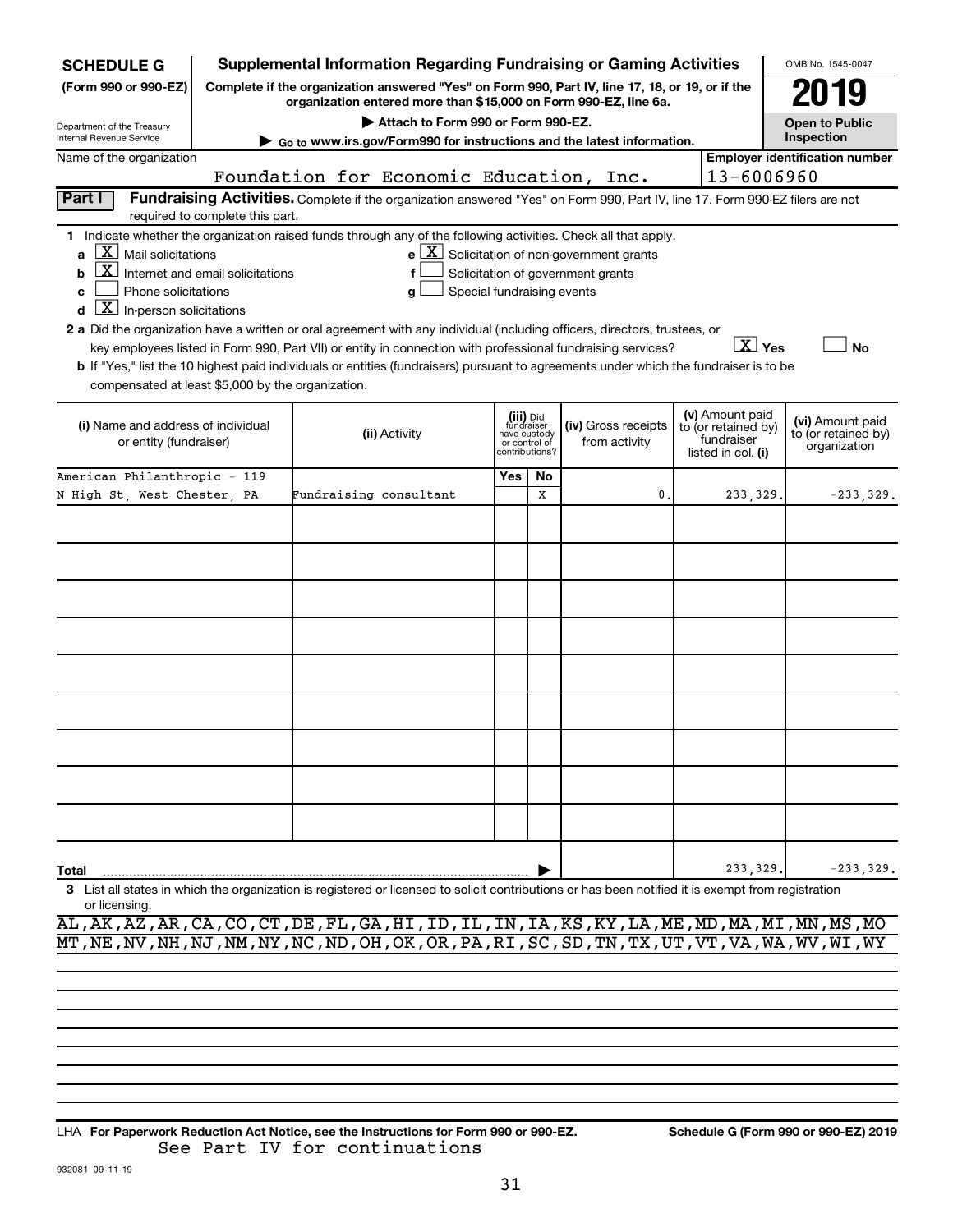Schedule G (Form 990 or 990-EZ) 2019  ${\tt Foundation~for~Economic~Education,~Inc.~13-6006960~Page}$ 

Part II | Fundraising Events. Complete if the organization answered "Yes" on Form 990, Part IV, line 18, or reported more than \$15,000 of fundraising event contributions and gross income on Form 990-EZ, lines 1 and 6b. List events with gross receipts greater than \$5,000.

|                 |                |                                                                                                                             | (a) Event #1 | (b) Event #2            | (c) Other events | (d) Total events<br>(add col. (a) through<br>col. (c) |
|-----------------|----------------|-----------------------------------------------------------------------------------------------------------------------------|--------------|-------------------------|------------------|-------------------------------------------------------|
|                 |                |                                                                                                                             | (event type) | (event type)            | (total number)   |                                                       |
| Revenue         | 1.             |                                                                                                                             |              |                         |                  |                                                       |
|                 | 2              |                                                                                                                             |              |                         |                  |                                                       |
|                 | 3              | Gross income (line 1 minus line 2)                                                                                          |              |                         |                  |                                                       |
|                 |                |                                                                                                                             |              |                         |                  |                                                       |
|                 | 5              |                                                                                                                             |              |                         |                  |                                                       |
| Direct Expenses | 6              |                                                                                                                             |              |                         |                  |                                                       |
|                 | 7 <sup>7</sup> |                                                                                                                             |              |                         |                  |                                                       |
|                 | 8              |                                                                                                                             |              |                         |                  |                                                       |
|                 | 9              |                                                                                                                             |              |                         |                  |                                                       |
|                 | 10<br>11       | Direct expense summary. Add lines 4 through 9 in column (d)<br>Net income summary. Subtract line 10 from line 3, column (d) |              |                         |                  |                                                       |
| <b>Part III</b> |                | Gaming. Complete if the organization answered "Yes" on Form 990, Part IV, line 19, or reported more than                    |              |                         |                  |                                                       |
|                 |                | \$15,000 on Form 990-EZ, line 6a.                                                                                           |              |                         |                  |                                                       |
|                 |                |                                                                                                                             | (a) Bingo    | (b) Pull tabs/instant   | (c) Other gaming | (d) Total gaming (add                                 |
| Revenue         |                |                                                                                                                             |              | bingo/progressive bingo |                  | col. (a) through col. (c))                            |
|                 | 1.             |                                                                                                                             |              |                         |                  |                                                       |
|                 |                |                                                                                                                             |              |                         |                  |                                                       |
|                 |                |                                                                                                                             |              |                         |                  |                                                       |
| Direct Expenses | 3              |                                                                                                                             |              |                         |                  |                                                       |
|                 | 4              |                                                                                                                             |              |                         |                  |                                                       |
|                 |                |                                                                                                                             |              |                         |                  |                                                       |
|                 |                |                                                                                                                             | Yes<br>%     | Yes<br>%                | Yes<br>%         |                                                       |
|                 |                | 6 Volunteer labor                                                                                                           | No           | No                      | No               |                                                       |
|                 | $\mathbf{7}$   | Direct expense summary. Add lines 2 through 5 in column (d)                                                                 |              |                         |                  |                                                       |
|                 | 8              |                                                                                                                             |              |                         |                  |                                                       |
| 9               |                | Enter the state(s) in which the organization conducts gaming activities:                                                    |              |                         |                  |                                                       |
|                 |                |                                                                                                                             |              |                         |                  | Yes<br><b>No</b>                                      |
|                 |                | <b>b</b> If "No," explain:<br>the control of the control of the control of the control of the control of                    |              |                         |                  |                                                       |
|                 |                |                                                                                                                             |              |                         |                  |                                                       |
|                 |                |                                                                                                                             |              |                         |                  |                                                       |
|                 |                |                                                                                                                             |              |                         |                  | Yes<br><b>No</b>                                      |
|                 |                | <b>b</b> If "Yes," explain:                                                                                                 |              |                         |                  |                                                       |
|                 |                |                                                                                                                             |              |                         |                  |                                                       |

932082 09-11-19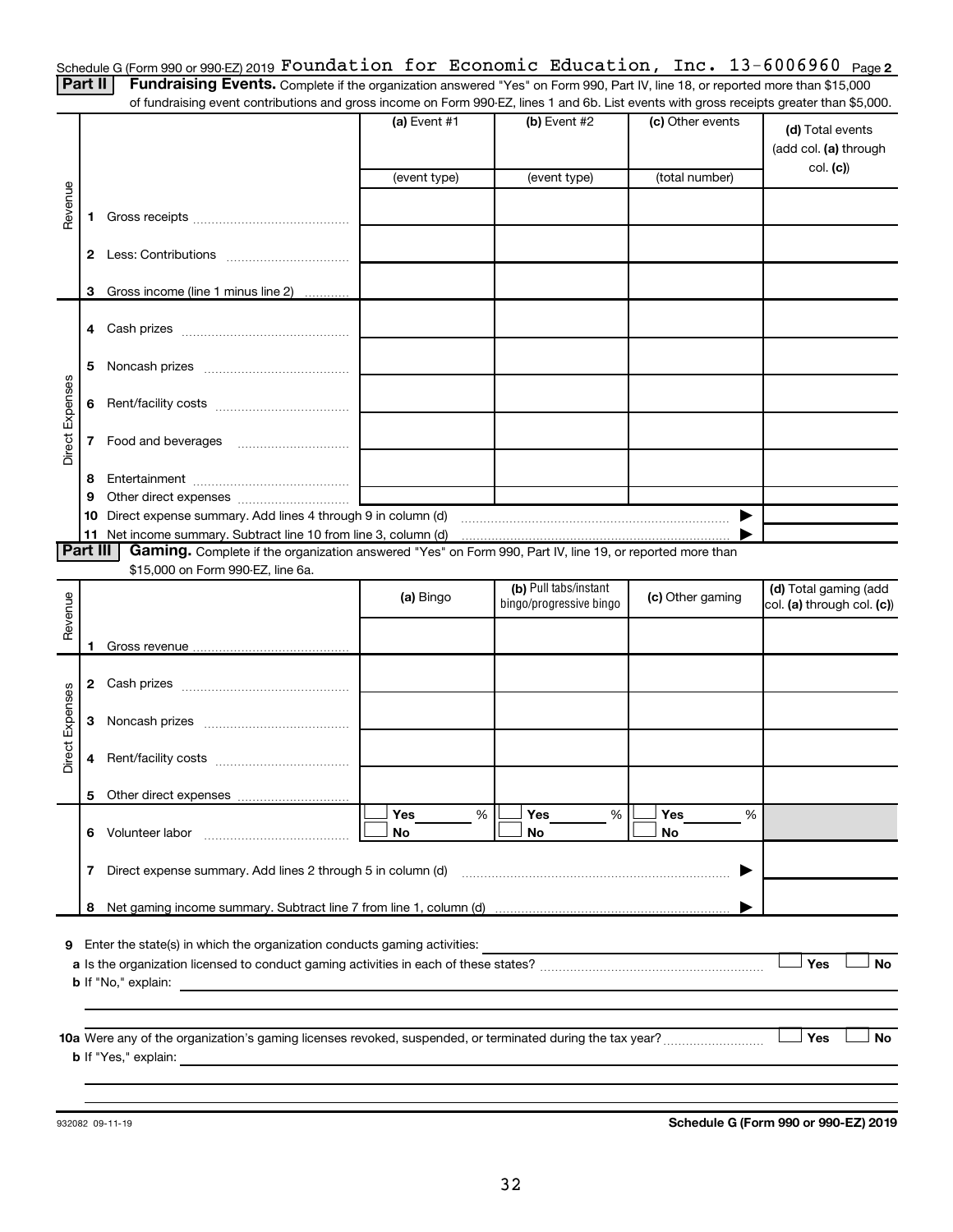|    | Schedule G (Form 990 or 990-EZ) 2019 Foundation for Economic Education, Inc. $13-6006960$                                                                |                      | Page 3    |
|----|----------------------------------------------------------------------------------------------------------------------------------------------------------|----------------------|-----------|
|    |                                                                                                                                                          | Yes                  | No        |
|    | 12 Is the organization a grantor, beneficiary or trustee of a trust, or a member of a partnership or other entity formed                                 |                      |           |
|    |                                                                                                                                                          | Yes                  | No        |
|    | 13 Indicate the percentage of gaming activity conducted in:                                                                                              |                      |           |
|    |                                                                                                                                                          | <b>13a</b>           | %         |
|    | <b>b</b> An outside facility <i>www.communicality.communicality.communicality www.communicality.communicality.communicality</i>                          | 13 <sub>b</sub>      | %         |
|    | 14 Enter the name and address of the person who prepares the organization's gaming/special events books and records:                                     |                      |           |
|    |                                                                                                                                                          |                      |           |
|    |                                                                                                                                                          |                      |           |
|    |                                                                                                                                                          |                      |           |
|    |                                                                                                                                                          |                      |           |
|    | 15a Does the organization have a contract with a third party from whom the organization receives gaming revenue?                                         | Yes                  | <b>No</b> |
|    |                                                                                                                                                          |                      |           |
|    |                                                                                                                                                          |                      |           |
|    | c If "Yes," enter name and address of the third party:                                                                                                   |                      |           |
|    |                                                                                                                                                          |                      |           |
|    |                                                                                                                                                          |                      |           |
|    |                                                                                                                                                          |                      |           |
|    | 16 Gaming manager information:                                                                                                                           |                      |           |
|    |                                                                                                                                                          |                      |           |
|    | Gaming manager compensation > \$                                                                                                                         |                      |           |
|    |                                                                                                                                                          |                      |           |
|    |                                                                                                                                                          |                      |           |
|    |                                                                                                                                                          |                      |           |
|    | Director/officer<br>Employee<br>Independent contractor                                                                                                   |                      |           |
|    |                                                                                                                                                          |                      |           |
| 17 | Mandatory distributions:                                                                                                                                 |                      |           |
|    | a Is the organization required under state law to make charitable distributions from the gaming proceeds to                                              | $\Box$ Yes $\Box$ No |           |
|    | <b>b</b> Enter the amount of distributions required under state law to be distributed to other exempt organizations or spent in the                      |                      |           |
|    | organization's own exempt activities during the tax year $\triangleright$ \$                                                                             |                      |           |
|    | Supplemental Information. Provide the explanations required by Part I, line 2b, columns (iii) and (v); and Part III, lines 9, 9b, 10b,<br><b>Part IV</b> |                      |           |
|    | 15b, 15c, 16, and 17b, as applicable. Also provide any additional information. See instructions.                                                         |                      |           |
|    |                                                                                                                                                          |                      |           |
|    |                                                                                                                                                          |                      |           |
|    |                                                                                                                                                          |                      |           |
|    |                                                                                                                                                          |                      |           |
|    |                                                                                                                                                          |                      |           |
|    |                                                                                                                                                          |                      |           |
|    |                                                                                                                                                          |                      |           |
|    |                                                                                                                                                          |                      |           |
|    |                                                                                                                                                          |                      |           |
|    |                                                                                                                                                          |                      |           |
|    |                                                                                                                                                          |                      |           |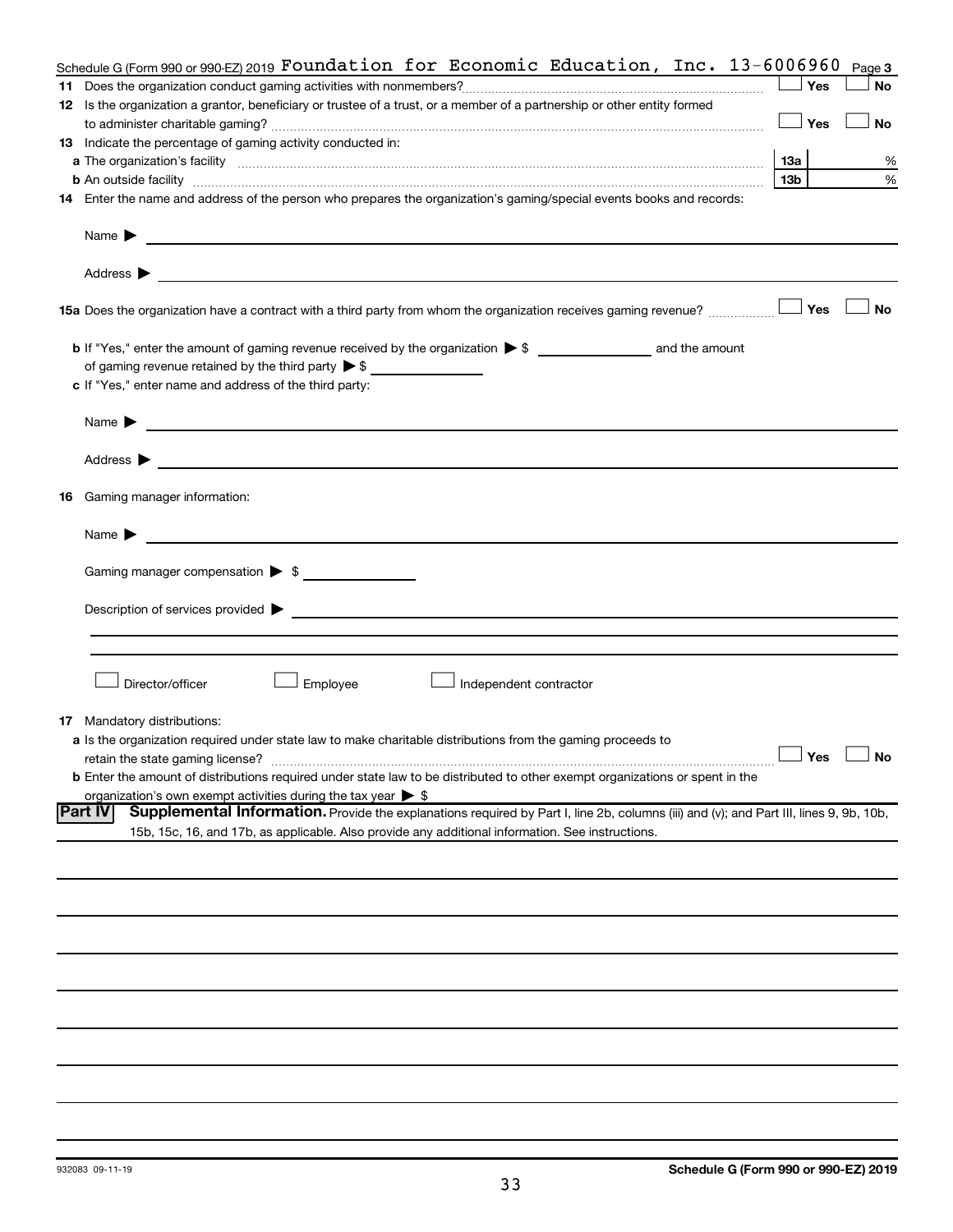|                                                                                                     |  |  | Foundation for Economic Education, Inc. 13-6006960 Page 4 |  |
|-----------------------------------------------------------------------------------------------------|--|--|-----------------------------------------------------------|--|
| Schedule G (Form 990 or 990-EZ) Foundation<br><b>Part IV   Supplemental Information</b> (continued) |  |  |                                                           |  |
|                                                                                                     |  |  |                                                           |  |
|                                                                                                     |  |  |                                                           |  |
|                                                                                                     |  |  |                                                           |  |
|                                                                                                     |  |  |                                                           |  |
|                                                                                                     |  |  |                                                           |  |
|                                                                                                     |  |  |                                                           |  |
|                                                                                                     |  |  |                                                           |  |
|                                                                                                     |  |  |                                                           |  |
|                                                                                                     |  |  |                                                           |  |
|                                                                                                     |  |  |                                                           |  |
|                                                                                                     |  |  |                                                           |  |
|                                                                                                     |  |  |                                                           |  |
|                                                                                                     |  |  |                                                           |  |
|                                                                                                     |  |  |                                                           |  |
|                                                                                                     |  |  |                                                           |  |
|                                                                                                     |  |  |                                                           |  |
|                                                                                                     |  |  |                                                           |  |
|                                                                                                     |  |  |                                                           |  |
|                                                                                                     |  |  |                                                           |  |
|                                                                                                     |  |  |                                                           |  |
|                                                                                                     |  |  |                                                           |  |
|                                                                                                     |  |  |                                                           |  |
|                                                                                                     |  |  |                                                           |  |
|                                                                                                     |  |  |                                                           |  |
|                                                                                                     |  |  |                                                           |  |
|                                                                                                     |  |  |                                                           |  |
|                                                                                                     |  |  |                                                           |  |
|                                                                                                     |  |  |                                                           |  |
|                                                                                                     |  |  |                                                           |  |
|                                                                                                     |  |  |                                                           |  |
|                                                                                                     |  |  |                                                           |  |
|                                                                                                     |  |  |                                                           |  |
|                                                                                                     |  |  |                                                           |  |
|                                                                                                     |  |  |                                                           |  |
|                                                                                                     |  |  |                                                           |  |
|                                                                                                     |  |  |                                                           |  |
|                                                                                                     |  |  |                                                           |  |
|                                                                                                     |  |  |                                                           |  |
|                                                                                                     |  |  |                                                           |  |
|                                                                                                     |  |  |                                                           |  |
|                                                                                                     |  |  |                                                           |  |
|                                                                                                     |  |  |                                                           |  |
|                                                                                                     |  |  |                                                           |  |
|                                                                                                     |  |  |                                                           |  |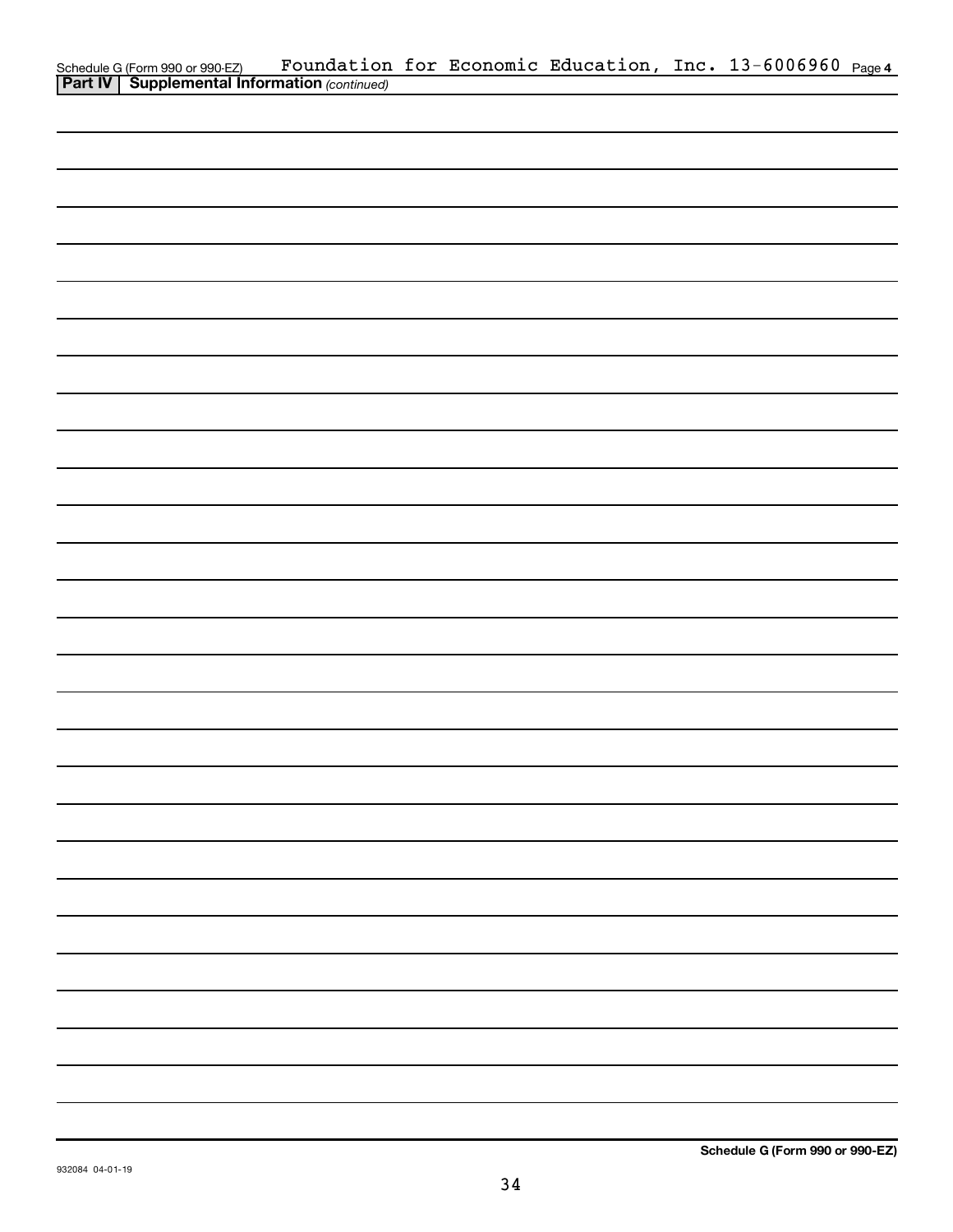|    | <b>SCHEDULE J</b>                                                                          | <b>Compensation Information</b>                                                                                        |                                                     | OMB No. 1545-0047     |     |                         |  |  |
|----|--------------------------------------------------------------------------------------------|------------------------------------------------------------------------------------------------------------------------|-----------------------------------------------------|-----------------------|-----|-------------------------|--|--|
|    | (Form 990)                                                                                 | For certain Officers, Directors, Trustees, Key Employees, and Highest                                                  |                                                     | 2019                  |     |                         |  |  |
|    |                                                                                            | <b>Compensated Employees</b><br>Complete if the organization answered "Yes" on Form 990, Part IV, line 23.             |                                                     |                       |     |                         |  |  |
|    | Department of the Treasury                                                                 | Attach to Form 990.                                                                                                    |                                                     | <b>Open to Public</b> |     |                         |  |  |
|    | Internal Revenue Service                                                                   | Go to www.irs.gov/Form990 for instructions and the latest information.                                                 |                                                     | Inspection            |     |                         |  |  |
|    | Name of the organization                                                                   | Foundation for Economic Education, Inc.                                                                                | <b>Employer identification number</b><br>13-6006960 |                       |     |                         |  |  |
|    | Part I                                                                                     | <b>Questions Regarding Compensation</b>                                                                                |                                                     |                       |     |                         |  |  |
|    |                                                                                            |                                                                                                                        |                                                     |                       |     |                         |  |  |
|    |                                                                                            | Check the appropriate box(es) if the organization provided any of the following to or for a person listed on Form 990, |                                                     |                       | Yes | No                      |  |  |
| 1a |                                                                                            | Part VII, Section A, line 1a. Complete Part III to provide any relevant information regarding these items.             |                                                     |                       |     |                         |  |  |
|    | First-class or charter travel                                                              | Housing allowance or residence for personal use                                                                        |                                                     |                       |     |                         |  |  |
|    | Travel for companions<br>Payments for business use of personal residence                   |                                                                                                                        |                                                     |                       |     |                         |  |  |
|    | Health or social club dues or initiation fees<br>Tax indemnification and gross-up payments |                                                                                                                        |                                                     |                       |     |                         |  |  |
|    |                                                                                            | Discretionary spending account<br>Personal services (such as maid, chauffeur, chef)                                    |                                                     |                       |     |                         |  |  |
|    |                                                                                            |                                                                                                                        |                                                     |                       |     |                         |  |  |
|    |                                                                                            | <b>b</b> If any of the boxes on line 1a are checked, did the organization follow a written policy regarding payment or |                                                     |                       |     |                         |  |  |
|    |                                                                                            |                                                                                                                        |                                                     | 1b                    |     |                         |  |  |
| 2  |                                                                                            | Did the organization require substantiation prior to reimbursing or allowing expenses incurred by all directors,       |                                                     |                       |     |                         |  |  |
|    |                                                                                            |                                                                                                                        |                                                     | $\mathbf{2}$          |     |                         |  |  |
|    |                                                                                            |                                                                                                                        |                                                     |                       |     |                         |  |  |
| з  |                                                                                            | Indicate which, if any, of the following the organization used to establish the compensation of the organization's     |                                                     |                       |     |                         |  |  |
|    |                                                                                            | CEO/Executive Director. Check all that apply. Do not check any boxes for methods used by a related organization to     |                                                     |                       |     |                         |  |  |
|    |                                                                                            | establish compensation of the CEO/Executive Director, but explain in Part III.                                         |                                                     |                       |     |                         |  |  |
|    | $ \mathbf{X} $ Compensation committee                                                      | Written employment contract                                                                                            |                                                     |                       |     |                         |  |  |
|    |                                                                                            | Compensation survey or study<br>Independent compensation consultant                                                    |                                                     |                       |     |                         |  |  |
|    |                                                                                            | $\vert X \vert$ Approval by the board or compensation committee<br>Form 990 of other organizations                     |                                                     |                       |     |                         |  |  |
|    |                                                                                            |                                                                                                                        |                                                     |                       |     |                         |  |  |
| 4  |                                                                                            | During the year, did any person listed on Form 990, Part VII, Section A, line 1a, with respect to the filing           |                                                     |                       |     |                         |  |  |
|    | organization or a related organization:                                                    |                                                                                                                        |                                                     |                       |     |                         |  |  |
| а  |                                                                                            | Receive a severance payment or change-of-control payment?                                                              |                                                     | 4a                    |     | х                       |  |  |
| b  |                                                                                            |                                                                                                                        |                                                     | 4b                    |     | $\overline{\textbf{x}}$ |  |  |
| c  |                                                                                            |                                                                                                                        |                                                     | 4c                    |     | $\overline{\textbf{X}}$ |  |  |
|    |                                                                                            | If "Yes" to any of lines 4a-c, list the persons and provide the applicable amounts for each item in Part III.          |                                                     |                       |     |                         |  |  |
|    |                                                                                            |                                                                                                                        |                                                     |                       |     |                         |  |  |
|    |                                                                                            | Only section 501(c)(3), 501(c)(4), and 501(c)(29) organizations must complete lines 5-9.                               |                                                     |                       |     |                         |  |  |
|    |                                                                                            | For persons listed on Form 990, Part VII, Section A, line 1a, did the organization pay or accrue any compensation      |                                                     |                       |     |                         |  |  |
|    | contingent on the revenues of:                                                             |                                                                                                                        |                                                     |                       |     |                         |  |  |
|    |                                                                                            |                                                                                                                        |                                                     | 5а                    |     | x                       |  |  |
|    |                                                                                            |                                                                                                                        |                                                     | 5b                    |     | $\overline{\mathbf{x}}$ |  |  |
|    |                                                                                            | If "Yes" on line 5a or 5b, describe in Part III.                                                                       |                                                     |                       |     |                         |  |  |
| 6. |                                                                                            | For persons listed on Form 990, Part VII, Section A, line 1a, did the organization pay or accrue any compensation      |                                                     |                       |     |                         |  |  |
|    | contingent on the net earnings of:                                                         |                                                                                                                        |                                                     |                       |     |                         |  |  |
|    |                                                                                            |                                                                                                                        |                                                     | 6a                    |     | x                       |  |  |
|    |                                                                                            |                                                                                                                        |                                                     | 6b                    |     | $\overline{\mathbf{X}}$ |  |  |
|    |                                                                                            | If "Yes" on line 6a or 6b, describe in Part III.                                                                       |                                                     |                       |     |                         |  |  |
|    |                                                                                            | 7 For persons listed on Form 990, Part VII, Section A, line 1a, did the organization provide any nonfixed payments     |                                                     |                       |     |                         |  |  |
|    |                                                                                            |                                                                                                                        |                                                     | 7                     |     | x                       |  |  |
| 8  |                                                                                            | Were any amounts reported on Form 990, Part VII, paid or accrued pursuant to a contract that was subject to the        |                                                     |                       |     |                         |  |  |
|    |                                                                                            |                                                                                                                        |                                                     | 8                     |     | x                       |  |  |
| 9  |                                                                                            | If "Yes" on line 8, did the organization also follow the rebuttable presumption procedure described in                 |                                                     |                       |     |                         |  |  |
|    |                                                                                            |                                                                                                                        |                                                     | 9                     |     |                         |  |  |
|    |                                                                                            | LHA For Paperwork Reduction Act Notice, see the Instructions for Form 990.                                             | Schedule J (Form 990) 2019                          |                       |     |                         |  |  |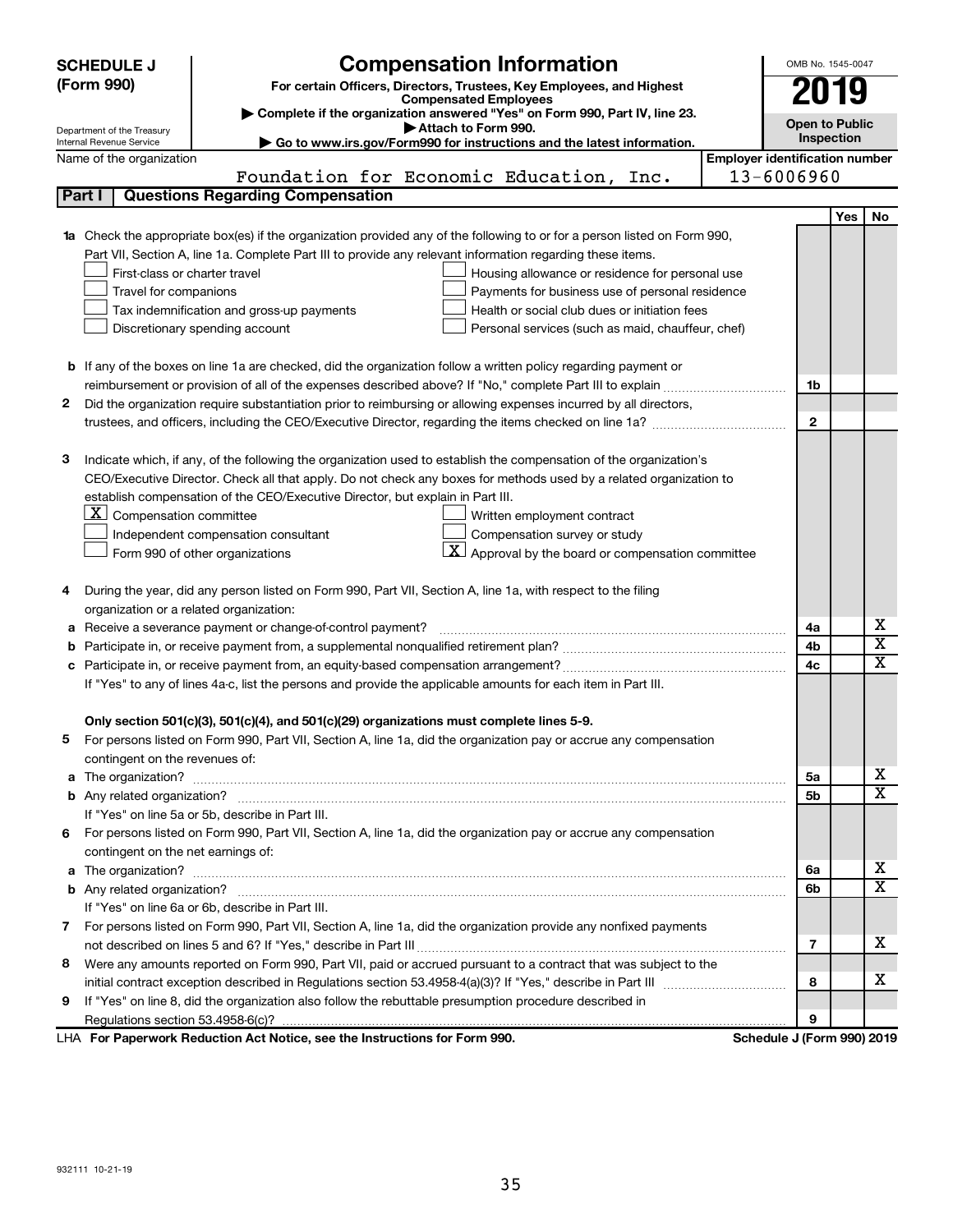### Part II | Officers, Directors, Trustees, Key Employees, and Highest Compensated Employees. Use duplicate copies if additional space is needed.

For each individual whose compensation must be reported on Schedule J, report compensation from the organization on row (i) and from related organizations, described in the instructions, on row (ii). Do not list any individuals that aren't listed on Form 990, Part VII.

Note: The sum of columns (B)(i)-(iii) for each listed individual must equal the total amount of Form 990, Part VII, Section A, line 1a, applicable column (D) and (E) amounts for that individual.

|                                           |                              |                          | (B) Breakdown of W-2 and/or 1099-MISC compensation |                                           | (C) Retirement and             | (D) Nontaxable   | (E) Total of columns | (F) Compensation                                           |  |
|-------------------------------------------|------------------------------|--------------------------|----------------------------------------------------|-------------------------------------------|--------------------------------|------------------|----------------------|------------------------------------------------------------|--|
| (A) Name and Title                        |                              | (i) Base<br>compensation | (ii) Bonus &<br>incentive<br>compensation          | (iii) Other<br>reportable<br>compensation | other deferred<br>compensation | benefits         | $(B)(i)-(D)$         | in column (B)<br>reported as deferred<br>on prior Form 990 |  |
| $(1)$ Lawrence W. Reed                    | (i)                          | 142,500.                 | 35,000.                                            | $\overline{0}$ .                          | 4,000.                         | 3,622.           | 185, 122.            | $\overline{0}$ .                                           |  |
| Former President/ President Emeritus (ii) |                              | $\overline{0}$ .         | $\overline{0}$ .                                   | $\overline{0}$ .                          | $\overline{0}$ .               | $\overline{0}$ . | 0.                   | $\overline{0}$ .                                           |  |
| David Veksler<br>(2)                      | (i)                          | 155,009.                 | $\overline{0}$ .                                   | $\overline{\mathfrak{o}}$ .               | 4,000.                         | 9,205.           | 168, 214.            | $\overline{\mathfrak{o}}$ .                                |  |
| Director of Technology                    | (ii)                         | $\overline{0}$ .         | σ.                                                 | $\overline{0}$ .                          | $\overline{0}$ .               | $\overline{0}$ . | $\overline{0}$ .     | $\overline{0}$ .                                           |  |
|                                           | (i)                          |                          |                                                    |                                           |                                |                  |                      |                                                            |  |
|                                           | (i)                          |                          |                                                    |                                           |                                |                  |                      |                                                            |  |
|                                           | (i)                          |                          |                                                    |                                           |                                |                  |                      |                                                            |  |
|                                           | (i)                          |                          |                                                    |                                           |                                |                  |                      |                                                            |  |
|                                           | $\qquad \qquad \textbf{(i)}$ |                          |                                                    |                                           |                                |                  |                      |                                                            |  |
|                                           | (i)                          |                          |                                                    |                                           |                                |                  |                      |                                                            |  |
|                                           | $\qquad \qquad \textbf{(i)}$ |                          |                                                    |                                           |                                |                  |                      |                                                            |  |
|                                           | (ii)                         |                          |                                                    |                                           |                                |                  |                      |                                                            |  |
|                                           | $\qquad \qquad \textbf{(i)}$ |                          |                                                    |                                           |                                |                  |                      |                                                            |  |
|                                           | (ii)                         |                          |                                                    |                                           |                                |                  |                      |                                                            |  |
|                                           | (i)                          |                          |                                                    |                                           |                                |                  |                      |                                                            |  |
|                                           | (ii)                         |                          |                                                    |                                           |                                |                  |                      |                                                            |  |
|                                           | $(\sf{i})$<br>(ii)           |                          |                                                    |                                           |                                |                  |                      |                                                            |  |
|                                           | $(\sf{i})$                   |                          |                                                    |                                           |                                |                  |                      |                                                            |  |
|                                           | (ii)                         |                          |                                                    |                                           |                                |                  |                      |                                                            |  |
|                                           | $(\sf{i})$                   |                          |                                                    |                                           |                                |                  |                      |                                                            |  |
|                                           | (ii)                         |                          |                                                    |                                           |                                |                  |                      |                                                            |  |
|                                           | (i)                          |                          |                                                    |                                           |                                |                  |                      |                                                            |  |
|                                           | (ii)                         |                          |                                                    |                                           |                                |                  |                      |                                                            |  |
|                                           | (i)                          |                          |                                                    |                                           |                                |                  |                      |                                                            |  |
|                                           | (ii)                         |                          |                                                    |                                           |                                |                  |                      |                                                            |  |
|                                           | $(\sf{i})$                   |                          |                                                    |                                           |                                |                  |                      |                                                            |  |
|                                           | (ii)                         |                          |                                                    |                                           |                                |                  |                      |                                                            |  |
|                                           | $(\sf{i})$                   |                          |                                                    |                                           |                                |                  |                      |                                                            |  |
|                                           | (ii)                         |                          |                                                    |                                           |                                |                  |                      |                                                            |  |
|                                           | (i)                          |                          |                                                    |                                           |                                |                  |                      |                                                            |  |
|                                           | (ii)                         |                          |                                                    |                                           |                                |                  |                      |                                                            |  |

**Schedule J (Form 990) 2019**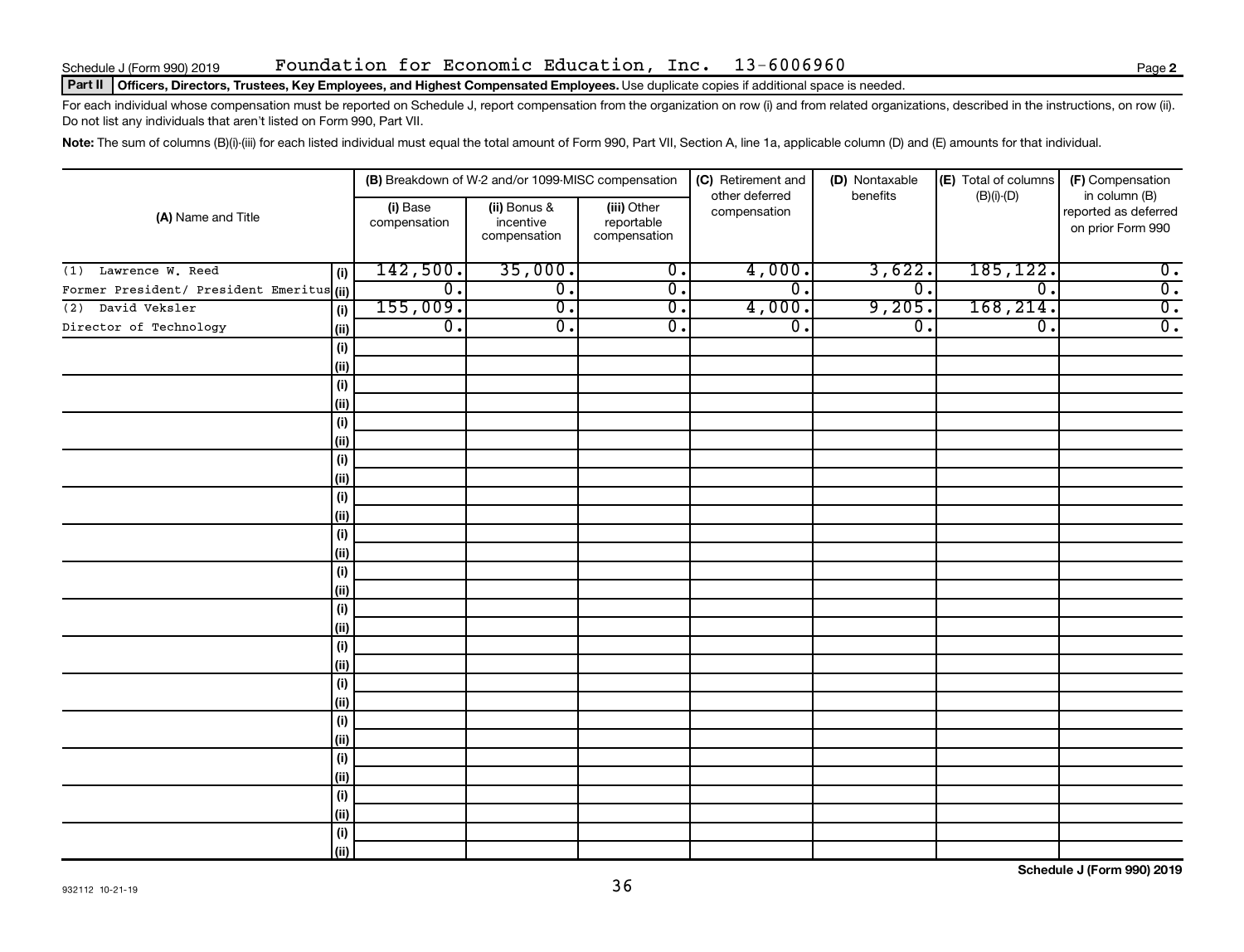### **Part III Supplemental Information**

Provide the information, explanation, or descriptions required for Part I, lines 1a, 1b, 3, 4a, 4b, 4c, 5a, 5b, 6a, 6b, 7, and 8, and for Part II. Also complete this part for any additional information.

**Schedule J (Form 990) 2019**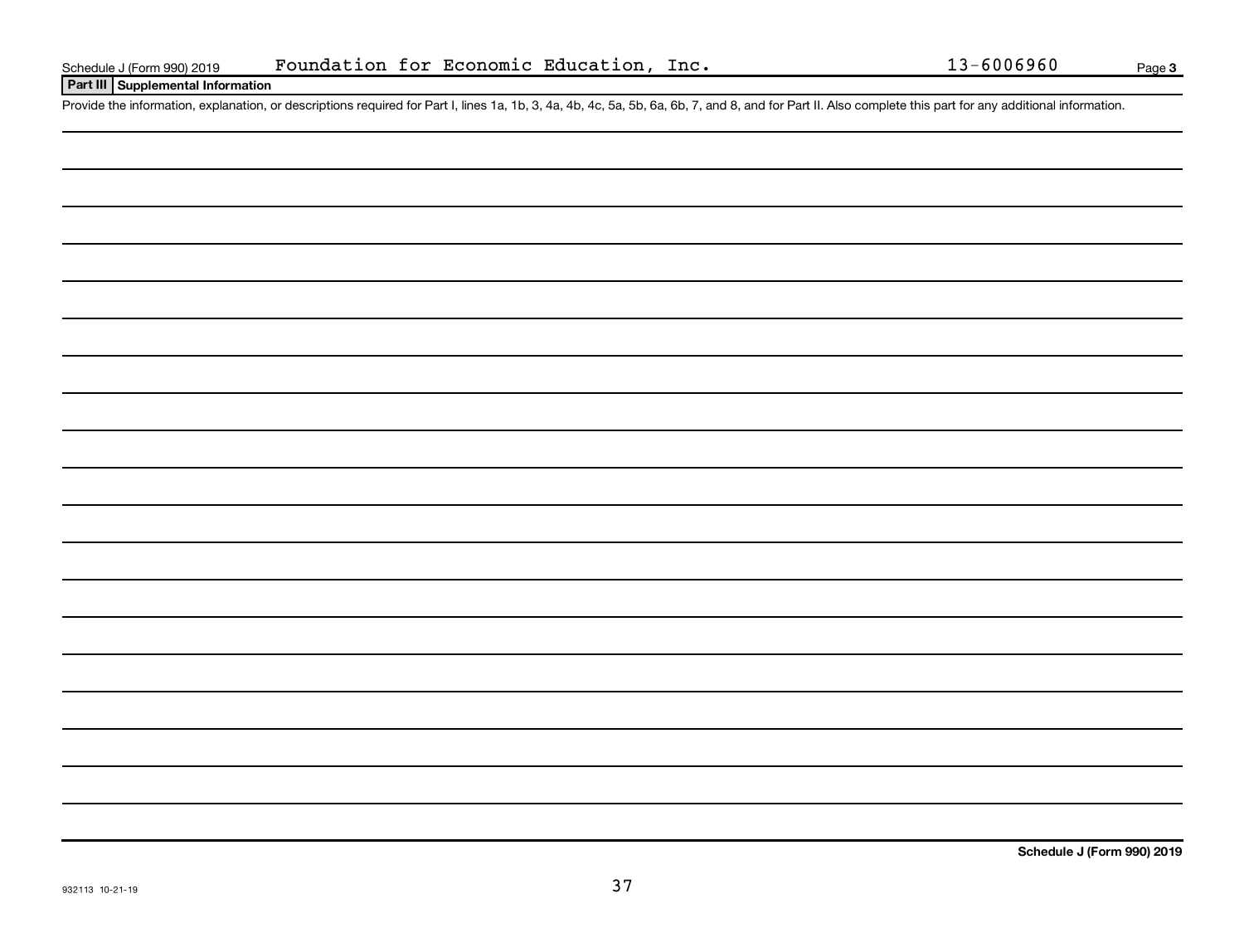| <b>SCHEDULE M</b> |  |
|-------------------|--|
| (Form 990)        |  |

# **Noncash Contributions**

OMB No. 1545-0047

| Department of the Treasury |
|----------------------------|
| Internal Revenue Service   |

◆ Complete if the organizations answered "Yes" on Form 990, Part IV, lines 29 or 30.<br>▶ Complete if the organizations answered "Yes" on Form 990, Part IV, lines 29 or 30. **Attach to Form 990.**  $\blacktriangleright$ 

**Open to Public Inspection**

 $\blacktriangleright$ 

 **Go to www.irs.gov/Form990 for instructions and the latest information.** Foundation for Economic Education, Inc.

| <b>Employer identification number</b> |
|---------------------------------------|
| 13-6006960                            |

| Part I   | <b>Types of Property</b>                                                                                                       |                               |                                      |                                                    |                                                              |     |     |    |
|----------|--------------------------------------------------------------------------------------------------------------------------------|-------------------------------|--------------------------------------|----------------------------------------------------|--------------------------------------------------------------|-----|-----|----|
|          |                                                                                                                                | (a)<br>Check if<br>applicable | (b)<br>Number of<br>contributions or | (c)<br>Noncash contribution<br>amounts reported on | (d)<br>Method of determining<br>noncash contribution amounts |     |     |    |
|          |                                                                                                                                |                               |                                      | litems contributed Form 990, Part VIII, line 1g    |                                                              |     |     |    |
| 1        |                                                                                                                                |                               |                                      |                                                    |                                                              |     |     |    |
| 2        |                                                                                                                                |                               |                                      |                                                    |                                                              |     |     |    |
| З        | Art - Fractional interests                                                                                                     |                               |                                      |                                                    |                                                              |     |     |    |
| 4        |                                                                                                                                |                               |                                      |                                                    |                                                              |     |     |    |
| 5        | Clothing and household goods                                                                                                   |                               |                                      |                                                    |                                                              |     |     |    |
| 6        | Cars and other vehicles                                                                                                        |                               |                                      |                                                    |                                                              |     |     |    |
| 7        |                                                                                                                                |                               |                                      |                                                    |                                                              |     |     |    |
| 8        |                                                                                                                                | $\overline{\textbf{x}}$       | 6                                    |                                                    |                                                              |     |     |    |
| 9        | Securities - Publicly traded                                                                                                   |                               |                                      |                                                    | 124,287.Fair Market Value                                    |     |     |    |
| 10       | Securities - Closely held stock                                                                                                |                               |                                      |                                                    |                                                              |     |     |    |
| 11       | Securities - Partnership, LLC, or                                                                                              |                               |                                      |                                                    |                                                              |     |     |    |
| 12       |                                                                                                                                |                               |                                      |                                                    |                                                              |     |     |    |
| 13       | Qualified conservation contribution -                                                                                          |                               |                                      |                                                    |                                                              |     |     |    |
|          |                                                                                                                                |                               |                                      |                                                    |                                                              |     |     |    |
| 14       | Qualified conservation contribution - Other                                                                                    |                               |                                      |                                                    |                                                              |     |     |    |
| 15       | Real estate - Residential                                                                                                      |                               |                                      |                                                    |                                                              |     |     |    |
| 16       |                                                                                                                                |                               |                                      |                                                    |                                                              |     |     |    |
| 17       |                                                                                                                                |                               |                                      |                                                    |                                                              |     |     |    |
| 18<br>19 |                                                                                                                                |                               |                                      |                                                    |                                                              |     |     |    |
| 20       | Drugs and medical supplies                                                                                                     |                               |                                      |                                                    |                                                              |     |     |    |
| 21       |                                                                                                                                |                               |                                      |                                                    |                                                              |     |     |    |
| 22       |                                                                                                                                |                               |                                      |                                                    |                                                              |     |     |    |
| 23       |                                                                                                                                |                               |                                      |                                                    |                                                              |     |     |    |
| 24       |                                                                                                                                |                               |                                      |                                                    |                                                              |     |     |    |
| 25       | Other $\blacktriangleright$                                                                                                    |                               |                                      |                                                    |                                                              |     |     |    |
| 26       | Other $\blacktriangleright$                                                                                                    |                               |                                      |                                                    |                                                              |     |     |    |
| 27       | Other $\blacktriangleright$                                                                                                    |                               |                                      |                                                    |                                                              |     |     |    |
| 28       | Other $\blacktriangleright$                                                                                                    |                               |                                      |                                                    |                                                              |     |     |    |
| 29       | Number of Forms 8283 received by the organization during the tax year for contributions                                        |                               |                                      |                                                    |                                                              |     |     |    |
|          | for which the organization completed Form 8283, Part IV, Donee Acknowledgement                                                 |                               |                                      | 29                                                 |                                                              |     |     |    |
|          |                                                                                                                                |                               |                                      |                                                    |                                                              |     | Yes | No |
|          | 30a During the year, did the organization receive by contribution any property reported in Part I, lines 1 through 28, that it |                               |                                      |                                                    |                                                              |     |     |    |
|          | must hold for at least three years from the date of the initial contribution, and which isn't required to be used for          |                               |                                      |                                                    |                                                              |     |     |    |
|          |                                                                                                                                |                               |                                      |                                                    |                                                              | 30a |     | х  |
|          | <b>b</b> If "Yes," describe the arrangement in Part II.                                                                        |                               |                                      |                                                    |                                                              |     |     |    |
| 31       | Does the organization have a gift acceptance policy that requires the review of any nonstandard contributions?                 |                               |                                      |                                                    |                                                              | 31  |     | x  |
|          | 32a Does the organization hire or use third parties or related organizations to solicit, process, or sell noncash              |                               |                                      |                                                    |                                                              |     |     |    |
|          | contributions?                                                                                                                 |                               |                                      |                                                    |                                                              | 32a |     | х  |
|          | <b>b</b> If "Yes," describe in Part II.                                                                                        |                               |                                      |                                                    |                                                              |     |     |    |

**33** If the organization didn't report an amount in column (c) for a type of property for which column (a) is checked, describe in Part II.

**For Paperwork Reduction Act Notice, see the Instructions for Form 990. Schedule M (Form 990) 2019** LHA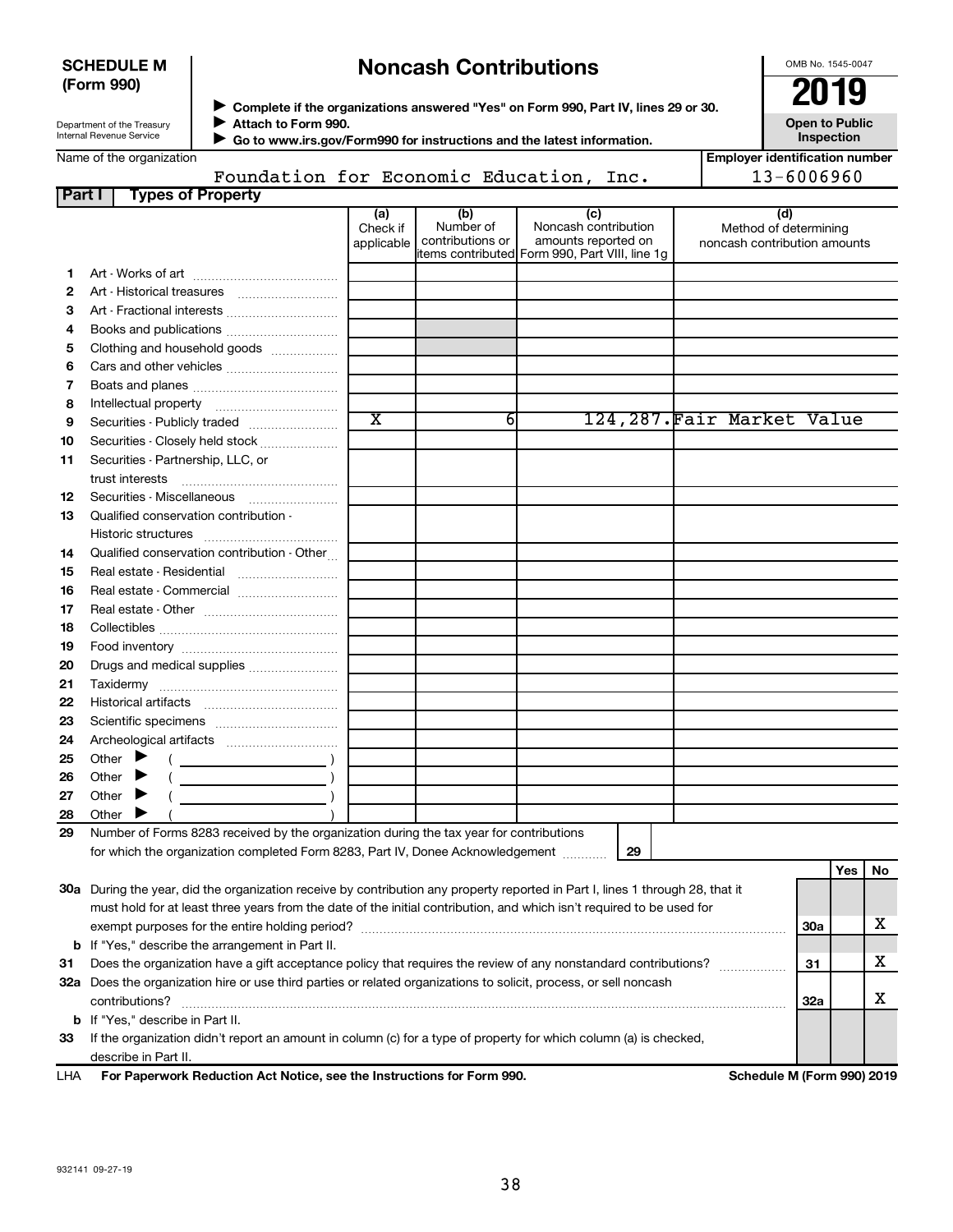| Schedule M (Form 990) 2019 |  |  |  | Foundation for Economic Education, Inc. |  | 13-6006960 | Page 2 |
|----------------------------|--|--|--|-----------------------------------------|--|------------|--------|
| <u>та п</u>                |  |  |  |                                         |  |            |        |

Provide the information required by Part I, lines 30b, 32b, and 33, and whether the organization is reporting in Part I, column (b), the number of contributions, the number of items received, or a combination of both. Also complete this part for any additional information. **Part II Supplemental Information.**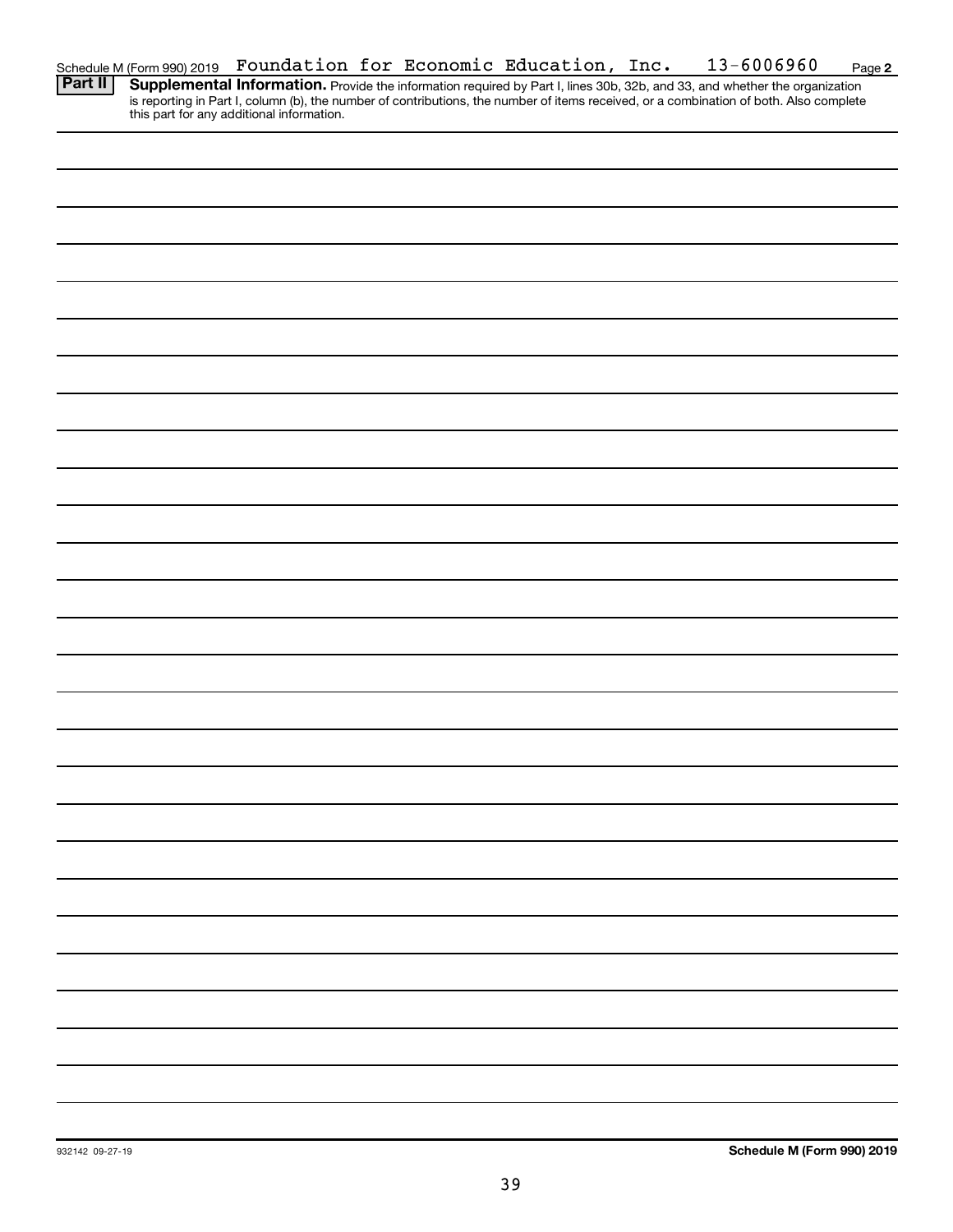**(Form 990 or 990-EZ)**

Department of the Treasury

Name of the organization

Internal Revenue Service

932211 09-06-19

**Complete to provide information for responses to specific questions on Form 990 or 990-EZ or to provide any additional information. | Attach to Form 990 or 990-EZ. | Go to www.irs.gov/Form990 for the latest information.** SCHEDULE O **Supplemental Information to Form 990 or 990-EZ** 2019<br>(Form 990 or 990-EZ)



Foundation for Economic Education, Inc.

**Employer identification number**

Form 990, Part VI, Section B, line 11b:

A draft of the Federal Form 990 is provided to the organization for

management review and approval. A complete copy is provided to the

Governing Board prior to filing with the IRS.

Form 990, Part VI, Section B, Line 12c:

All FEE Trustees and executive officers are covered by a conflict of

interest policy that is reviewed annually by the Board's Executive

Committee, which determines conflicts. Section 4 of the policy details how to address persons with conflicts, as follows:

a. An interested person may make a presentation at the Board or

Executive Committee meeting, but after the presentation, he/she shall leave the meeting during the discussion of, and the vote on, the transaction or arrangement involving the possible conflict of interest.

b. The Chairperson of the Board or Executive Committee shall, if

appropriate, appoint a disinterested person or committee to investigate

alternatives to the proposed transaction or arrangement.

c. After exercising due diligence, the Board or Executive Committee

shall determine whether FEE can obtain with reasonable efforts a more

advantageous transaction or arrangement from a person or entity that would not give rise to a conflict of interest.

LHA For Paperwork Reduction Act Notice, see the Instructions for Form 990 or 990-EZ. Schedule O (Form 990 or 990-EZ) (2019) d. If a more advantageous transaction or arrangement is not reasonably possible under circumstances not producing a conflict of interest, the Board or Executive Committee shall determine by a majority vote of the disinterested trustees whether the transaction or arrangement is in FEE's best interest, for its own benefit, and whether it is fair and reasonable.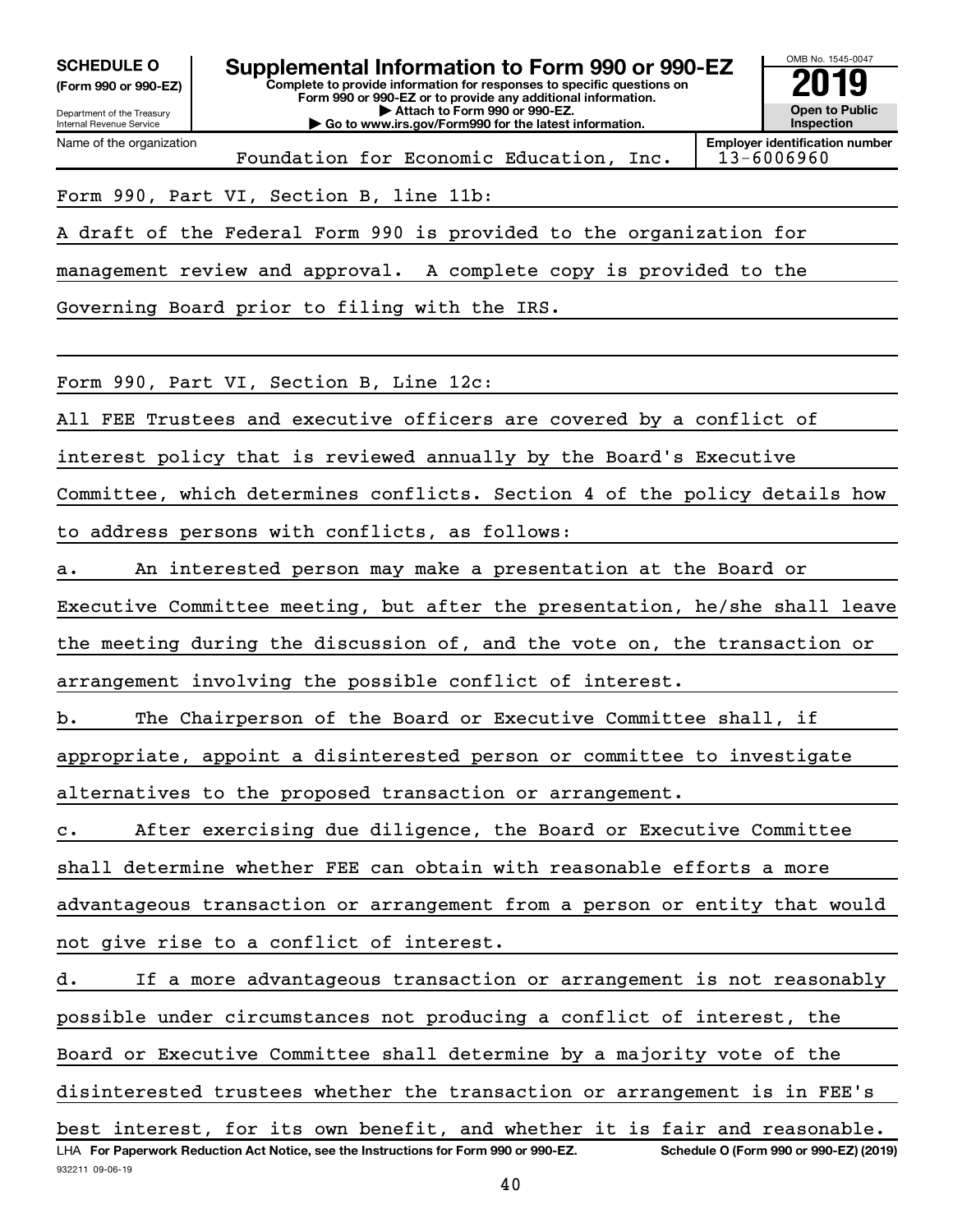| Schedule O (Form 990 or 990-EZ) (2019)                                     |                                                     | Page 2 |  |  |  |  |  |  |  |
|----------------------------------------------------------------------------|-----------------------------------------------------|--------|--|--|--|--|--|--|--|
| Name of the organization<br>Foundation for Economic Education, Inc.        | <b>Employer identification number</b><br>13-6006960 |        |  |  |  |  |  |  |  |
| In conformity with the above determination, it shall make its decision as  |                                                     |        |  |  |  |  |  |  |  |
| to whether to enter into the transaction or arrangement.                   |                                                     |        |  |  |  |  |  |  |  |
|                                                                            |                                                     |        |  |  |  |  |  |  |  |
| Form 990, Part VI, Section B, Line 15a:                                    |                                                     |        |  |  |  |  |  |  |  |
| The Organization's Performance and Compensation Committee establishes      |                                                     |        |  |  |  |  |  |  |  |
| criteria for the evaluation of the President's performance, conducts a     |                                                     |        |  |  |  |  |  |  |  |
| review of the President's performance for each fiscal year, and submits a  |                                                     |        |  |  |  |  |  |  |  |
| recommendation to the Board of Trustees at the annual meeting with respect |                                                     |        |  |  |  |  |  |  |  |
| to the President's compensation. This is reviewed, deliberated and decided |                                                     |        |  |  |  |  |  |  |  |

by the Board of Trustees.

Form 990, Part VI, Line 17, List of States receiving copy of Form 990: AL,AK,AZ,AR,CA,CO,CT,DE,FL,GA,HI,ID,IL,IN,IA,KS,KY,LA,ME,MD,MA,MI,MN,MS,MO MT,NE,NV,NH,NJ,NM,NY,NC,ND,OH,OK,OR,PA,RI,SC,SD,TN,TX,UT,VT,VA,WA,WV,WI,WY, DC

Form 990, Part VI, Section C, Line 19:

The organization makes its governing documents, Conflict of Interest

Policy, and financial statements available to the public upon request.

Form 990, Part XII, Line 2c:

The Organization's Board of Trustees is responsible for oversight of

the audit, including selection of the independent accountant. The

process has not changed from previous years.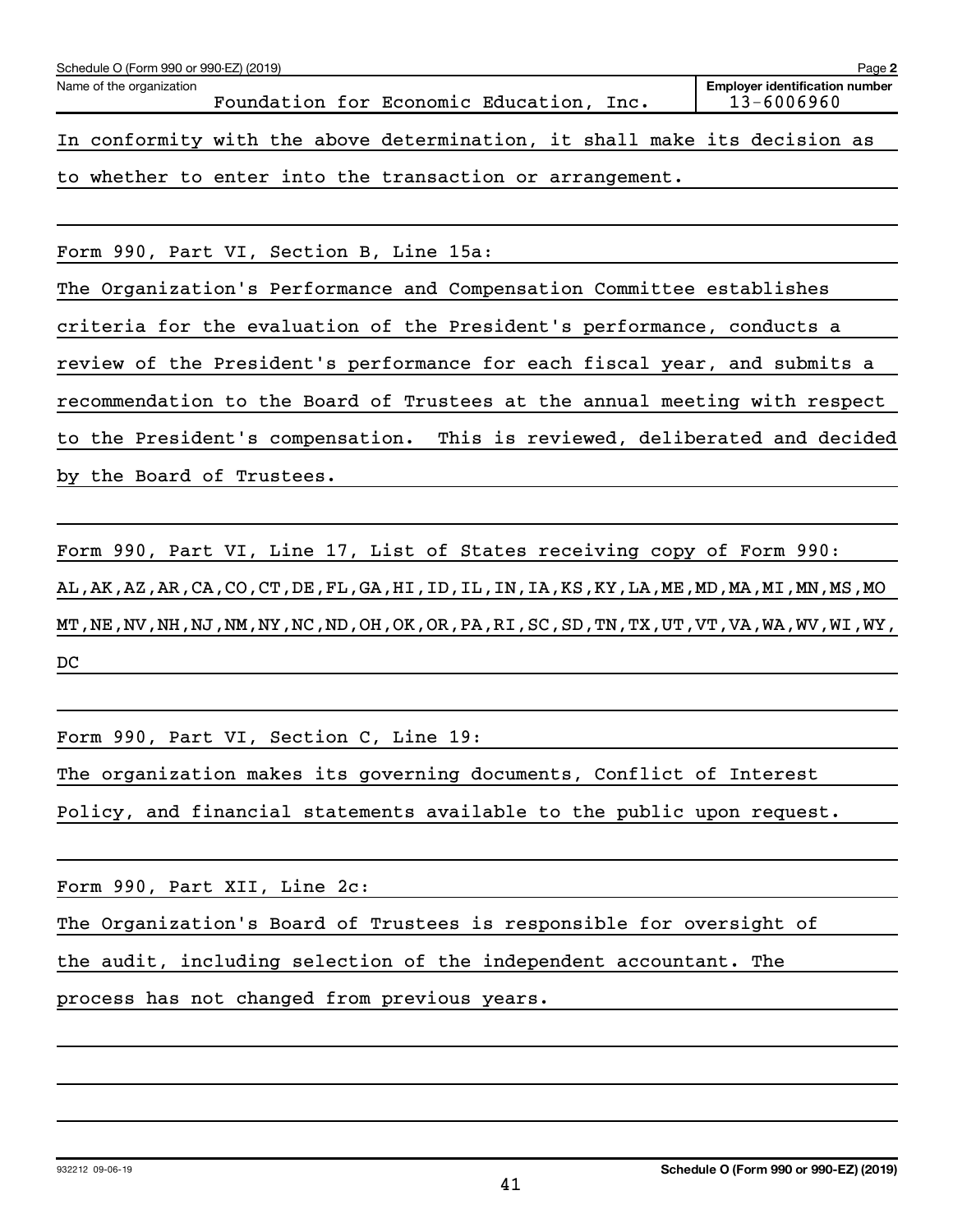| <b>SCHEDULE R</b>                                                                 |                                                                                                                                                                                                                    |                                          |                                                     |                                                                                     |                           |                                     |                            | OMB No. 1545-0047                                    |             |  |  |
|-----------------------------------------------------------------------------------|--------------------------------------------------------------------------------------------------------------------------------------------------------------------------------------------------------------------|------------------------------------------|-----------------------------------------------------|-------------------------------------------------------------------------------------|---------------------------|-------------------------------------|----------------------------|------------------------------------------------------|-------------|--|--|
| (Form 990)<br>Department of the Treasury                                          | <b>Related Organizations and Unrelated Partnerships</b><br>> Complete if the organization answered "Yes" on Form 990, Part IV, line 33, 34, 35b, 36, or 37.<br>Attach to Form 990.                                 |                                          |                                                     |                                                                                     |                           |                                     |                            |                                                      |             |  |  |
| Internal Revenue Service                                                          | Go to www.irs.gov/Form990 for instructions and the latest information.<br><b>Employer identification number</b>                                                                                                    |                                          |                                                     |                                                                                     |                           |                                     |                            |                                                      |             |  |  |
| Name of the organization<br>13-6006960<br>Foundation for Economic Education, Inc. |                                                                                                                                                                                                                    |                                          |                                                     |                                                                                     |                           |                                     |                            |                                                      |             |  |  |
| Part I                                                                            | Identification of Disregarded Entities. Complete if the organization answered "Yes" on Form 990, Part IV, line 33.                                                                                                 |                                          |                                                     |                                                                                     |                           |                                     |                            |                                                      |             |  |  |
| (a)<br>Name, address, and EIN (if applicable)<br>of disregarded entity            |                                                                                                                                                                                                                    | (b)<br>Primary activity                  | (c)<br>Legal domicile (state or<br>foreign country) | (d)<br>Total income                                                                 | (e)<br>End-of-year assets |                                     |                            | (f)<br>Direct controlling<br>entity                  |             |  |  |
|                                                                                   |                                                                                                                                                                                                                    |                                          |                                                     |                                                                                     |                           |                                     |                            |                                                      |             |  |  |
| Part II                                                                           | Identification of Related Tax-Exempt Organizations. Complete if the organization answered "Yes" on Form 990, Part IV, line 34, because it had one or more related tax-exempt<br>organizations during the tax year. |                                          |                                                     |                                                                                     |                           |                                     |                            |                                                      |             |  |  |
|                                                                                   | (a)<br>Name, address, and EIN<br>of related organization                                                                                                                                                           | (b)<br>Primary activity                  | (c)<br>Legal domicile (state or<br>foreign country) | (d)<br>(e)<br><b>Exempt Code</b><br>Public charity<br>status (if section<br>section |                           | (f)<br>Direct controlling<br>entity |                            | $(g)$<br>Section 512(b)(13)<br>controlled<br>entity? |             |  |  |
|                                                                                   |                                                                                                                                                                                                                    |                                          |                                                     |                                                                                     | 501(c)(3)                 |                                     |                            | Yes                                                  | No.         |  |  |
|                                                                                   | George A. Warren Trust U/A DTD 9/11/69<br>Foundation for Economic Education - 0, 1819<br>Peachtree Road NE, Suite 300, Atlanta, GA                                                                                 | Supporting Organization-<br>See Part VII | Massachusetts                                       | 501(c)(3)<br>Line 12b, II                                                           |                           |                                     |                            |                                                      | $\mathbf X$ |  |  |
|                                                                                   |                                                                                                                                                                                                                    |                                          |                                                     |                                                                                     |                           |                                     |                            |                                                      |             |  |  |
|                                                                                   |                                                                                                                                                                                                                    |                                          |                                                     |                                                                                     |                           |                                     |                            |                                                      |             |  |  |
|                                                                                   |                                                                                                                                                                                                                    |                                          |                                                     |                                                                                     |                           |                                     |                            |                                                      |             |  |  |
|                                                                                   | For Paperwork Reduction Act Notice, see the Instructions for Form 990.                                                                                                                                             |                                          |                                                     |                                                                                     |                           |                                     | Schedule R (Form 990) 2019 |                                                      |             |  |  |

See Part VII for Continuations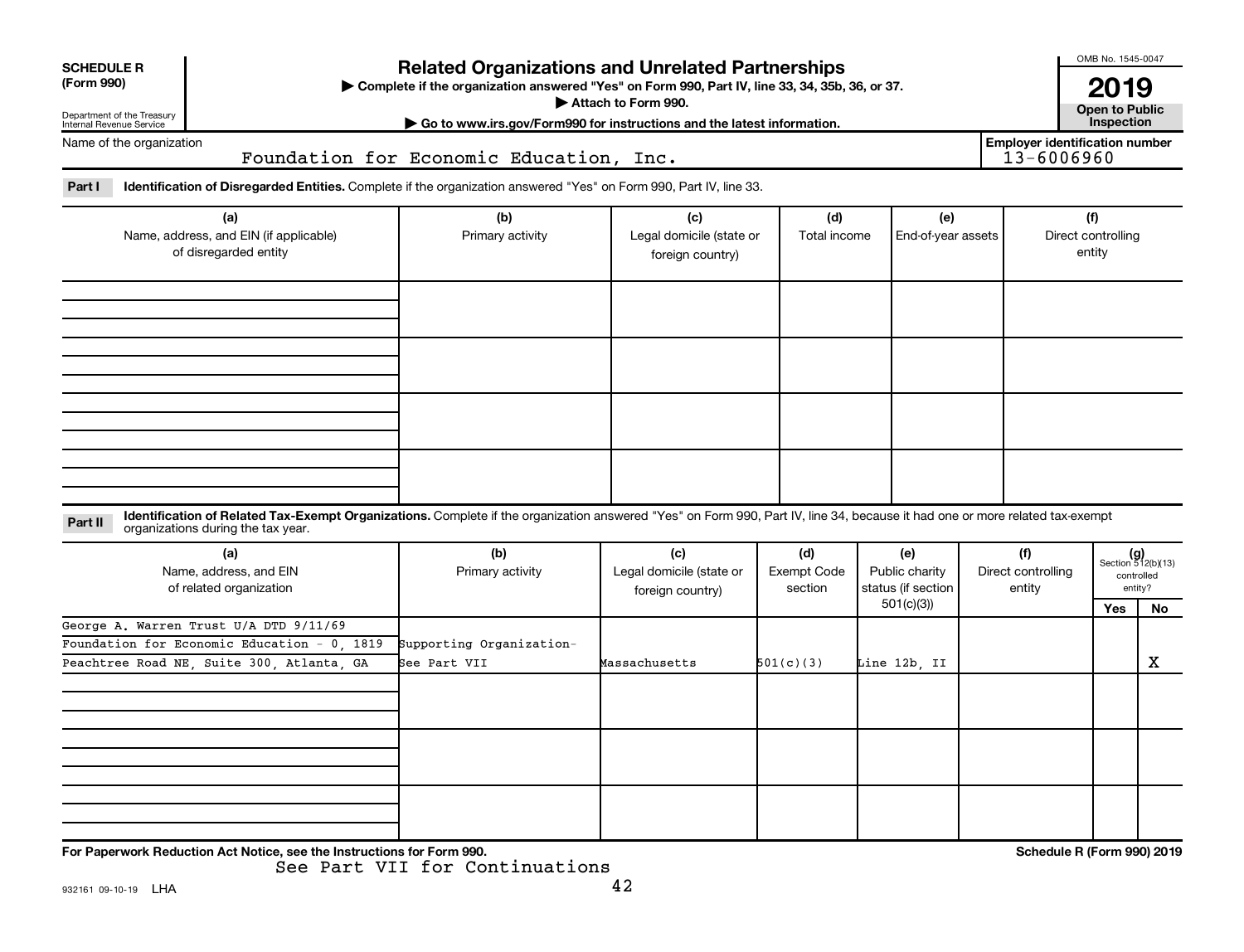Part III Identification of Related Organizations Taxable as a Partnership. Complete if the organization answered "Yes" on Form 990, Part IV, line 34, because it had one or more related<br>Read to the organizations tracted as organizations treated as a partnership during the tax year.

| organizations treated as a partnership during the tax year.                                                                                                                                                                                                                 |                  |                     |                    |                     |                                                                                            |                    |                |                |             |                |              |                                               |            |                    |                                                                                                                                  |                       |  |  |
|-----------------------------------------------------------------------------------------------------------------------------------------------------------------------------------------------------------------------------------------------------------------------------|------------------|---------------------|--------------------|---------------------|--------------------------------------------------------------------------------------------|--------------------|----------------|----------------|-------------|----------------|--------------|-----------------------------------------------|------------|--------------------|----------------------------------------------------------------------------------------------------------------------------------|-----------------------|--|--|
| (a)                                                                                                                                                                                                                                                                         | (b)              | (c)                 | (d)                |                     | (e)                                                                                        |                    | (f)            |                | (g)         | (h)            |              | (i)                                           |            | (j)                | (k)                                                                                                                              |                       |  |  |
| Name, address, and EIN                                                                                                                                                                                                                                                      | Primary activity | Legal<br>domicile   | Direct controlling |                     | Predominant income<br>(related, unrelated,<br>excluded from tax under<br>sections 512-514) |                    | Share of total |                | Share of    |                |              | Disproportionate                              |            |                    |                                                                                                                                  | General or Percentage |  |  |
| of related organization                                                                                                                                                                                                                                                     |                  | (state or           | entity             |                     |                                                                                            |                    | income         |                | end-of-year |                | allocations? | Code V-UBI<br>amount in box<br>20 of Schedule |            | managing ownership |                                                                                                                                  |                       |  |  |
|                                                                                                                                                                                                                                                                             |                  | foreign<br>country) |                    |                     |                                                                                            |                    |                |                | assets      | Yes            | <b>No</b>    | K-1 (Form 1065) Yes No                        |            |                    |                                                                                                                                  |                       |  |  |
|                                                                                                                                                                                                                                                                             |                  |                     |                    |                     |                                                                                            |                    |                |                |             |                |              |                                               |            |                    |                                                                                                                                  |                       |  |  |
|                                                                                                                                                                                                                                                                             |                  |                     |                    |                     |                                                                                            |                    |                |                |             |                |              |                                               |            |                    |                                                                                                                                  |                       |  |  |
|                                                                                                                                                                                                                                                                             |                  |                     |                    |                     |                                                                                            |                    |                |                |             |                |              |                                               |            |                    |                                                                                                                                  |                       |  |  |
|                                                                                                                                                                                                                                                                             |                  |                     |                    |                     |                                                                                            |                    |                |                |             |                |              |                                               |            |                    |                                                                                                                                  |                       |  |  |
|                                                                                                                                                                                                                                                                             |                  |                     |                    |                     |                                                                                            |                    |                |                |             |                |              |                                               |            |                    |                                                                                                                                  |                       |  |  |
|                                                                                                                                                                                                                                                                             |                  |                     |                    |                     |                                                                                            |                    |                |                |             |                |              |                                               |            |                    |                                                                                                                                  |                       |  |  |
|                                                                                                                                                                                                                                                                             |                  |                     |                    |                     |                                                                                            |                    |                |                |             |                |              |                                               |            |                    |                                                                                                                                  |                       |  |  |
|                                                                                                                                                                                                                                                                             |                  |                     |                    |                     |                                                                                            |                    |                |                |             |                |              |                                               |            |                    |                                                                                                                                  |                       |  |  |
|                                                                                                                                                                                                                                                                             |                  |                     |                    |                     |                                                                                            |                    |                |                |             |                |              |                                               |            |                    |                                                                                                                                  |                       |  |  |
|                                                                                                                                                                                                                                                                             |                  |                     |                    |                     |                                                                                            |                    |                |                |             |                |              |                                               |            |                    |                                                                                                                                  |                       |  |  |
|                                                                                                                                                                                                                                                                             |                  |                     |                    |                     |                                                                                            |                    |                |                |             |                |              |                                               |            |                    |                                                                                                                                  |                       |  |  |
|                                                                                                                                                                                                                                                                             |                  |                     |                    |                     |                                                                                            |                    |                |                |             |                |              |                                               |            |                    |                                                                                                                                  |                       |  |  |
|                                                                                                                                                                                                                                                                             |                  |                     |                    |                     |                                                                                            |                    |                |                |             |                |              |                                               |            |                    |                                                                                                                                  |                       |  |  |
|                                                                                                                                                                                                                                                                             |                  |                     |                    |                     |                                                                                            |                    |                |                |             |                |              |                                               |            |                    |                                                                                                                                  |                       |  |  |
|                                                                                                                                                                                                                                                                             |                  |                     |                    |                     |                                                                                            |                    |                |                |             |                |              |                                               |            |                    |                                                                                                                                  |                       |  |  |
|                                                                                                                                                                                                                                                                             |                  |                     |                    |                     |                                                                                            |                    |                |                |             |                |              |                                               |            |                    |                                                                                                                                  |                       |  |  |
|                                                                                                                                                                                                                                                                             |                  |                     |                    |                     |                                                                                            |                    |                |                |             |                |              |                                               |            |                    |                                                                                                                                  |                       |  |  |
| Identification of Related Organizations Taxable as a Corporation or Trust. Complete if the organization answered "Yes" on Form 990, Part IV, line 34, because it had one or more related<br>Part IV<br>organizations treated as a corporation or trust during the tax year. |                  |                     |                    |                     |                                                                                            |                    |                |                |             |                |              |                                               |            |                    |                                                                                                                                  |                       |  |  |
| (a)                                                                                                                                                                                                                                                                         |                  |                     | (b)                | (c)                 | (d)                                                                                        |                    | (e)            |                | (f)         |                |              | (g)                                           |            | (h)                |                                                                                                                                  |                       |  |  |
| Name, address, and EIN                                                                                                                                                                                                                                                      |                  | Primary activity    |                    | Legal domicile      |                                                                                            | Direct controlling |                | Type of entity |             | Share of total |              | Share of                                      | Percentage |                    | $\begin{array}{c} \textbf{(i)}\\ \text{Section}\\ 5\,12 \text{(b)} \text{(13)}\\ \text{controlled}\\ \text{entity?} \end{array}$ |                       |  |  |
| of related organization                                                                                                                                                                                                                                                     |                  |                     |                    | state or<br>foreign | entity                                                                                     | (C corp, S corp,   |                | income         |             | end-of-year    |              |                                               | ownership  |                    |                                                                                                                                  |                       |  |  |
|                                                                                                                                                                                                                                                                             |                  |                     |                    | country)            |                                                                                            |                    |                | or trust)      |             |                |              | assets                                        |            |                    | Yes                                                                                                                              | No                    |  |  |
|                                                                                                                                                                                                                                                                             |                  |                     |                    |                     |                                                                                            |                    |                |                |             |                |              |                                               |            |                    |                                                                                                                                  |                       |  |  |
|                                                                                                                                                                                                                                                                             |                  |                     |                    |                     |                                                                                            |                    |                |                |             |                |              |                                               |            |                    |                                                                                                                                  |                       |  |  |
|                                                                                                                                                                                                                                                                             |                  |                     |                    |                     |                                                                                            |                    |                |                |             |                |              |                                               |            |                    |                                                                                                                                  |                       |  |  |
|                                                                                                                                                                                                                                                                             |                  |                     |                    |                     |                                                                                            |                    |                |                |             |                |              |                                               |            |                    |                                                                                                                                  |                       |  |  |
|                                                                                                                                                                                                                                                                             |                  |                     |                    |                     |                                                                                            |                    |                |                |             |                |              |                                               |            |                    |                                                                                                                                  |                       |  |  |
|                                                                                                                                                                                                                                                                             |                  |                     |                    |                     |                                                                                            |                    |                |                |             |                |              |                                               |            |                    |                                                                                                                                  |                       |  |  |
|                                                                                                                                                                                                                                                                             |                  |                     |                    |                     |                                                                                            |                    |                |                |             |                |              |                                               |            |                    |                                                                                                                                  |                       |  |  |
|                                                                                                                                                                                                                                                                             |                  |                     |                    |                     |                                                                                            |                    |                |                |             |                |              |                                               |            |                    |                                                                                                                                  |                       |  |  |
|                                                                                                                                                                                                                                                                             |                  |                     |                    |                     |                                                                                            |                    |                |                |             |                |              |                                               |            |                    |                                                                                                                                  |                       |  |  |
|                                                                                                                                                                                                                                                                             |                  |                     |                    |                     |                                                                                            |                    |                |                |             |                |              |                                               |            |                    |                                                                                                                                  |                       |  |  |
|                                                                                                                                                                                                                                                                             |                  |                     |                    |                     |                                                                                            |                    |                |                |             |                |              |                                               |            |                    |                                                                                                                                  |                       |  |  |
|                                                                                                                                                                                                                                                                             |                  |                     |                    |                     |                                                                                            |                    |                |                |             |                |              |                                               |            |                    |                                                                                                                                  |                       |  |  |
|                                                                                                                                                                                                                                                                             |                  |                     |                    |                     |                                                                                            |                    |                |                |             |                |              |                                               |            |                    |                                                                                                                                  |                       |  |  |
|                                                                                                                                                                                                                                                                             |                  |                     |                    |                     |                                                                                            |                    |                |                |             |                |              |                                               |            |                    |                                                                                                                                  |                       |  |  |
|                                                                                                                                                                                                                                                                             |                  |                     |                    |                     |                                                                                            |                    |                |                |             |                |              |                                               |            |                    |                                                                                                                                  |                       |  |  |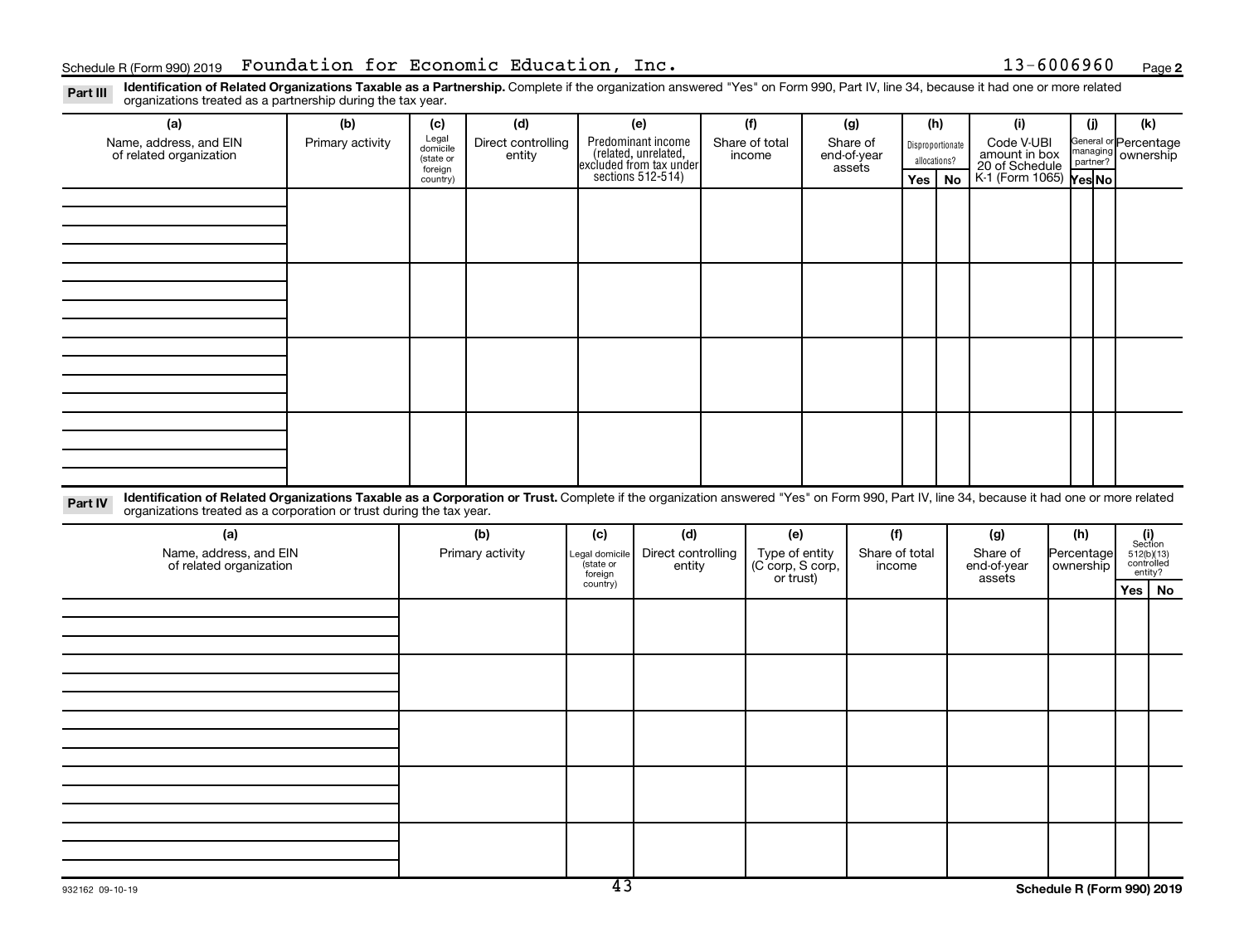### Schedule R(Form 990)2019 Foundation for Economic Education, Inc. 13-6006960 Page

### Part V Transactions With Related Organizations. Complete if the organization answered "Yes" on Form 990, Part IV, line 34, 35b, or 36.

| Note: Complete line 1 if any entity is listed in Parts II, III, or IV of this schedule. |                                                                                                                                                                                                                                |     |                      |     |                 |                             |                             |  |
|-----------------------------------------------------------------------------------------|--------------------------------------------------------------------------------------------------------------------------------------------------------------------------------------------------------------------------------|-----|----------------------|-----|-----------------|-----------------------------|-----------------------------|--|
|                                                                                         | During the tax year, did the organization engage in any of the following transactions with one or more related organizations listed in Parts II-IV?                                                                            |     |                      |     |                 | Yes                         | No                          |  |
|                                                                                         |                                                                                                                                                                                                                                |     |                      |     | 1a              |                             | $\overline{\mathbf{X}}$     |  |
|                                                                                         |                                                                                                                                                                                                                                |     |                      |     | 1 <sub>b</sub>  |                             | $\overline{\mathbf{x}}$     |  |
|                                                                                         | c Gift, grant, or capital contribution from related organization(s) manufaction contains and content of the contribution from related organization(s) manufactured content of the content of the content of the content of the |     |                      |     | 1 <sub>c</sub>  | х                           |                             |  |
|                                                                                         | d Loans or loan guarantees to or for related organization(s) www.communically.communically content to an analyzing content of the content of the content of the content of the content of the content of the content of the co |     |                      |     | 1 <sub>d</sub>  |                             | $\overline{\mathbf{x}}$     |  |
|                                                                                         | e Loans or loan guarantees by related organization(s) manufaction content to construct the loans or loan guarantees by related organization(s) manufactured content to construct the loans of loans of loans and the loans of  |     |                      |     | 1e              |                             | $\overline{\textnormal{x}}$ |  |
|                                                                                         |                                                                                                                                                                                                                                |     |                      |     |                 |                             |                             |  |
|                                                                                         |                                                                                                                                                                                                                                |     |                      |     | 1f              |                             | X                           |  |
| a                                                                                       | Sale of assets to related organization(s) www.assettion.com/www.assettion.com/www.assettion.com/www.assettion.com/www.assettion.com/www.assettion.com/www.assettion.com/www.assettion.com/www.assettion.com/www.assettion.com/ |     |                      |     | 1g              |                             | $\overline{\texttt{x}}$     |  |
|                                                                                         | h Purchase of assets from related organization(s) manufactured and content to content and content of assets from related organization(s)                                                                                       |     |                      |     | 1 <sub>h</sub>  |                             | $\overline{\mathbf{X}}$     |  |
|                                                                                         | Exchange of assets with related organization(s) manufactured content and content and content and content and content and content and content and content and content and content and content and content and content and conte |     |                      |     | 1i.             |                             | $\overline{\texttt{x}}$     |  |
|                                                                                         |                                                                                                                                                                                                                                |     |                      |     |                 |                             |                             |  |
|                                                                                         |                                                                                                                                                                                                                                |     |                      |     |                 |                             |                             |  |
|                                                                                         |                                                                                                                                                                                                                                |     |                      |     | 1k              |                             | X                           |  |
|                                                                                         |                                                                                                                                                                                                                                |     |                      |     | 11              | $\mathbf{x}$                |                             |  |
|                                                                                         |                                                                                                                                                                                                                                |     |                      |     | 1 <sub>m</sub>  |                             | $\overline{\mathbf{x}}$     |  |
|                                                                                         |                                                                                                                                                                                                                                |     |                      |     | 1n              | $\overline{\textnormal{x}}$ |                             |  |
|                                                                                         | <b>o</b> Sharing of paid employees with related organization(s)                                                                                                                                                                |     |                      |     | 10 <sub>o</sub> |                             | X                           |  |
|                                                                                         |                                                                                                                                                                                                                                |     |                      |     |                 |                             |                             |  |
| D                                                                                       | Reimbursement paid to related organization(s) for expenses [11111] Research Manuscritics Reimbursement paid to related organization(s) for expenses [11111] [1111] Reimbursem manuscritics Reimbursement paid to related organ |     |                      |     | 1p              |                             | X                           |  |
|                                                                                         |                                                                                                                                                                                                                                |     |                      |     |                 |                             | $\overline{\mathbf{x}}$     |  |
|                                                                                         |                                                                                                                                                                                                                                |     |                      |     |                 |                             |                             |  |
|                                                                                         | Other transfer of cash or property to related organization(s) www.communities.com/www.communities/communities/                                                                                                                 |     |                      |     |                 |                             |                             |  |
|                                                                                         |                                                                                                                                                                                                                                |     |                      |     |                 |                             | $\overline{\mathbf{x}}$     |  |
| $\mathbf{2}$                                                                            | If the answer to any of the above is "Yes," see the instructions for information on who must complete this line, including covered relationships and transaction thresholds.                                                   |     |                      |     |                 |                             |                             |  |
|                                                                                         | (a)                                                                                                                                                                                                                            | (h) | $\sim$ $\sim$ $\sim$ | 14) |                 |                             |                             |  |

|     | (a)<br>Name of related organization | (b)<br>Transaction<br>type (a-s) | (c)<br>Amount involved | (d)<br>Method of determining amount involved |
|-----|-------------------------------------|----------------------------------|------------------------|----------------------------------------------|
| (1) |                                     |                                  |                        |                                              |
| (2) |                                     |                                  |                        |                                              |
| (3) |                                     |                                  |                        |                                              |
| (4) |                                     |                                  |                        |                                              |
| (5) |                                     |                                  |                        |                                              |
| (6) |                                     | $\overline{11}$                  |                        |                                              |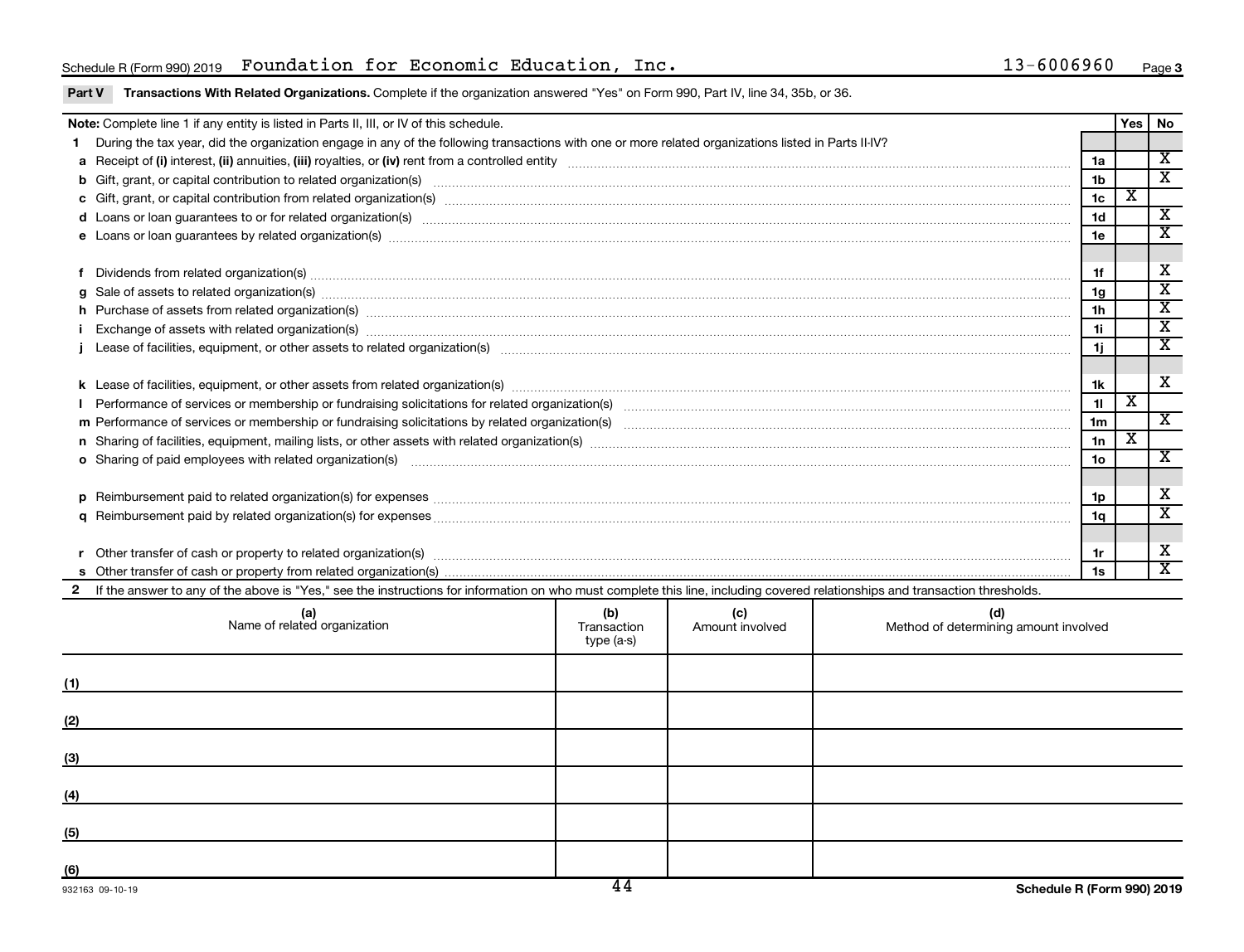### Schedule R(Form 990)2019 Foundation for Economic Education, Inc. 13-6006960 Page

### Part VI Unrelated Organizations Taxable as a Partnership. Complete if the organization answered "Yes" on Form 990, Part IV, line 37.

Provide the following information for each entity taxed as a partnership through which the organization conducted more than five percent of its activities (measured by total assets or gross revenue) that was not a related organization. See instructions regarding exclusion for certain investment partnerships.

| (a)<br>Name, address, and EIN<br>of entity | - -<br>(b)<br>Primary activity | (c)<br>Legal domicile<br>(state or foreign<br>country) | - . - p - .<br>(d)<br>Predominant income<br>(related, unrelated,<br>excluded from tax under,<br>sections 512-514) | (e)<br>Are all<br>partners sec.<br>$\frac{501(c)(3)}{0rgs?}$<br>Yes No | (f)<br>Share of<br>total<br>income | (g)<br>Share of<br>end-of-year<br>assets | (h)<br>Dispropor-<br>tionate<br>allocations?<br>Yes No | (i)<br>Code V-UBI<br>amount in box 20 managing<br>of Schedule K-1<br>(Form 1065)<br>$\overline{Y_{\text{res}}}\overline{N\text{o}}$ | (i)<br>Yes NO | (k) |
|--------------------------------------------|--------------------------------|--------------------------------------------------------|-------------------------------------------------------------------------------------------------------------------|------------------------------------------------------------------------|------------------------------------|------------------------------------------|--------------------------------------------------------|-------------------------------------------------------------------------------------------------------------------------------------|---------------|-----|
|                                            |                                |                                                        |                                                                                                                   |                                                                        |                                    |                                          |                                                        |                                                                                                                                     |               |     |
|                                            |                                |                                                        |                                                                                                                   |                                                                        |                                    |                                          |                                                        |                                                                                                                                     |               |     |
|                                            |                                |                                                        |                                                                                                                   |                                                                        |                                    |                                          |                                                        |                                                                                                                                     |               |     |
|                                            |                                |                                                        |                                                                                                                   |                                                                        |                                    |                                          |                                                        |                                                                                                                                     |               |     |
|                                            |                                |                                                        |                                                                                                                   |                                                                        |                                    |                                          |                                                        |                                                                                                                                     |               |     |
|                                            |                                |                                                        |                                                                                                                   |                                                                        |                                    |                                          |                                                        |                                                                                                                                     |               |     |
|                                            |                                |                                                        |                                                                                                                   |                                                                        |                                    |                                          |                                                        |                                                                                                                                     |               |     |
|                                            |                                |                                                        |                                                                                                                   |                                                                        |                                    |                                          |                                                        |                                                                                                                                     |               |     |

**Schedule R (Form 990) 2019**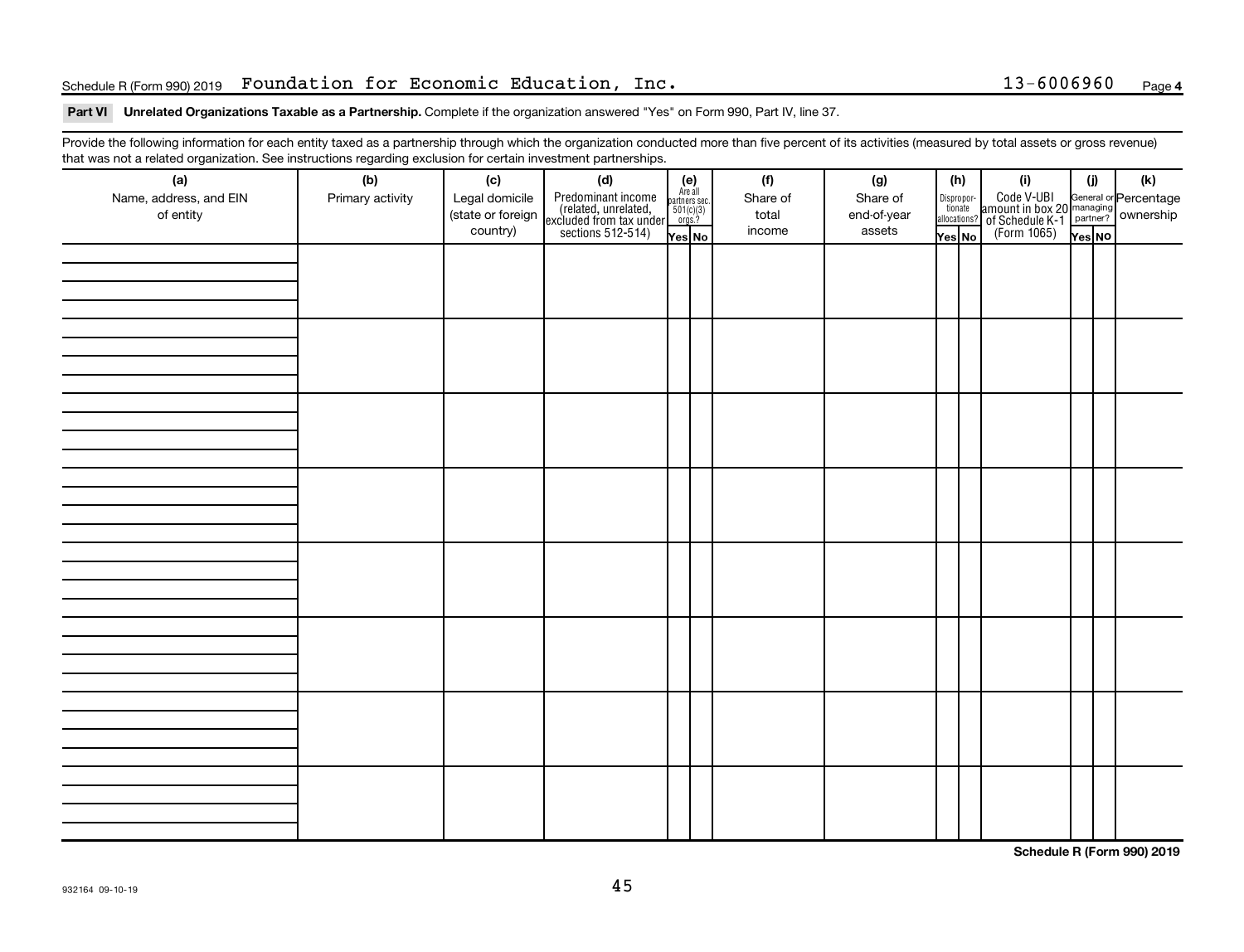Schedule R (Form 990) 2019 Fo**undation for Economic Education, Inc.** 13-6006960 <sub>Page 5</sub> **Part VII Supplemental Information**

Provide additional information for responses to questions on Schedule R. See instructions.

Part II, Identification of Related Tax-Exempt Organizations:

Name, Address, and EIN of Related Organization:

George A. Warren Trust U/A DTD 9/11/69 Foundation for

Economic Education

EIN: 04-6421546

1819 Peachtree Road NE, Suite 300

Atlanta, GA 30309

Schedule R, Part II, Column (b) Primary Activity

To discover, develop and support students, scholars and other

intellectuals who maintain the highest standards of academic and

professional excellence.